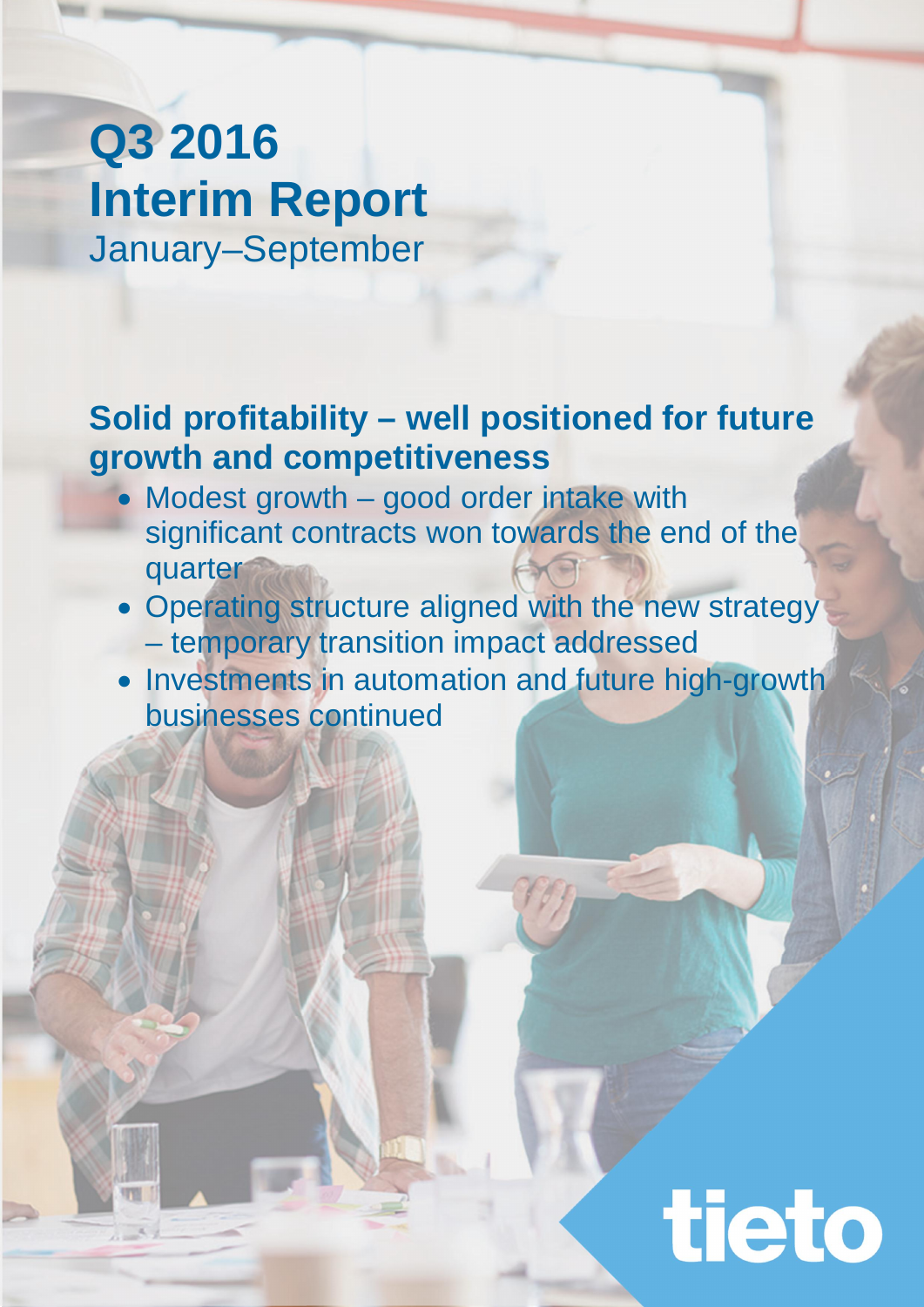## **Key figures for the third quarter**

#### **IT services**

- Sales growth totalled 2.6%, sales in local currencies up by 3.1%
- Adjusted operating profit amounted to EUR 33.7 (36.8) million, 10.7% (12.0) of sales

#### **The Group**

- Sales growth totalled 1.6%, sales in local currencies up by 2.2%
- Adjusted operating profit amounted to EUR 35.4 (38.6) million, 10.4% (11.5) of sales
- Order intake (Total Contract Value) at EUR 406 (490) million, order backlog at EUR 1 722 (1 864) million book-tobill 1.2

M&A impact visible in the tables on page 8.

|                                                             | 7-9/2016 | $7 - 9/2015$ | $1 - 9/2016$ | $1 - 9/2015$ |
|-------------------------------------------------------------|----------|--------------|--------------|--------------|
| Net sales, EUR million                                      | 340.5    | 335.1        | 1 089.0      | 1 0 6 4 .5   |
| Change, %                                                   | 1.6      | $-3.2$       | 2.3          | $-4.9$       |
| Change in local currencies, %                               | 2.2      | $-0.6$       | 3.1          | $-2.4$       |
| Operating profit (EBITA), EUR million <sup>1)</sup>         | 38.6     | 44.5         | 105.9        | 87.9         |
| Operating margin (EBITA), %                                 | 11.3     | 13.3         | 9.7          | 8.3          |
| Operating profit (EBIT), EUR million                        | 35.1     | 41.4         | 95.7         | 78.4         |
| Operating margin (EBIT), %                                  | 10.3     | 12.4         | 8.8          | 7.4          |
| Adjusted <sup>2)</sup> operating profit (EBIT), EUR million | 35.4     | 38.6         | 102.7        | 99.4         |
| Adjusted <sup>2)</sup> operating margin (EBIT), %           | 10.4     | 11.5         | 9.4          | 9.3          |
| Profit after taxes, EUR million                             | 27.3     | 29.6         | 73.0         | 56.1         |
| EPS, EUR                                                    | 0.37     | 0.40         | 0.99         | 0.76         |
| Net cash flow from operations, EUR million                  | 13.8     | 16.4         | 47.0         | 65.5         |
| Return on equity, 12-month rolling, %                       | 24.4     | 13.8         | 24.4         | 13.8         |
| Return on capital employed, 12-month rolling, %             | 22.6     | 14.8         | 22.6         | 14.8         |
| Capital expenditure and acquisitions, EUR million           | 53.3     | 81.8         | 74.5         | 104.0        |
| Interest-bearing net debt, EUR million                      | 136.4    | 57.7         | 136.4        | 57.7         |
| Net debt/EBITDA                                             | 0.7      | 0.4          | 0.7          | 0.4          |
| Book-to-bill                                                | 1.2      | 1.5          | 1.0          | 1.2          |
| Order backlog                                               | 1722     | 1864         | 1722         | 1864         |
| Personnel on 30 September                                   | 13758    | 13 179       | 13758        | 13 179       |

 $1)$  amortization of all intangible items; previously, only acquisition-related intangible items

<sup>2)</sup> adjusted for restructuring costs, capital gains/losses, goodwill impairment charges and other items (see page 15)

## **Full-year outlook for 2016 unchanged**

Tieto expects its adjusted<sup>1)</sup> full-year operating profit (EBIT) to increase from the previous year's level (EUR 150.8 million in 2015).

1) adjusted for restructuring costs, capital gains/losses, goodwill impairment charges and other items

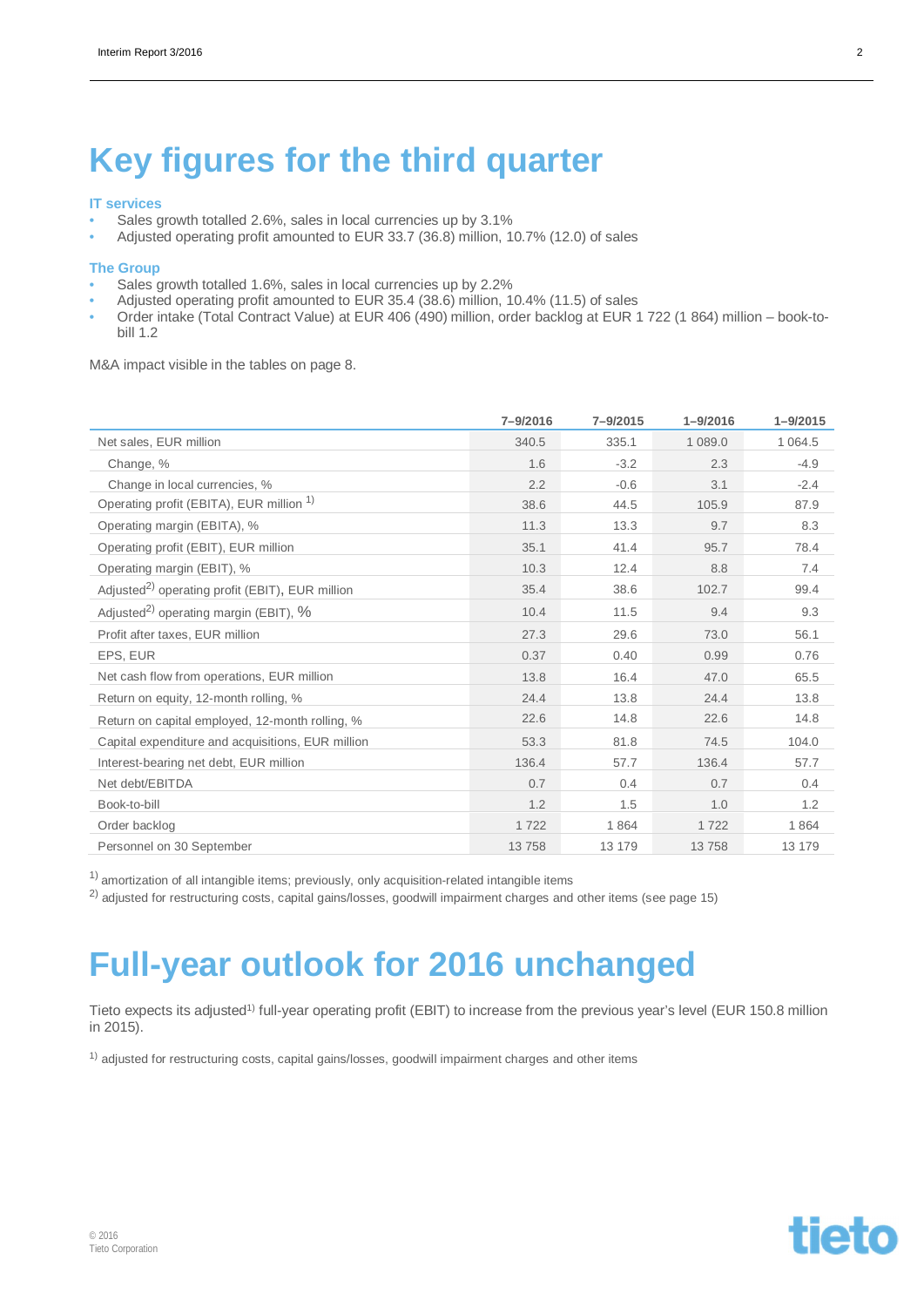## **CEO's comment**

#### Comment regarding the interim report by Kimmo Alkio, President and CEO:

"We ended the third quarter with good order intake and solid profitability while growth was modest. The significant agreements won during the quarter well demonstrate our competitiveness and support our growth ambition.

Our aim is to help customers renew their business: to provide truly innovative services and to constantly increase operational efficiency. As part of our renewed strategy, we adopted a new operating structure in July. While we transitioned to a new operating model and experienced temporarily lower efficiency, I am pleased how swiftly this was addressed. We believe that the new strategy combined with targeted investments will accelerate our performance and help us achieve our long-term financial objectives. To further strengthen our position in the attractive financial services market, we are pleased to have completed the acquisition of Emric, the Nordic market leader in software and services for credit processing. We are happy to welcome our new colleagues to join Tieto to accelerate our customers' business renewal.

I believe that our existing investments, close co-innovation with our customers and continuous productivity improvements will provide us with a good basis for competitiveness and value creation in the future as well."

## **IT market development in 2016**

- Ability to drive large transformation programmes and to support customers in the multivendor environment has become increasingly important.
- Digitalization is increasingly affecting all industries. Many clients already provide digitally enabled customer experiences but, consistency and integration of services are still at a low level overall.

The market Tieto operates in is estimated to grow by around 2% in 2016. Emerging services are estimated to experience double-digit growth while the decline in traditional services will continue. The Swedish market has remained active. In Finland, the challenging macroeconomic environment will continue to affect the IT services market.

Digitalization enabled by new technologies is increasingly affecting all industries and industrial processes. The majority of organizations are still in the early stages of their digital journey. Many clients already provide digitally enabled customer experiences but, consistency and integration of services are at a low level overall. With greater maturity, companies can provide innovative services and even remake the existing markets and create new ones. There is healthy demand for support to shape digital strategies for customers to ensure their position in the rapidly changing markets as well as to increase their operational efficiency. Customer experience has become one of the most important investment areas.

For IT partners, it is increasingly important to have strong industry and business insight, technology understanding and the ability to orchestrate new digital services for clients. In case of most Nordic organizations, maturity in integrating and managing their IT supplier ecosystem is still low. In line with the changing requirements, the SIAM (Service Integration and Management) trend is an accelerating. In the SIAM, IT vendors take extensive responsibility for integration of customers' service portfolios including private and public cloud. While it is a profound trend, a relatively small number of large organizations with several suppliers are using formalized SIAM, providing new opportunities for IT vendors.

Based on the number of people with access to the internet, the amount of data is increasing exponentially. Coupled with technologies such as the cloud, big data, Internet of Things and robotics, this will lead to a new data-centric ecosystem where individuals are provided with personalized, predictive experiences. New opportunities arise not only within industries but also in new ecosystems in the intersection of multiple industries, and consequently traditional industry boundaries will be blurred.

Co-creation with partners and customers is becoming more important in order to provide customers with best-ofbreed technologies. This trend is accelerated by increasing openness, as open APIs (application programming interface) and open data make collaborative innovation possible.

In IT spending, emerging services are gaining ground while traditional services, such as infrastructure services, are seen as a source of cost reductions. This trend has been enabled by service delivery standardization and industrialization. Going forward, IT service providers will continue their investments in automation and productivity improvements.

#### **Industry sector drivers**

• In the financial services sector, the market continues to be active with many large transformation programmes ongoing and planned. The market is mainly driven by customer experience management, service digitalization, process automation and regulation. There is growing interest in business process outsourcing and software as a

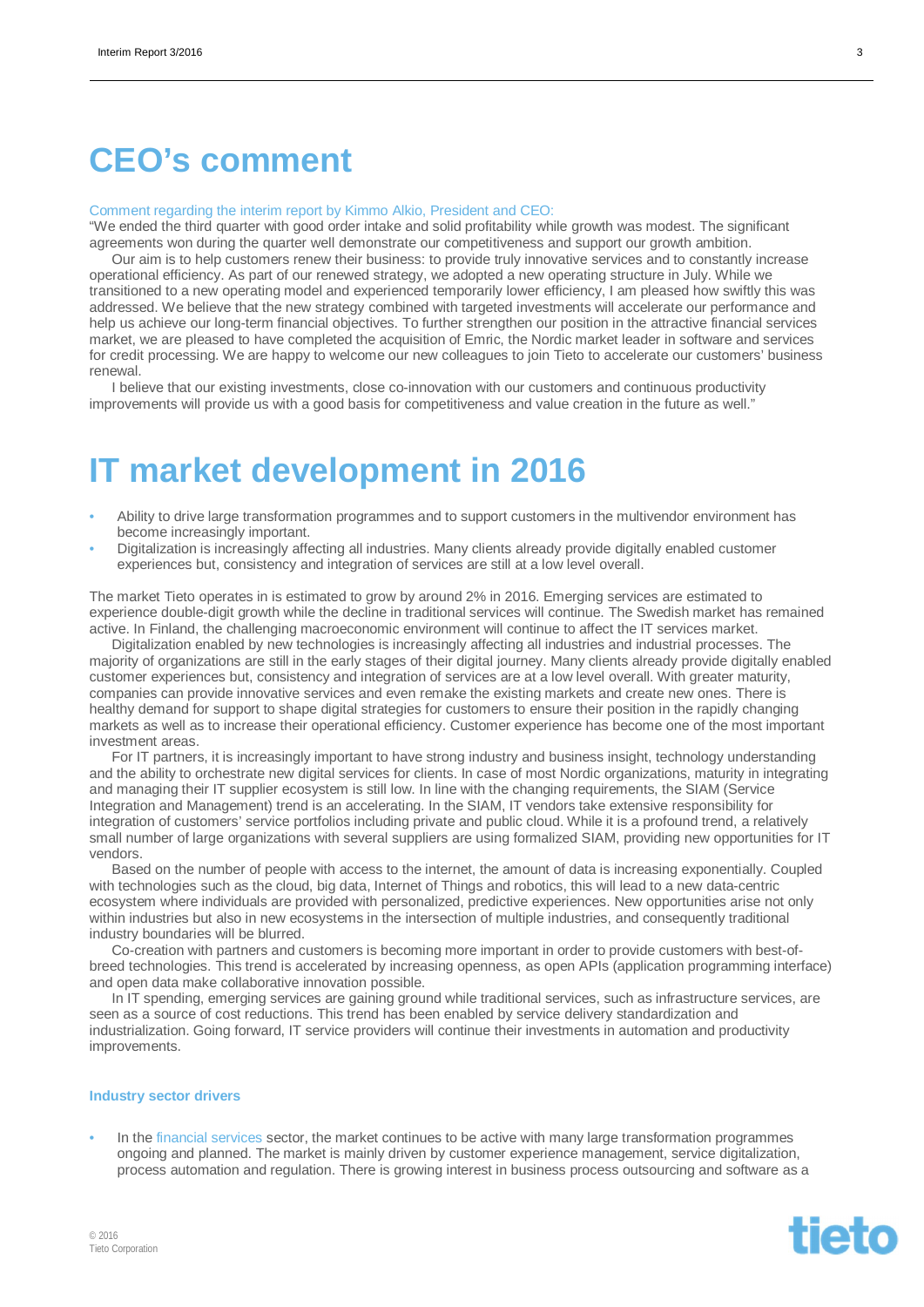service delivered on secure cloud platforms, especially in the SME segment. The market for business and technology-based consulting continues to be good across all key countries. The market in the Finnish pension segment is active due to the pension legislation reform in 2017.

- In the public sector, the digitalization of services and processes will continue with a focus on cost reductions and citizen-centric services. There is also healthy demand for solutions such as digitalized learning and planning for the education segment. In Finland, Tieto is actively participating in the Government development programme in order to facilitate digitalization in the public sector. In Sweden, the outsourcing trend continues to be strong and there is robust demand for Tieto's cloud services. Demand for consultancy services remained strong in the quarter.
- In the healthcare and welfare sector, the digitalization trend will continue to support easier and faster access to healthcare for the citizens and anticipated lack of care workers. In Sweden and Norway, plans to further develop electronic health records are in progress. In Finland, it is anticipated that the modernization of the hospital resource planning system outside the capital area will enter the tendering phase in 2016. These plans provide growth opportunities for 2017 while in the short term, only necessary investments are being started.
- In the manufacturing and forest sector, there is a strong digitalization trend and clients are seeking new business and service models to ensure steady revenues, often based on Industry 4.0/Internet of Things. The market for consulting and business transformation is active. At the same time, only projects with high business value are initiated and clients seek cost savings and automation in traditional IT services. The core process renewals for improved efficiency are moving towards cloud-enabled ERP solutions.
- In the retail and logistics sector, enterprises are investing in more advanced solutions to be able to provide a unified customer experience in all interaction across different touchpoints. In addition to consultancy and implementation capabilities to renew eCommerce channels, demand for improving tools for service personnel has remained good. Along with the omnichannel transformation, enterprises need to tightly integrate their customer interface solutions with their core supply chain solutions. In addition B2B enterprises are expanding from transactional digital services to enhanced user experience.
- In the energy utility sector, differentiation in the current competitive environment is increasingly based on improved customer interaction. As a result, there is interest in investing in customer experience management. In the oil & gas market, investment levels have remained low and customers are requesting price reductions in continuous services as well.
- The media sector is undergoing a huge change with increased deployment of digital services. Advertising is one of the main sources for revenue and related solutions call for renewal. While there are opportunities related to renewal and automation of sales processes, price pressure is high as many companies need to reduce costs.
- In the telecom sector, IT transformation programmes are driven by the need to simplify legacy systems and cut costs as well as by the potential to create additional business value. Telecom operators are moving from customized solutions to sourcing of standardized packaged solutions. IT service providers are experiencing aggressive competition in this sector.

## **New strategy and implementation**

As digitalization gains speed, demand for new data-driven innovations and the renewal of customers' business and IT increases rapidly. Tieto's customers are faced with a dual agenda: to run their existing businesses efficiently while innovating new services.

According to Tieto's new strategy for 2016–2020, announced in March 2016, the company will enhance its competitiveness and growth through three strategic choices:

- Services to accelerate customer value
- Nordic leadership and international expansion
- Active participation in open ecosystems and co-innovation.

Focusing on Nordic enterprises and the public sector, Tieto seeks to grow by further increasing its market share in the Nordics. Growth will also be supported by international expansion of selected industry solutions that have proven to be effective in current markets.

Tieto continues to drive shareholder returns above industry average. Positive financial development and attractive dividend policy are expected to continue while the company increases its investments to support innovation and growth.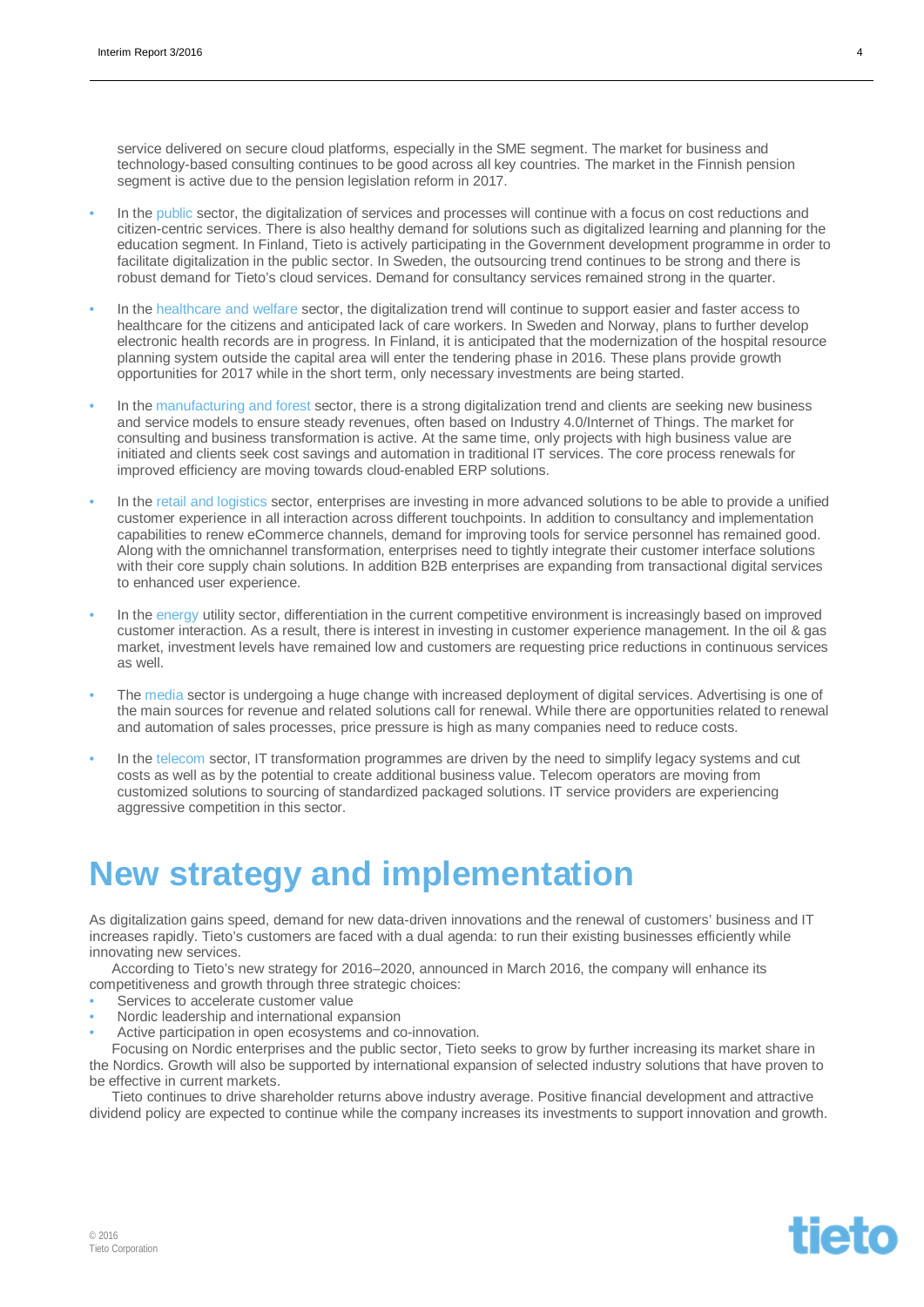#### **New operating structure**

Tieto's operating model and structure have been aligned with the strategy launched in March 2016. The new structure, effective as from 1 July, will support Tieto's ambition to be customers' first choice for business renewal. The structure is based on industry groups driving go-to-market activities and service lines as the reportable segments.

Industry groups

- Financial Services
- Public, Healthcare and Welfare
- Industrial and Consumer Services

Service lines

- Technology Services and Modernization
- Industry Solutions, including data-driven businesses organized independently of other businesses
- Business Consulting and Implementation
- Product Development Services.

#### **Growth businesses**

Tieto is seeking to grow faster than the market in the long term. The company aims to accelerate customer value with end-to-end industry solutions and active modernization of customers' technology landscapes. Additionally, new datadriven businesses help Tieto and its customers capture the opportunities provided by the data-driven economy.

Tieto drives scale and repeatability through investments in software businesses, with start-up businesses providing exponential growth. Industry solutions based on leading industry-specific software products, system integration capabilities and partnerships form the basis for Tieto's differentiation. Additionally, the company will continue to invest in standardization and automation to drive constant improvements in productivity and quality.

Growth will be based on a strong solution foundation built on a dynamic portfolio, starting with around ten solutions proven in current markets, including the following high-growth businesses:

- Lifecare, Tieto's solution for the healthcare and welfare sector
- Cloud services
- Customer Experience Management
- Industrial Internet as the basis for data-driven businesses and
- Security services.

In the first nine months, aggregated sales of these businesses amounted to around EUR 243 million and growth totalled 20%. In the third quarter, cloud services continued to be the strongest area with year-on-year growth of 29%. Security services saw growth of 18%. Growth was supported by enhanced offering portfolio while investments in new offerings to combat cyberthreats continue. In Customer Experience Management (CEM), new Industrial Experience and Integrated Marketing offerings have been well received. CEM posted growth of over 40%, supported by the acquisition of Smilehouse. Lifecare's growth was 4%.

Data-driven businesses have started to generate and deploy data-driven ideas together with customers and the Nordic start-up ecosystem. The business currently employes around twenty talents and the focus is on building the innovation and incubation pipeline with a view to bringing a few of cases into commercialization mode by the turn of the year.

Additionally, the portfolio includes industry solutions targeted at Nordic markets such as

- Banking (Financial Services)
- SmartUtility (Energy)
- Case management solution (Public sector)
- as well as spearhead solutions driving international expansion
- Payments (Financial Services)
- Production Excellence (Manufacturing) and
- Hydrocarbon Accounting (Oil & Gas)

High-growth services and solutions, including both current and new focus businesses, currently represent in total around one third and traditional infrastructure and application management services around half of Tieto's IT services sales. The rest is accounted for by integration and other services.

#### **Performance drivers in 2016**

To execute its strategy, the company has continued its investments in high-growth businesses. To support Tieto's ambition to be customers' first choice for business renewal, the company adopted a new operating structure in July 2016. The transition to the new structure was reflected in third-quarter performance. Tieto estimates that the transition impact on profit was a few million euros, reflected mainly in a lower level of add-on sales and increased business expenses.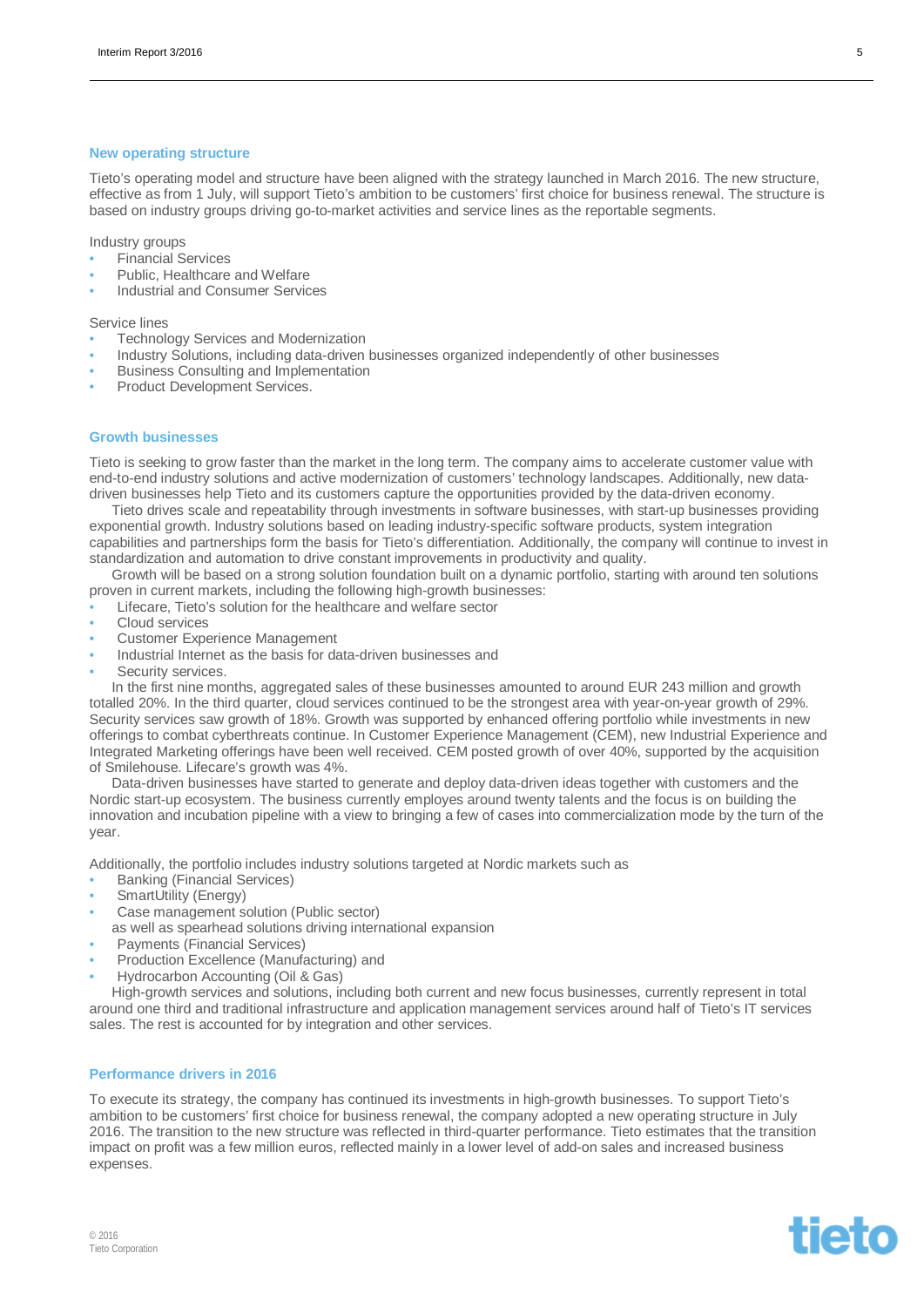In IT services, Tieto aims to grow faster than the market in 2016. In the nine-month period, sales grew by 5%, organically 2%. After a temporary slow down in the third quarter with modest organic growth, several significant agreements were won towards the end of the period, supporting Tieto's longer-term growth ambitions.

In 2015, Tieto completed three acquisitions that will also affect sales in 2016. The sales for the acquired companies amounted to a total of EUR 57 million in 2015, of which EUR 17 million was visible in 2015. In September, Tieto signed an agreement to acquire Emric, the Nordic market leader in software and services for credit processing. The acquisition will strengthen Tieto's position as a business renewal partner for Nordic financial services customers. Tieto expects the transaction to contribute to the company's ambition to accelerate its scalable software business and to be accretive to the company's growth and profit targets as from 2017. In 2015, Emric's net sales amounted to around EUR 20 million.

In addition to sales growth, performance drivers in 2016 include

- recruitments in new service areas and related competence development
- offering development
- automation and industrialization in service deliveries.

Investments in high-growth businesses and automation are expected to support profit improvement in the mid term while resulting in short-term pressure on the margin. The company continues to drive productivity through continued automation and to renew and strengthen its service portfolio and competencies. Recruitments of new talent within growth areas include software developers, technical specialists, service desk specialists, ERP specialists and solution consultants. During the first nine months, Tieto added around 650 new competences in IT services while reductions based on the automation programme in 2015 amounted to around 100. Personnel costs related to recruitments during the year, driving mid- and long-term growth for Tieto, resulted in an increase of around EUR 18 million in aggregated personnel expenses in the nine-month period. In the third quarter, the increase amounted to EUR 9 million in support of growth businesses. Additionally, related competence development costs were on the rise.

During 2016, the reductions related to the automation programme announced in 2015 are anticipated to result in gross savings of close to EUR 30 million, of which around EUR 25 million materialized in the first nine months. Tieto will continue to drive efficiency through adjustments in line with continuing automation via self-service channels. In the ninemonth period, restructuring costs amounted to EUR 7.0 million. Tieto expects the full-year restructuring costs to be less than 1% of sales in 2016 while restructuring is anticipated to increase in 2017 from the low levels of 2016.

Tieto has continued to increase its investments in offering development in promising growth areas during the year with a special focus on software-based industry solutions. Offering development costs are anticipated to increase from 2015 while remaining below 5% of Group sales in 2016. In 2015, offering development costs totalled 4.1% of sales. In the nine-month period, development costs were up by around EUR 9 million. Capital expenditure (CAPEX) is anticipated to remain below 4% of Group sales.

## **Financial performance in July–September**

Tieto's new operating structure, effective from 1 July, will support Tieto's strategy execution. This interim report is based on the new structure, comprising service lines and industry groups. New comparison figures and additional material bridging the current structure with the prior one are available at [www.tieto.com/investors.](http://www.tieto.com/investors)

Third-quarter net sales increased by 1.6% to EUR 340.5 (335.1) million, growth of 2.2% in local currencies. In IT services, net sales were up by 2.6%, in local currencies up by 3.1%. In Product Development Services, sales were down by 9.0%. The acquisitions added EUR 11 million in sales, affecting Industry Solutions (EUR 8 million) and Business Consulting and Implementation (EUR 3 million). Divestments implemented in 2015 had a negative impact of EUR 2 million, affecting Industry Solutions. Currency fluctuations had a negative impact of EUR 2 million on sales, mainly due to the weaker Swedish Krona.

The transition to the new structure was reflected in third-quarter performance. Tieto estimates that the transition impact on profit was a few million euros, reflected mainly in a lower level of add-on sales and increased business expenses.

Third-quarter operating profit (EBIT) amounted to EUR 35.1 (41.4) million, representing a margin of 10.3% (12.4). Operating profit included EUR 1.6 million in restructuring costs and EUR 1.3 million in gains from M&A related adjustments of contingent considerations. Adjusted<sup>1)</sup> operating profit stood at EUR 35.4 (38.6) million, or 10.4% (11.5) of net sales. For IT services, adjusted operating profit was down to EUR 33.7 (36.8) million mainly due to the decline in Industry Solutions affected by investments in future growth. Additionally, debt restructuring of one customer had a negative impact of EUR 0.9 million on operating profit.

Cost savings, related to the automation and industrialization programme in Technology Services and Modernization, had a positive effect of around EUR 5 million on IT services' operating profit compared with the third quarter of 2015 while the positive impact of gross savings was curbed by salary inflation of around EUR 4 million and a EUR 3 million increase in offering development. Currency changes had a negative impact of less than EUR 1 million on operating profit. The negative effect was mainly attributable to the Swedish Krona.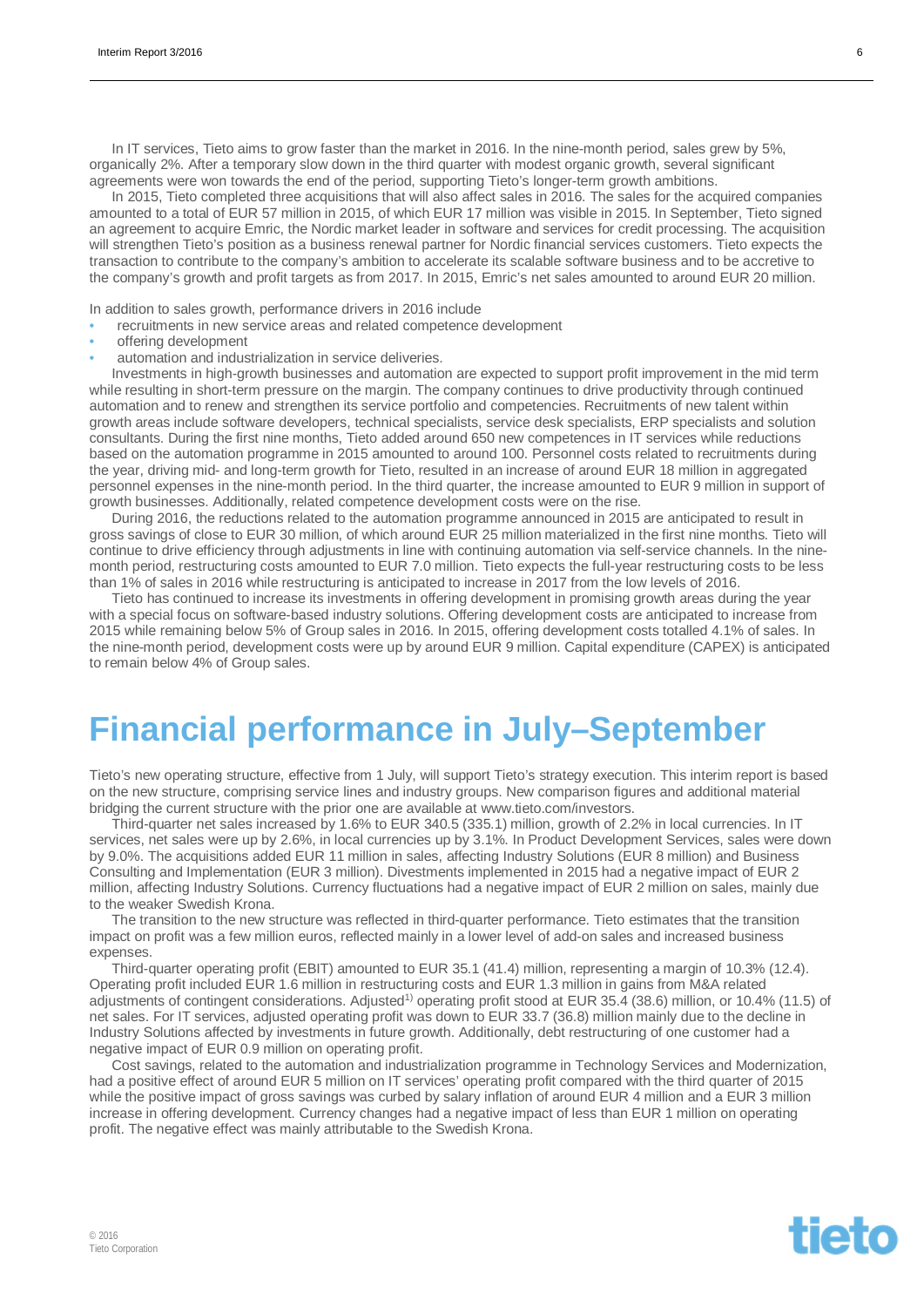Depreciation and amortization amounted to EUR 13.6 (14.0) million. Net financial expenses stood at EUR 1.0 (1.9) million in the third quarter. Net interest expenses were EUR 0.6 (0.3) million and net losses from foreign exchange transactions EUR 0.2 (1.5) million. Other financial income and expenses amounted to EUR -0.2 (-0.1) million. Earnings per share (EPS) totalled EUR 0.37 (0.40). Adjusted<sup>1)</sup> earnings per share amounted to EUR 0.38 (0.38).

<sup>1)</sup> adjusted for restructuring costs, capital gains/losses, goodwill impairment charges and other items

### **Financial performance by service line**

| <b>EUR million</b>                           | <b>Customer</b><br>sales<br>7-9/2016 | <b>Customer</b><br>sales<br>7-9/2015 | Change,<br>$\frac{0}{0}$ | Operating<br>profit<br>7-9/2016 | <b>Operating</b><br>profit<br>$7 - 9/2015$ |
|----------------------------------------------|--------------------------------------|--------------------------------------|--------------------------|---------------------------------|--------------------------------------------|
| <b>Technology Services and Modernization</b> | 179                                  | 177                                  |                          | 24.2                            | 22.9                                       |
| Business Consulting and Implementation       | 30                                   | 28                                   | 5                        | $-0.2$                          | $-0.5$                                     |
| <b>Industry Solutions</b>                    | 106                                  | 101                                  | 4                        | 13.0                            | 22.7                                       |
| <b>Product Development Services</b>          | 26                                   | 29                                   | -9                       | 1.7                             | 0.6                                        |
| Support Functions and Global Management      |                                      |                                      |                          | $-3.5$                          | $-4.3$                                     |
| Total                                        | 341                                  | 335                                  | $\mathbf{2}$             | 35.1                            | 41.4                                       |

### **Operating margin by service line**

| $\%$                                         | Operating<br>margin<br>7-9/2016 | Operating<br>margin<br>7-9/2015 | Adjusted <sup>1)</sup><br>operating<br>margin<br>7-9/2016 | Adjusted <sup>1)</sup><br>operating<br>margin<br>7-9/2015 |
|----------------------------------------------|---------------------------------|---------------------------------|-----------------------------------------------------------|-----------------------------------------------------------|
| <b>Technology Services and Modernization</b> | 13.5                            | 12.9                            | 13.4                                                      | 13.2                                                      |
| Business Consulting and Implementation       | $-0.6$                          | $-1.6$                          | $-4.9$                                                    | $-0.1$                                                    |
| <b>Industry Solutions</b>                    | 12.3                            | 22.3                            | 12.5                                                      | 16.4                                                      |
| <b>Product Development Services</b>          | 6.4                             | 2.1                             | 6.5                                                       | 6.2                                                       |
| <b>Total</b>                                 | 10.3                            | 12.4                            | 10.4                                                      | 11.5                                                      |

1) adjusted for restructuring costs, capital gains/losses, goodwill impairment charges and other items

For a comprehensive set of service line and industry group figures, see the tables section.

In Technology Services and Modernization, sales of cloud services were up by 29% compared with the corresponding quarter in 2015 and represented 22% of infrastructure services sales. Additionally, shared, standardized workspace services posted strong growth. At the same time, the market for traditional infrastructure and application services continued to decline. Automation and recruitments in offshore centres continued, reflecting the shift from traditional services to emerging services. Adjusted operating profit was slightly up. The savings related to the automation programme, completed in 2015, were partly offset by the negative impact of price reductions in some agreements. Additionally, debt restructuring of one customer had a negative impact of EUR 0.9 million on operating profit. Operating margin in the third quarter was seasonally strongest and fourth-quarter margin is expected to be at or above the first-half level.

In Business Consulting and Implementation, sales growth of 5% is supported by the acquisition of Smilehouse and Imano. Organically, sales were down due to some delays in decision making, affecting mainly the Enterprise Applications area. Demand remained strongest in Customer Experience Management and consulting services. The third quarter is seasonally weak and additionally, operating profit weakened due to high free capacity in the Enterprise Applications area and investments in growth areas. Significant agreements were won during the quarter and clear improvement is expected for the fourth quarter. Revenue and operating margin is anticipated to exceed the level of the corresponding quarter in 2015.

In Industry Solutions, sales growth of 4% was driven by the acquisition of Software Innovation and Emric. In the Public, Healthcare and Welfare segment, underlying good growth continued and organically sales were up by 6%. Growth was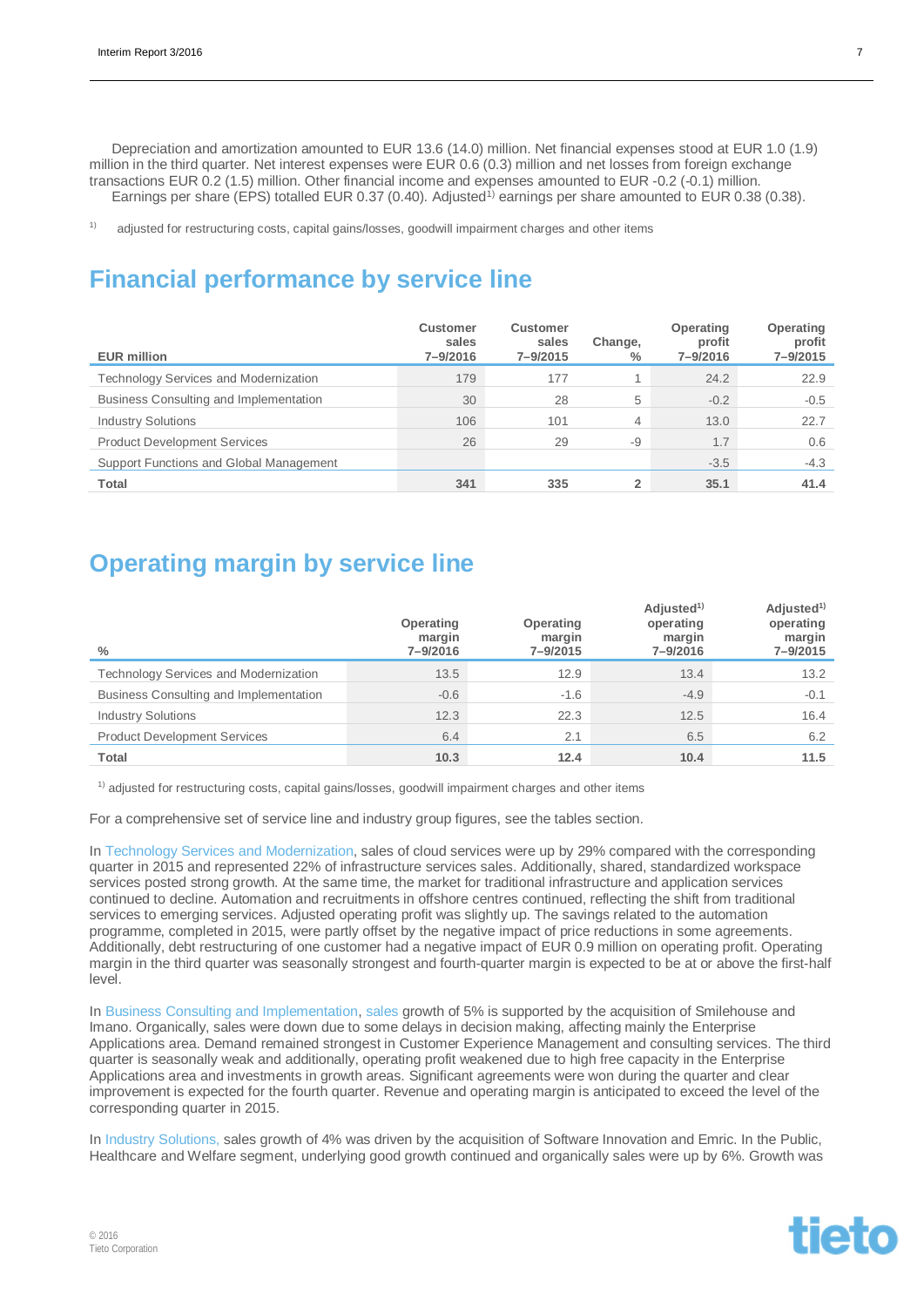affected by unfavourable timing of licence sales. Healthcare and Welfare solutions (Lifecare) posted growth of 4% in local currencies and experienced lower level of licence sales due to some slipping to the fourth quarter. In Financial Services, comparison number was exceptionally high as the third quarter of 2015 included around EUR 2 million in advance licence sales, typically coming in the fourth quarter. In the oil and gas segment, market conditions remained challenging. Operating profit was down due to investments in growth businesses, including an increase of close to EUR 3 million in offering development costs as well as recruitments during the year and the related competence development. The fourth quarter is expected to be seasonally strong with healthy revenue growth and profit margin at or above the level of the corresponding quarter in 2015.

In Product Development Services (PDS), the business with largest key customers remained stable and Tieto has won new agreements in new growing areas. The decline in sales compared with the third quarter of 2015 was mainly due to a few anticipated end-of-life projects. Third-quarter adjusted operating margin was somewhat up due to improved efficiency while profitability was seasonally lower and affected by anticipated project ramp-ups. Sales are anticipated to stabilize and performance is expected to follow the previous year's trend.

### **Customer sales by industry group**

| <b>EUR million</b>                  | <b>Customer sales</b><br>7-9/2016 | <b>Customer sales</b><br>7-9/2015 | Change, % |
|-------------------------------------|-----------------------------------|-----------------------------------|-----------|
| <b>Financial Services</b>           | 88                                | 83                                | 6         |
| Public, Healthcare and Welfare      | 106                               | 98                                | 8         |
| Industrial and Consumer Services    | 121                               | 126                               | $-4$      |
| <b>IT</b> services                  | 315                               | 306                               |           |
| <b>Product Development Services</b> | 26                                | 29                                | -9        |
| Total                               | 341                               | 335                               |           |

In Financial Services, new projects driving IT efficiency and digital services, especially in Finland, were the main contributor to growth in the third quarter. Additionally, the acquisition of Emric had a positive impact of EUR 2 million on sales. For industry solutions, comparison number was exceptionally high as the third quarter of 2015 included around EUR 2 million in advance licence sales, typically coming in the fourth quarter.

In Public, Healthcare and Welfare, sales were up by 8%, supported by the acquisition of Software Innovation. Growth was strongest in industry-specific solutions, which posted growth of around 19%, or 6% in organic terms. Additionally, transition projects in infrastructure services in Finland contributed to growth.

In Industrial and Consumer Services, sales were down due to lower project business volumes for one customer in the telecom sector and the expiry of one outsourcing contract in the media sector. Positive development in the energy utilities and manufacturing segments continued.

## **M&A impact in July–September**

In IT services, third-quarter organic growth in local currencies was 0.1%. At Group level, third-quarter sales in local currencies were organically down by 0.6%. The acquisitions added EUR 11 million in sales, affecting Industry Solutions (EUR 8 million) and Business Consulting and Implementation (EUR 3 million). Divestments implemented in 2015 had a negative impact of EUR 2 million, affecting Industry Solutions.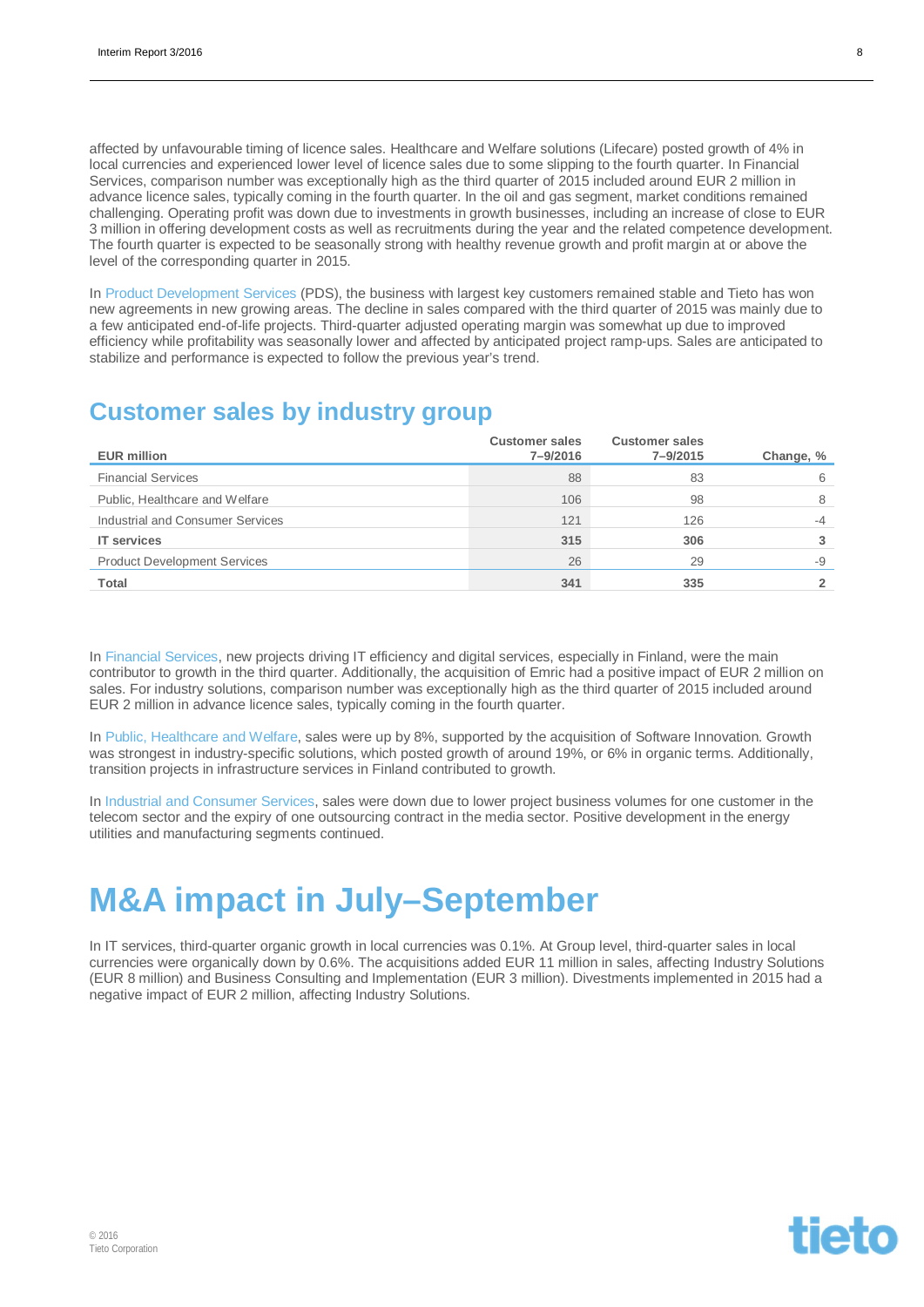### **M&A impact by service line**

|                                              | Growth, %<br>(in local currencies)<br>7-9/2016 | Organic growth, %<br>(in local currencies)<br>7-9/2016 |
|----------------------------------------------|------------------------------------------------|--------------------------------------------------------|
| <b>Technology Services and Modernization</b> | 1.3                                            | 1.3                                                    |
| Business Consulting and Implementation       | 5.4                                            | $-6.2$                                                 |
| <b>Industry Solutions</b>                    | 5.0                                            | $-1.0$                                                 |
| <b>IT services</b>                           | 3.1                                            | 0.1                                                    |
| <b>Product Development Services</b>          | $-7.9$                                         | $-7.9$                                                 |
| <b>Total</b>                                 | 2.2                                            | $-0.6$                                                 |

### **M&A impact by industry group**

|                                     | Growth, %<br>(in local currencies)<br>7-9/2016 | Organic growth, %<br>(in local currencies)<br>7-9/2016 |
|-------------------------------------|------------------------------------------------|--------------------------------------------------------|
| <b>Financial Services</b>           | 6.8                                            | 4.7                                                    |
| Public, Healthcare and Welfare      | 8.1                                            | 3.5                                                    |
| Industrial and Consumer Services    | $-3.5$                                         | $-6.0$                                                 |
| <b>IT services</b>                  | 3.1                                            | 0.1                                                    |
| <b>Product Development Services</b> | $-7.9$                                         | $-7.9$                                                 |
| <b>Total</b>                        | 2.2                                            | $-0.6$                                                 |

## **Financial performance in January–September**

Nine-month net sales increased by 2.3% to EUR 1 089.0 (1 064.5) million, growth of 3.1% in local currencies. In IT services, net sales were up by 5.0%, in local currencies up by 5.9%. In Product Development Services, sales were down by 20.6%. The acquisitions added EUR 43 million in sales, affecting Industry Solutions (EUR 29 million) and Business Consulting and Implementation (EUR 14 million). Divestments implemented in 2015 had a negative impact of EUR 5 million. Currency fluctuations had a negative impact of EUR 9 million on sales, mainly due to the weaker Norwegian Krona.

Nine-month operating profit (EBIT) amounted to EUR 95.7 (78.4) million, representing a margin of 8.8% (7.4). Operating profit included EUR 7.0 million in restructuring costs, EUR 0.2 million in capital loss, EUR 1.3 million gain from M&A related adjustments of contingent considerations and a EUR -1.1 million correction to Russian value added tax from previous years. Adjusted<sup>1)</sup> operating profit stood at EUR 102.7 (99.4) million, or 9.4% (9.3) of net sales. For IT services, adjusted operating profit rose to EUR 95.2 (87.9) million, mainly due to the automation and industrialization programme in Technology Services and Modernization.

Cost savings, mainly related to the automation programme and industrialization of application management services, had a positive effect of around EUR 25 million on IT services' operating profit compared with the corresponding period in 2015 while the positive impact of gross savings was curbed by salary inflation of around EUR 14 million, recruitments in new service areas and the increase of EUR 9 million in offering development costs. Currency changes had a negative impact of EUR 2 million on operating profit. The negative effect was mainly attributable to the Norwegian Krona.

Depreciation and amortization amounted to EUR 40.0 (42.9) million. Net financial expenses stood at EUR 3.2 (4.9) million in the nine-month period. Net interest expenses were EUR 1.6 (1.6) million and net losses from foreign exchange transactions EUR 1.0 (2.2) million. Other financial income and expenses amounted to EUR -0.6 (-1.1) million.

Earnings per share (EPS) totalled EUR 0.99 (0.76). Adjusted<sup>1)</sup> earnings per share amounted to EUR 1.07 (1.00).

 $1)$  adjusted for restructuring costs, capital gains/losses, goodwill impairment charges and other items

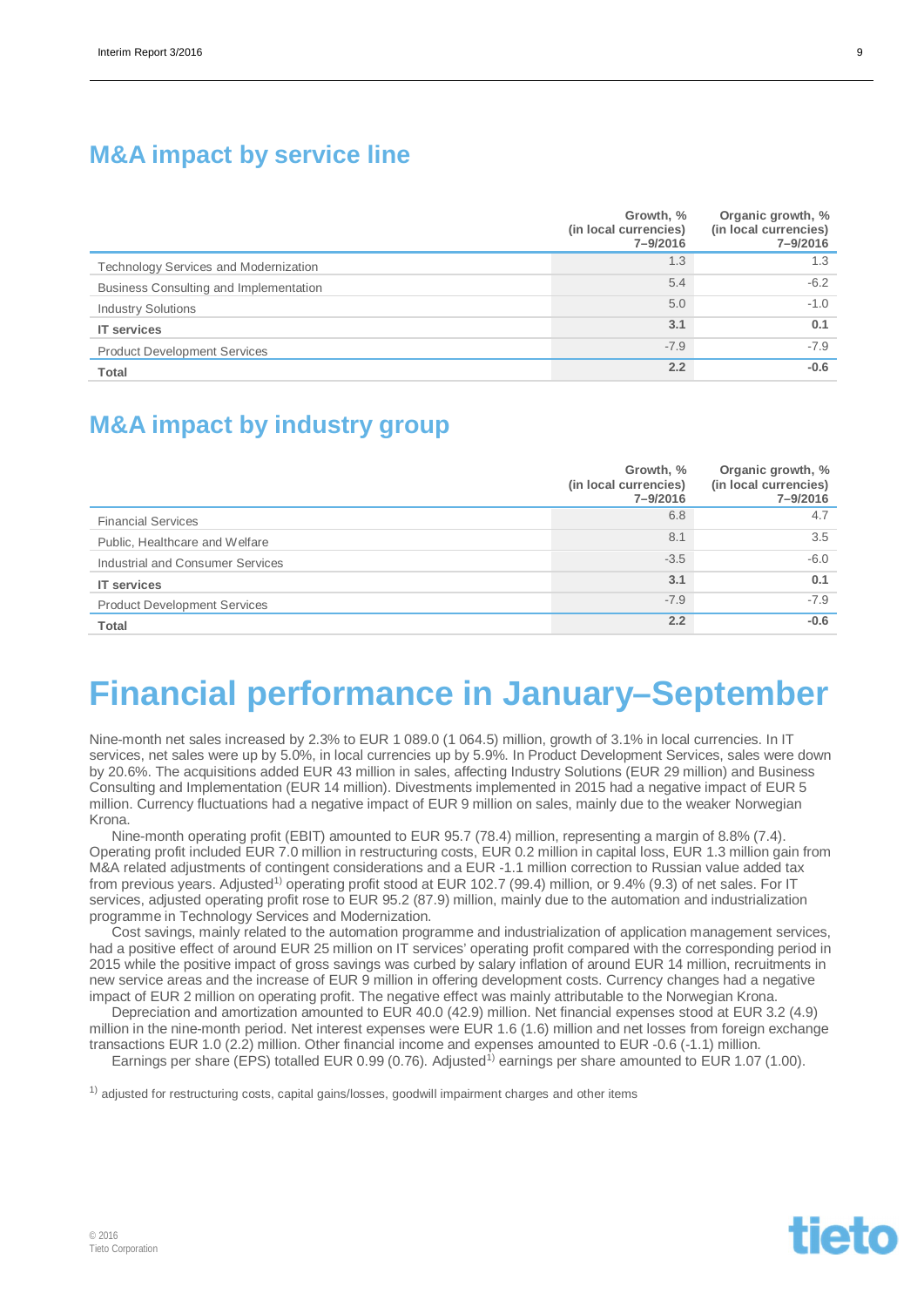### **Financial performance by service line**

| <b>EUR million</b>                           | <b>Customer</b><br>sales<br>$1 - 9/2016$ | <b>Customer</b><br>sales<br>$1 - 9/2015$ | Change,<br>$\frac{0}{0}$ | Operating<br>profit<br>$1 - 9/2016$ | <b>Operating</b><br>profit<br>$1 - 9/2015$ |
|----------------------------------------------|------------------------------------------|------------------------------------------|--------------------------|-------------------------------------|--------------------------------------------|
| <b>Technology Services and Modernization</b> | 565                                      | 559                                      |                          | 62.8                                | 35.2                                       |
| Business Consulting and Implementation       | 101                                      | 90                                       | 12                       | 2.1                                 | 0.3                                        |
| <b>Industry Solutions</b>                    | 336                                      | 307                                      | 10                       | 35.5                                | 44.5                                       |
| <b>Product Development Services</b>          | 86                                       | 109                                      | $-21$                    | 7.6                                 | 12.9                                       |
| Support Functions and Global Management      |                                          |                                          |                          | $-12.3$                             | $-14.5$                                    |
| Total                                        | 1 0 8 9                                  | 1 0 6 5                                  | 2                        | 95.7                                | 78.4                                       |

### **Operating margin by service line**

| $\frac{0}{0}$                                | Operating<br>margin<br>$1 - 9/2016$ | Operating<br>margin<br>$1 - 9/2015$ | Adjusted <sup>1)</sup><br>operating<br>margin<br>$1 - 9/2016$ | Adjusted <sup>1)</sup><br>operating<br>margin<br>$1 - 9/2015$ |
|----------------------------------------------|-------------------------------------|-------------------------------------|---------------------------------------------------------------|---------------------------------------------------------------|
| <b>Technology Services and Modernization</b> | 11.1                                | 6.3                                 | 11.4                                                          | 10.3                                                          |
| Business Consulting and Implementation       | 2.1                                 | 0.3                                 | 1.0                                                           | 1.2                                                           |
| <b>Industry Solutions</b>                    | 10.6                                | 14.5                                | 11.2                                                          | 13.0                                                          |
| <b>Product Development Services</b>          | 8.8                                 | 11.7                                | 8.7                                                           | 10.6                                                          |
| Total                                        | 8.8                                 | 7.4                                 | 9.4                                                           | 9.3                                                           |

<sup>1)</sup> adjusted for restructuring costs, capital gains/losses, goodwill impairment charges and other items

### **Customer sales by industry group**

| <b>EUR million</b>                  | <b>Customer sales</b><br>$1 - 9/2016$ | <b>Customer sales</b><br>$1 - 9/2015$ | Change, % |
|-------------------------------------|---------------------------------------|---------------------------------------|-----------|
| <b>Financial Services</b>           | 269                                   | 255                                   | 6         |
| Public, Healthcare and Welfare      | 344                                   | 306                                   | 12        |
| Industrial and Consumer Services    | 391                                   | 396                                   | -1        |
| <b>IT</b> services                  | 1 0 0 3                               | 956                                   |           |
| <b>Product Development Services</b> | 86                                    | 109                                   | $-21$     |
| Total                               | 1089                                  | 1 0 6 5                               |           |

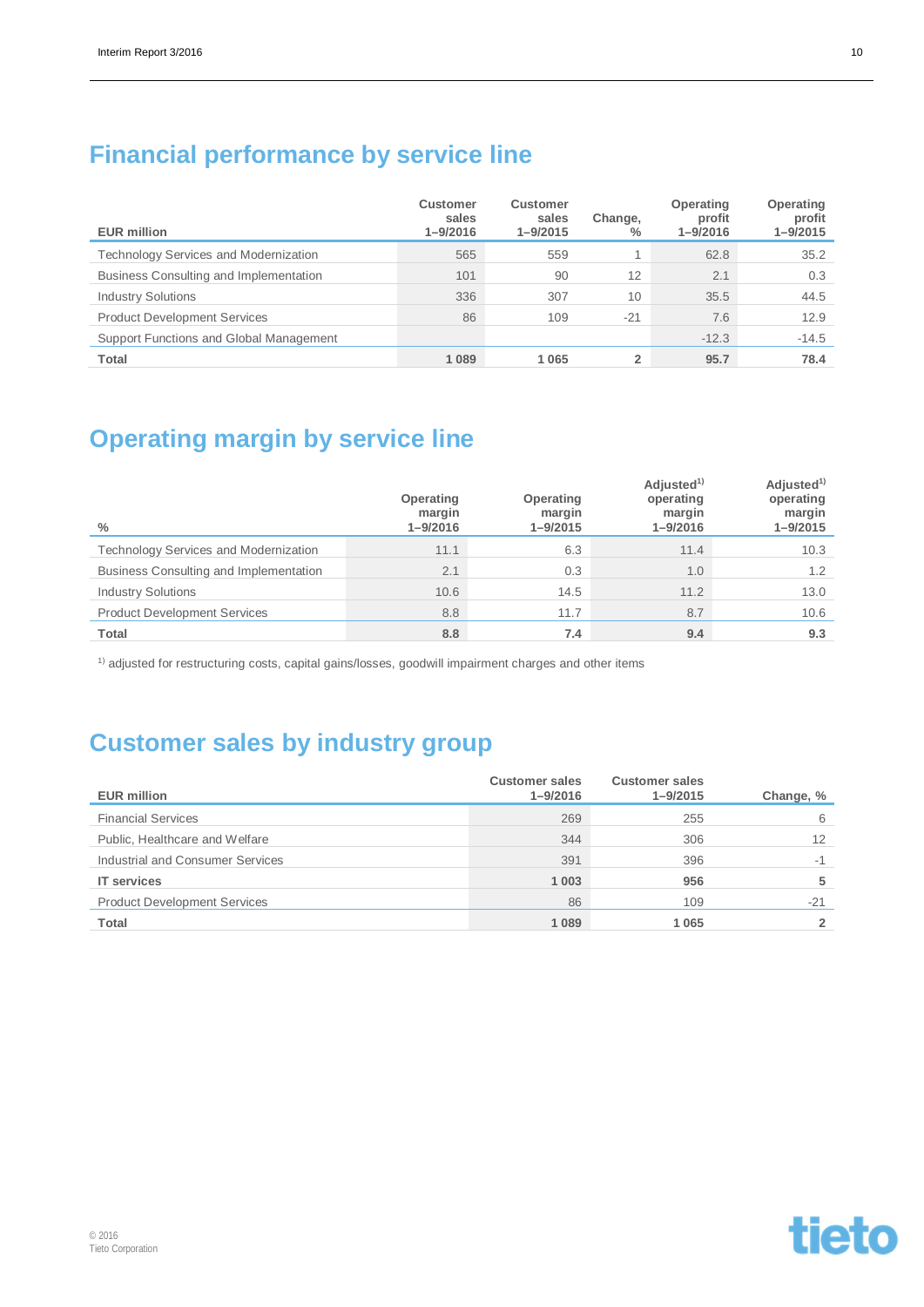### **M&A impact by service line**

|                                        | Growth, %<br>(in local currencies)<br>$1 - 9/2016$ | Organic growth, %<br>(in local currencies)<br>$1 - 9/2016$ |
|----------------------------------------|----------------------------------------------------|------------------------------------------------------------|
| Technology Services and Modernization  | 1.3                                                | 1.3                                                        |
| Business Consulting and Implementation | 12.5                                               | $-3.4$                                                     |
| <b>Industry Solutions</b>              | 11.9                                               | 4.0                                                        |
| <b>IT services</b>                     | 5.9                                                | 2.0                                                        |
| <b>Product Development Services</b>    | $-20.6$                                            | $-20.6$                                                    |
| <b>Total</b>                           | 3.1                                                | $-0.3$                                                     |

### **M&A impact by industry group**

|                                     | Growth, %<br>(in local currencies)<br>$1 - 9/2016$ | Organic growth, %<br>(in local currencies)<br>$1 - 9/2016$ |
|-------------------------------------|----------------------------------------------------|------------------------------------------------------------|
| <b>Financial Services</b>           | 5.9                                                | 5.8                                                        |
| Public, Healthcare and Welfare      | 13.1                                               | 5.2                                                        |
| Industrial and Consumer Services    | $-0.7$                                             | $-3.9$                                                     |
| <b>IT services</b>                  | 5.9                                                | 2.0                                                        |
| <b>Product Development Services</b> | $-20.6$                                            | $-20.6$                                                    |
| <b>Total</b>                        | 3.1                                                | $-0.3$                                                     |

## **Cash flow, financing and investments**

Third-quarter net cash flow from operations amounted to EUR 13.8 (16.4) million, including the increase of EUR 26.5 (26.7) million in net working capital. The increase in net working capital is mainly attributable to the change in vacation payment accruals. Net working capital is typically impacted by vacation payments in the third quarter. Payments for restructuring amounted to EUR 3.4 (10.6) million.

Nine-month net cash flow from operations amounted to EUR 47.0 (65.5) million, including the increase of EUR 56.0 (30.0) million in net working capital.

Tax payments were EUR 28.7 (16.1) million in the nine-month period. In January 2016, Tieto paid EUR 6.0 million based on the transfer pricing audit for tax years 2009–2013 in Finland. The decision has been appealed.

Nine-month capital expenditure totalled EUR 37.2 (37.4) million, of which paid EUR 37.4 (30.8) million. Capital expenditure represented 3.4% (3.5) of net sales and was mainly related to data centres. Net payments for acquisitions totalled EUR 32.2 (62.9) million.

The equity ratio was 44.4% (44.3). Gearing increased to 30.6% (13.3). Interest-bearing net debt totalled EUR 136.4 (57.7) million, including EUR 209.1 (176.5) million in interest-bearing debt, EUR 5.8 (6.8) million in finance lease liabilities, EUR 6.5 (9.1) million in finance lease receivables, EUR 0.3 (0.6) million in other interest-bearing receivables and EUR 71.7 (115.9) million in cash and cash equivalents.

The EUR 100 million bond matures in May 2019 and it carries a coupon of fixed annual interest of 2.875%. Interestbearing long-term loans amounted to EUR 104.1 million at the end of September. Interest-bearing short-term loans amounted to EUR 110.8 million, mainly related to commercial papers and joint venture cash pool balances. The syndicated revolving credit facility of EUR 150 million maturing in May 2020 was not in use at the end of September.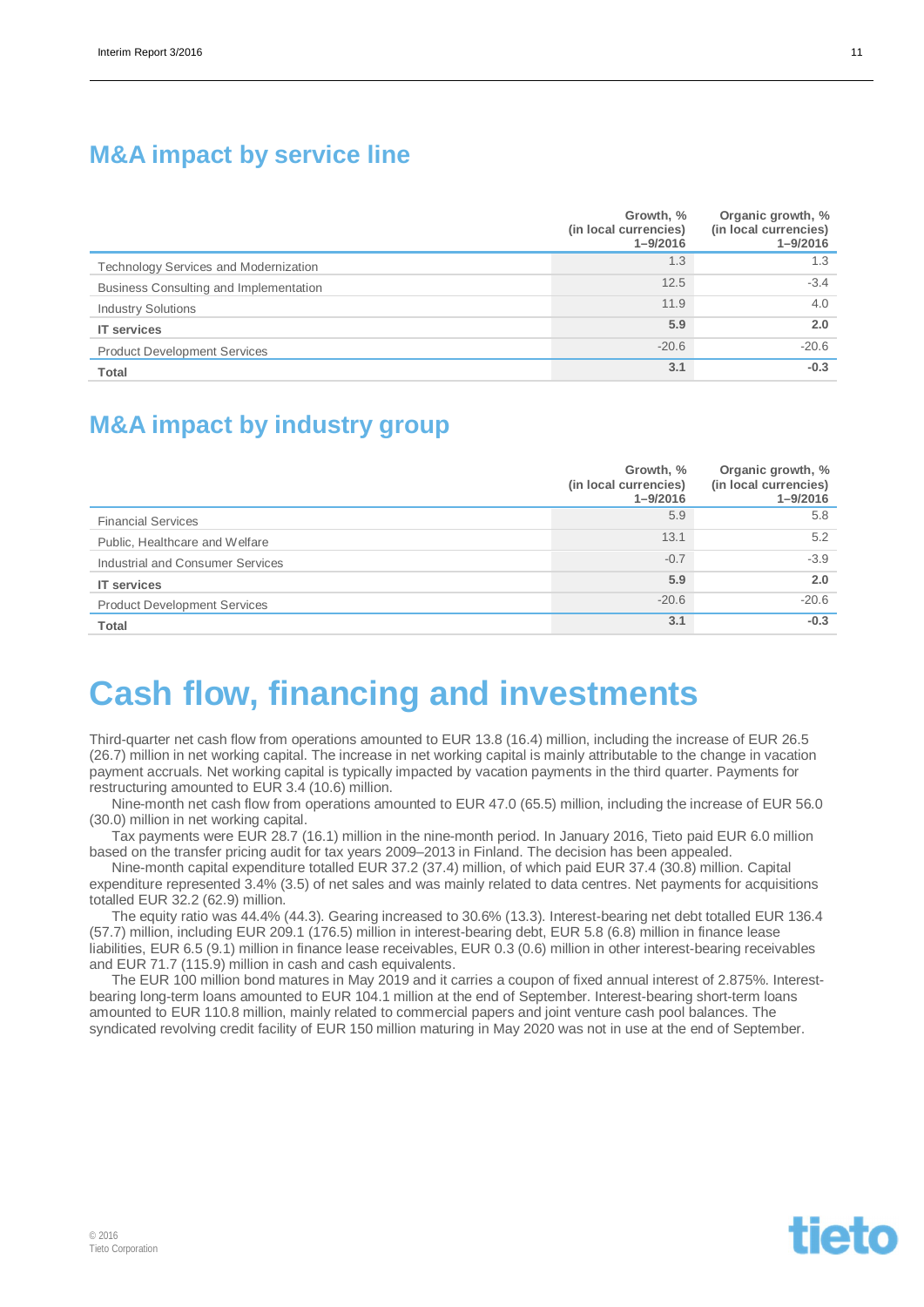## **Order backlog**

Total Contract Value (TCV) amounted to EUR 406 (490) million in third quarter. The third quarter of 2015 included an expectionally large contract renewal. Third-quarter book-to-bill stood at 1.2 (1.5). The total value, including the part beyond the notice period, is included in the TCV.

In the nine-month period, Total Contract Value (TCV) amounted to EUR 1 059 (1 261) million. Nine-month book-tobill stood at 1.0 (1.2).

The order backlog amounted to EUR 1 722 (1 864) million. Of the backlog, less than 21% (18) is expected to be invoiced during the current year.

## **Major agreements and business transactions in January–September**

During the first nine months, Tieto signed a solid number of new agreements with customers across all the industry groups. However, according to the terms and conditions of these agreements, Tieto is not able to disclose most of the contracts.

In February, Tieto signed a five-year agreement with Skandiabanken ASA to provide funds and securities solutions. The agreement is an important business enabler to Skandiabanken ASA as an independent Norwegian bank and a step in strengthening both companies' foothold in Norway.

In February, Scandinavia's largest online fashion store Nelly.com turned to Tieto to help it provide a better customer experience. Through Tieto's Customer Care as a Service (CCaaS), Nelly.com will be able to offer personal shopping service. The three-year contract comprises a cloud-based solution covering all channels: web, voice, chat, email and social media. CCaaS is a complete customer service solution based on the industry-leading Genesys platform.

In February, Tieto signed an agreement with leading Nordic metals company Boliden to deliver a solution for enduser services that will standardize the company's global IT workplace processes. The standardized platform will be based on Tieto Energized Workplace, a comprehensive set of tools that give users easier access to applications, ensure secure data and help enable a more mobile workforce. The contract is valid for three years with an option to extend by two additional years.

 In February, the Swedish Research Council, a public agency that advises the government on scientific research, chose Tieto as its partner to modernize IT operations with cloud-based services and solutions. The deal is valid for four years and has an estimated value of SEK 20 million.

In March, Tieto signed an agreement with Volvo Car Retail Solutions (VCRS) to provide the company with cloud services. The three-year agreement covers the Nordic countries and has a total value of over EUR 3 million.

In May, Tieto signed an agreement with the Municipality of Bergen to provide a case and records management solution. The solution provides a platform for offering extended and improved digital services to citizens, businesses and employees. The agreement has a term of 12 years and a total value of NOK 24 million.

In May, Tieto signed an agreement with Sparbanken Syd for the bank's securities business. The agreement is valid for five years and covers IT systems, operations and back office services. The new solutions support the entire process from order to settlement of securities, enabling Sparbanken Syd to provide future-oriented funds and securities offerings while ensuring cost-efficient and secure operations to its customers.

In May, Tieto signed an agreement with Ahlstrom, the global fibre-based materials company, to deliver a manufacturing execution system and order-to-cash ERP system. With the agreement, Ahlstrom aims for improved and more effective end-to-end service management. The agreement has a total value of EUR 4.8 million.

In June, the Finnish Government ICT Centre Valtori and Tieto signed a frame agreement extension on data centre and capacity services. Tieto has been delivering data centre and capacity services to Valtori since 2014. The agreement has a term of five years and a total value of EUR 15.1 million.

In August, Tieto and Folksam signed a prolongation to the existing agreement, including an optional year, regarding Application Operations. The prolongation has a term or one year and a total value of approximately SEK 100 million.

In September, Tieto entered into a strategic partnership with Lyse, a leading Norwegian energy and technology group. Tieto was selected to deliver cloud solutions, infrastructure operations and data centre services to the client. The agreement also includes the transfer of 25 IT professionals from Lyse Link. Furthermore the agreement involves significant R&D and innovation initiatives in a number of relevant areas. The scope of the agreement is a minimum of EUR 30 million in a period of over five years, of which the last two are optional.

In September, Kesko and Tieto signed a significant agreement whereby Tieto will modernize a large part of Kesko's application and infrastructure services. The aim is to accommodate Kesko's strategic priorities for growth and efficiency. The contract covers a wide range of services, including application management of Kesko's business critical applications, business integration and project services, lifecycle management of SAP applications, end-user services and infrastructure services.



© 2016 Tieto Corporation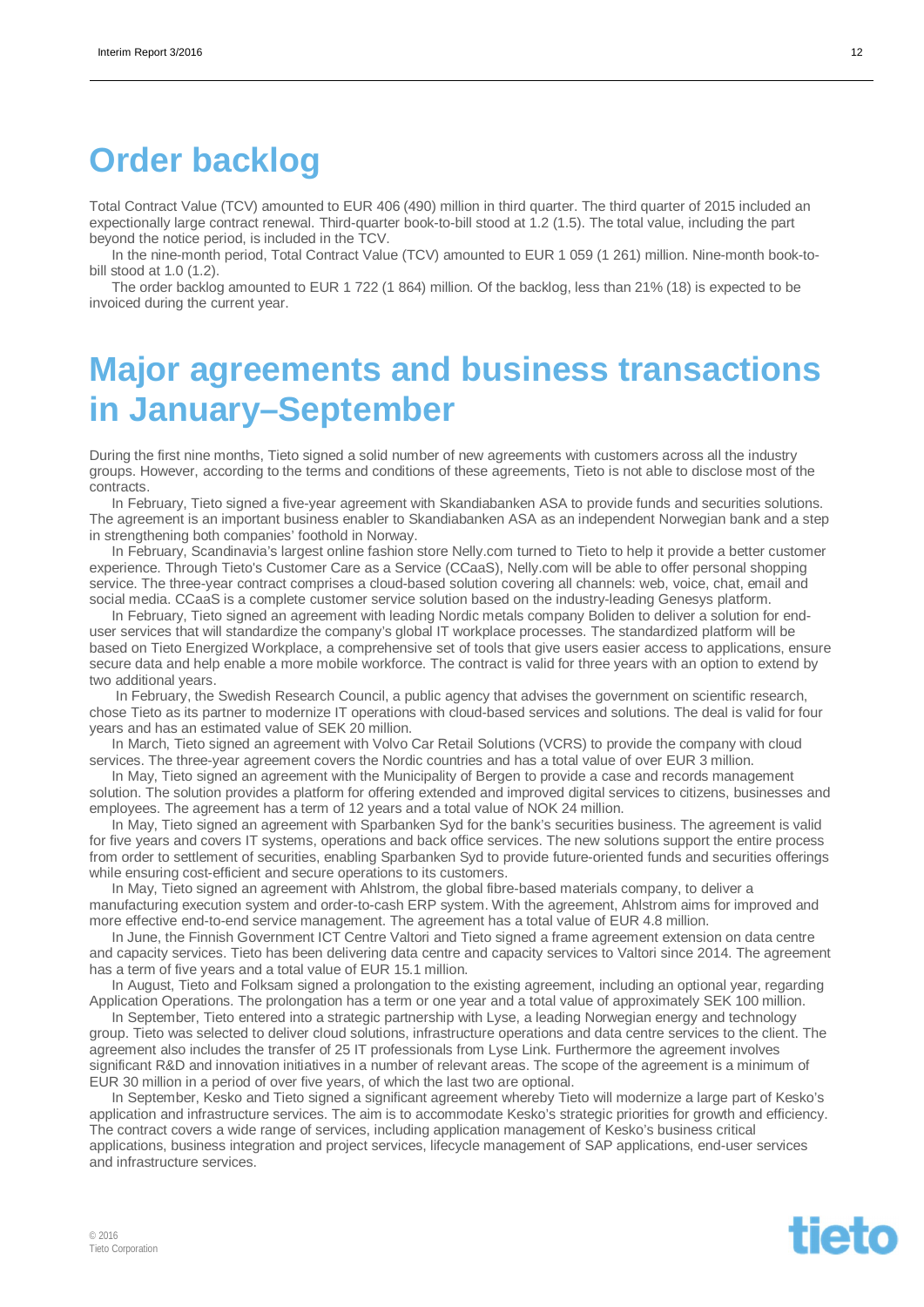In September, S Group chose Tieto to fully modernize and standardize its retail information system by 2020. With the agreement, S Group aims for improved retail trade and development of digital services. The agreement has a total contract value of EUR 20 million.

In September, Tieto signed an agreement with the world-leading air filter manufacturer Camfil to take over a significant part of their infrastructure for their European business. Tieto will deliver a standardized cloud-based solution including infrastructure and application operations. This will enable Camfil to grow fast and reduce capital expenditure. The agreement has a term of three years with an option of two additional years. The order value is estimated to amount to SEK 40 million during the the first three years.

In May, Tieto acquired all shares in Tieto Estonia Services OÜ, a subsidiary previously owned by Tieto (60%), SEB (20%) and Swedbank (20%).

In September, Tieto signed an agreement to acquire Emric, the Nordic market leader in software and services for credit processing. The acquisition will strengthen Tieto's position as a business renewal partner for Nordic financial services customers. Tieto expects the transaction to contribute to the company's ambition to accelerate its scalable software business and to be accretive to the company's growth and profit targets as from 2017. In 2015, Emric's net sales amounted to around EUR 20 million and the number of emplyees amounted to around 200.

In September, Tieto acquired the software assets and related rights from Oppad, a provider of administrative solutions for schools and daycare in Norway. The aim is to strengthen the company's digital offering in the education sector.

### **Personnel**

The number of full-time employees amounted to 13 758 (13 179) at the end of September. The number of full-time employees in the global delivery centres totalled 6 520 (6 042), or 47.4% (45.8) of all personnel.

In the nine-month period, the number of full-time employees rose by a net amount of close to 600. In PDS, the number of personnel decreased by around 150. In IT services, acquisitions added close to 200 employees, recruitments increased the number of personnel by a net of around 650 and reductions amounted to around 100.

The 12-month rolling employee turnover stood at 10.3% (10.1) at the end of September.

Salary inflation is expected to remain at around 3% on average in 2016. In offshore countries, salary inflation is clearly above the average.

## **Shareholders' Nomination Board**

The largest shareholders were determined on the basis of the shareholdings registered in the Finnish and Swedish book-entry systems on 31 August 2016. The shareholders who wished to participate in the work of the Shareholders' Nomination Board nominated the following members:

Martin Oliw, Partner, Cevian Capital AB

Kari Järvinen, Managing Director, Solidium Oy

Timo Ritakallio, President and CEO, Ilmarinen Mutual Pension Insurance Company Satu Huber, Chief Executive Officer, Elo Mutual Pension Insurance Company and Markku Pohjola, Chairman of the Board of Directors, Tieto Corporation.

## **Shares and share-based incentives**

The number of Tieto shares amounted to 74 109 252 at the end of September. There were no changes in the number of Tieto's own shares during the third quarter. On 30 September, Tieto's holding amounted to a total of 411 682 own shares, representing 0.6% of the total number of shares and voting rights.

The subscription period for the company's option programmes ended on 31 March 2016. Currently, Tieto has no option programmes.

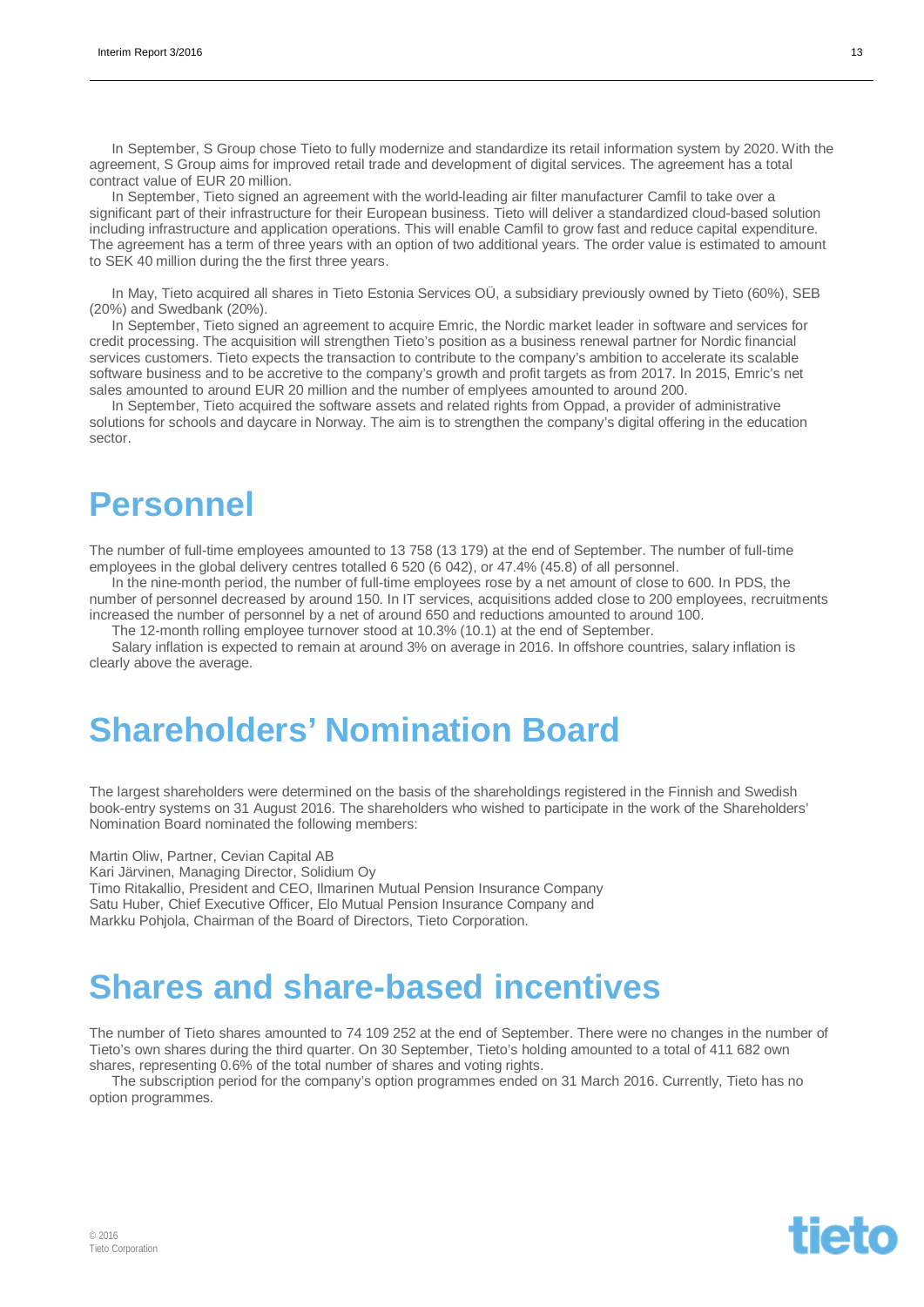## **Near-term risks and uncertainties**

Consolidated net sales and profitability are sensitive to volatility in exchange rates, especially that of the Swedish Krona and Norwegian Krona. Sales to Sweden and Norway represent close to half of the Group's sales. Further details on management of currency risks are provided in the Financial Statements and on currency impacts at www.tieto.com/currency-impact.

Slow growth in Europe might lead to weakness in the IT services market as well. The company's development is relatively sensitive to changes in the demand from large customers as Tieto's top 10 customers currently account for 30% of its net sales. However, the share has decreased by several percentage points during the past years.

The major transformation of the IT industry may result in continuous actions to renew competences. This change coupled with the offshoring trend may drive continued restructuring within companies as well as the need to recruit new competences. That may lead to temporarily overlapping personnel costs and uncertainty among personnel.

As is typical of the industry, the large size of individual deals may have a strong effect on growth. The ambition to drive business renewal for customers also poses a risk of lower prices in existing services while it also is anticipated to expand sales opportunities for Tieto. At the same time, new technologies, such as cloud computing, drive customer demand towards standardized and less labour-intensive solutions. These changes might result in the need for continuous restructuring.

The risks related to Russia are limited as the share of sales in Russia is less than 1%. Brexit is anticipated to have marginal impact on Tieto, primarily in Financial Services.

As is typical of Product Development Services, visibility is limited due to the short order backlog. PDS booked goodwill impairment in 2014 due to the reduction in business volumes and has efficiently adjusted its cost base. Overall, volatility in the operating environment might lead to potential goodwill impairments also going forward.

Typical risks faced by the IT service industry involve additional technology licence fees, the quality of deliveries and related project overruns. The transition related to the Managed Services automation programme, increasing use of global delivery centres as well as the ongoing organizational change pose risks of project losses and penalties.

Companies around the world are facing new risks arising from tax audits. Should the macroeconomic environment remain weak, some countries may introduce new regulation. Additionally, changes in the tax authorities' interpretations could have unfavourable impacts on tax-payers.

## **Full-year outlook for 2016 unchanged**

Tieto expects its adjusted<sup>1)</sup> full-year operating profit (EBIT) to increase from the previous year's level (EUR 150.8 million in 2015).

 $1)$  adjusted for restructuring costs, capital gains/losses, goodwill impairment charges and other items

## **Auditing**

The figures in this report are unaudited.

## **Financial calendar 2017**

2 February Interim report 4/2016 and financial statements release for 2016 (8.00 am EET) By 1 March **Annual Report 2016** on Tieto's website 23 March Annual General Meeting

Tieto will publish three interim reports in 2017:

27 April Interim report 1/2017 (8.00 am EET)

21 July Interim report 2/2017 (8.00 am EET)

24 October Interim report 3/2017 (8.00 am EET)

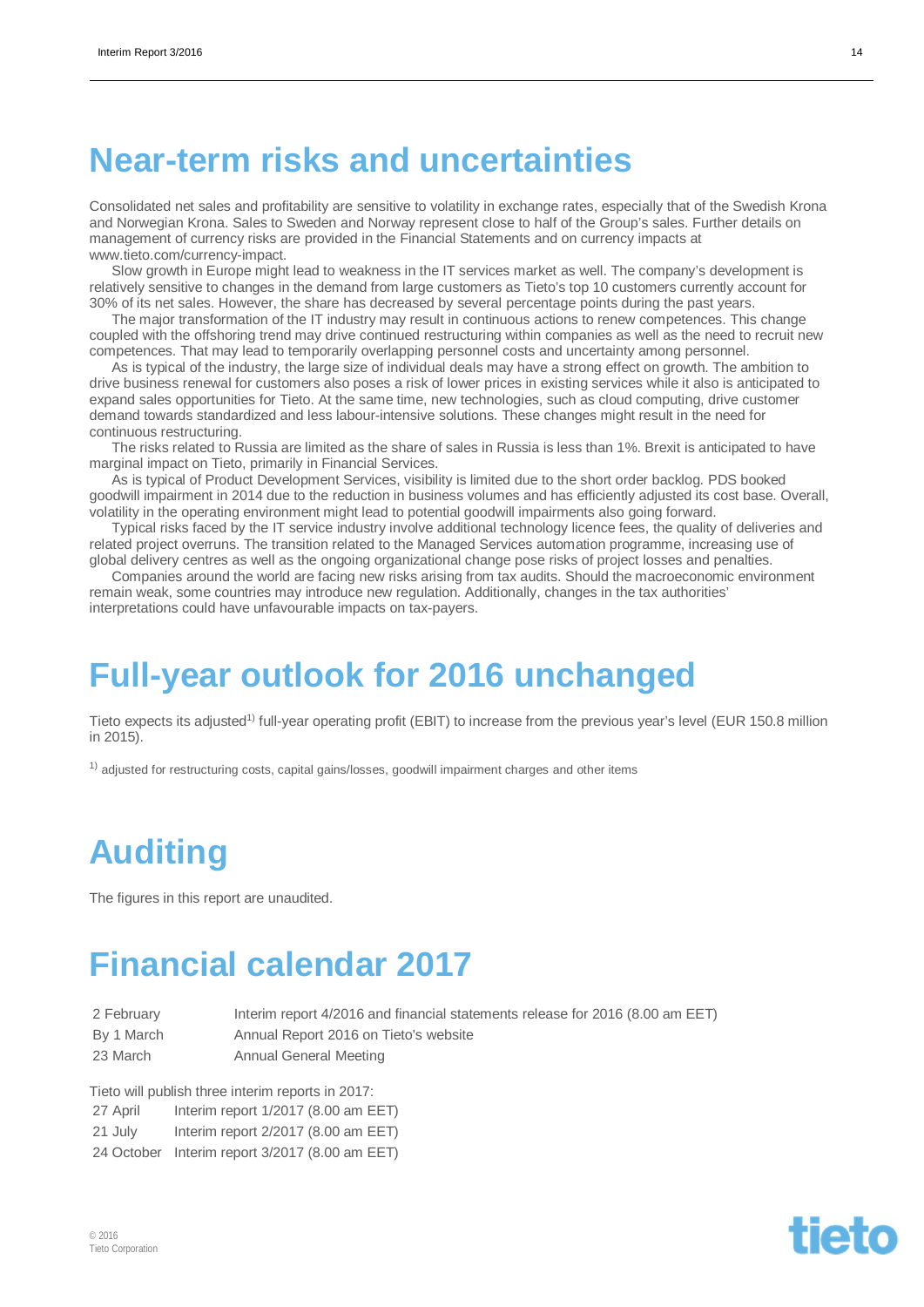## **Accounting policies 2016**

The interim report has been prepared in accordance with International Accounting Standard (IAS) 34, Interim Financial Reporting, as adopted by the EU. The accounting policies adopted are consistent with those used in the annual financial statements for the year ended on 31 December 2015. The accounting policies are described in more detail in the annual financial statements. The standards, amendments and interpretations effective on 1 January 2016 are not material to the Group.

## **Reported alternative performance measures**

In accordance with the new guidelines on alternative performance measures issued by the European Securities and Markets Authority (ESMA) Tieto has revised the terminology used in its financial reporting. The term "adjusted items" has replaced the term "one-off items". Adjusted items include restructuring costs, capital gains/losses, goodwill impairment charges and other items.

Tieto uses alternative performance measures to better reflect its operational business performance and to enhance comparability between financial periods. They are reported in addition to, but not as a substitute for, the performance measures reported in accordance to IFRS.

### **Adjusted operating profit (EBIT)**

| <b>EUR million</b>               | 2016<br>$7 - 9$ | 2015<br>$7 - 9$ | 2016<br>$4 - 6$ | 2016<br>$1 - 3$          | 2016<br>$1 - 9$          | 2015<br>$1 - 9$ | 2015<br>$1 - 12$ |
|----------------------------------|-----------------|-----------------|-----------------|--------------------------|--------------------------|-----------------|------------------|
| Operating profit (EBIT)          | 35.1            | 41.4            | 32.3            | 28.3                     | 95.7                     | 78.4            | 125.2            |
| + restructuring costs            | 1.6             | 2.8             | 2.2             | 3.2                      | 7.0                      | 25.2            | 29.6             |
| + impairment losses              | $\sim$          | $\sim$          |                 | -                        | $\overline{\phantom{a}}$ |                 |                  |
| - capital gains                  |                 | $-6.1$          |                 | $\overline{\phantom{a}}$ | $\overline{\phantom{a}}$ | $-6.1$          | $-6.1$           |
| + capital losses                 | $\sim$          | $\sim$          | 0.2             | -                        | 0.2                      | ۰               |                  |
| +/- M&A related items            | $-1.3$          | 0.5             |                 | $\overline{\phantom{a}}$ | $-1.3$                   | 0.8             | 1.0              |
| $+/-$ other                      |                 | $\sim$          | 1.1             | ۰                        | 1.1                      | 1.1             | 1.1              |
| Adjusted operating profit (EBIT) | 35.4            | 38.6            | 35.8            | 31.5                     | 102.7                    | 99.4            | 150.8            |

\*) Value added tax correction from previous years EUR -1.1 million in Russia

\*\*) of which costs of EUR 1.1 million related to restructuring of subcontractor agreement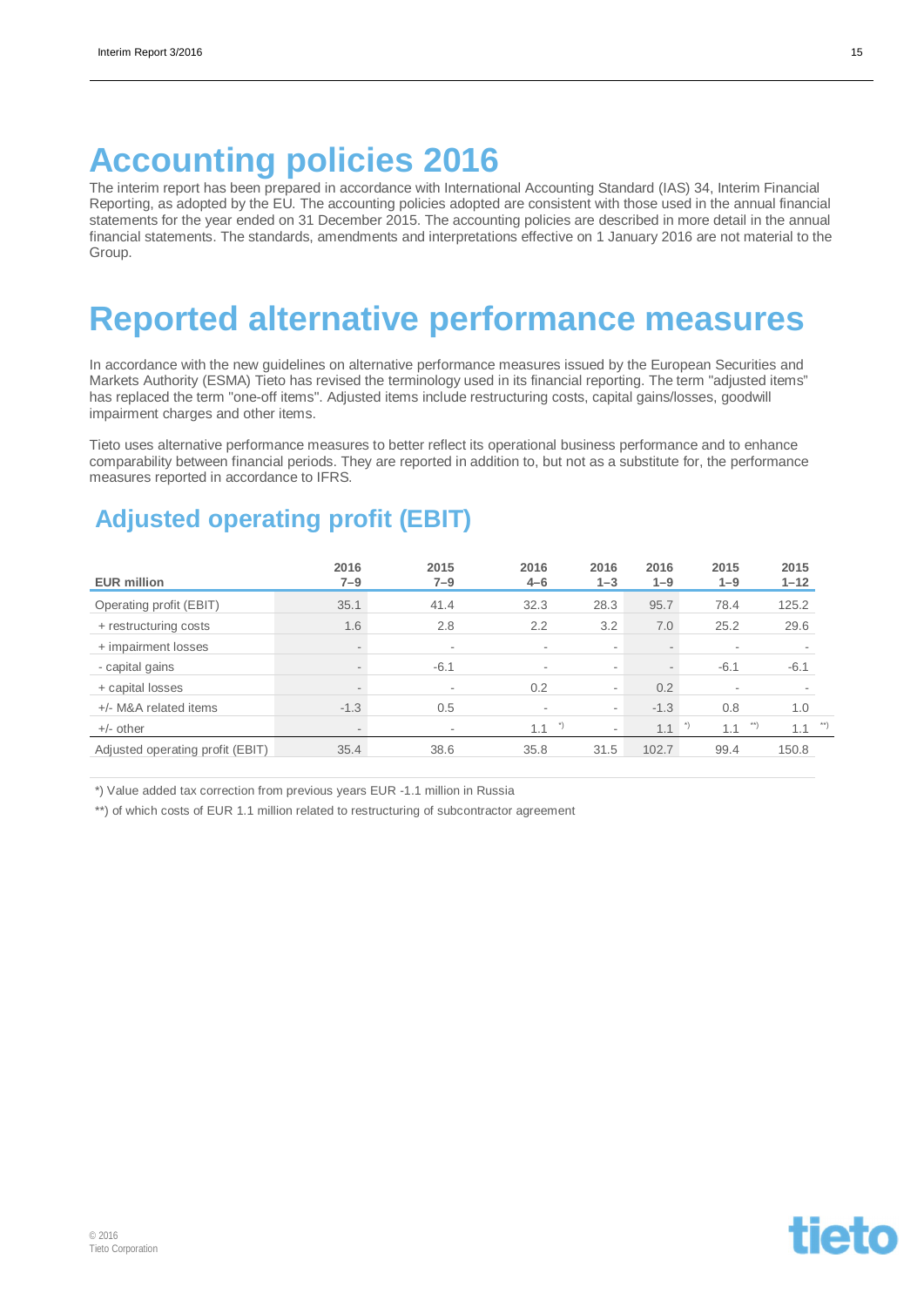### **Key figures**

|                                                   | 2016    | 2015    | 2016    | 2016    | 2016    | 2015    | 2015     |
|---------------------------------------------------|---------|---------|---------|---------|---------|---------|----------|
|                                                   | $7 - 9$ | $7 - 9$ | $4 - 6$ | $1 - 3$ | $1 - 9$ | $1 - 9$ | $1 - 12$ |
| Earnings per share, EUR                           |         |         |         |         |         |         |          |
| <b>Basic</b>                                      | 0.37    | 0.40    | 0.33    | 0.29    | 0.99    | 0.76    | 1.23     |
| <b>Diluted</b>                                    | 0.37    | 0.40    | 0.33    | 0.29    | 0.99    | 0.76    | 1.23     |
| Equity per share, EUR                             | 6.05    | 5.90    | 5.67    | 5.46    | 6.05    | 5.90    | 6.57     |
|                                                   |         |         |         |         |         |         |          |
| Return on equity, 12-month rolling, %             | 24.4    | 13.8    | 26.2    | 25.7    | 24.4    | 13.8    | 19.0     |
| Return on capital employed, 12-month rolling, %   | 22.6    | 14.8    | 25.9    | 27.2    | 22.6    | 14.8    | 20.4     |
| Equity ratio, %                                   | 44.4    | 44.3    | 42.2    | 38.9    | 44.4    | 44.3    | 46.2     |
| Interest-bearing net debt, EUR million            | 136.4   | 57.7    | 103.3   | $-21.3$ | 136.4   | 57.7    | 13.2     |
| Gearing, %                                        | 30.6    | 13.3    | 24.7    | $-5.3$  | 30.6    | 13.3    | 2.7      |
| Capital expenditure and acquisitions, EUR million | 53.3    | 81.8    | 11.8    | 9.4     | 74.5    | 104.0   | 136.7    |

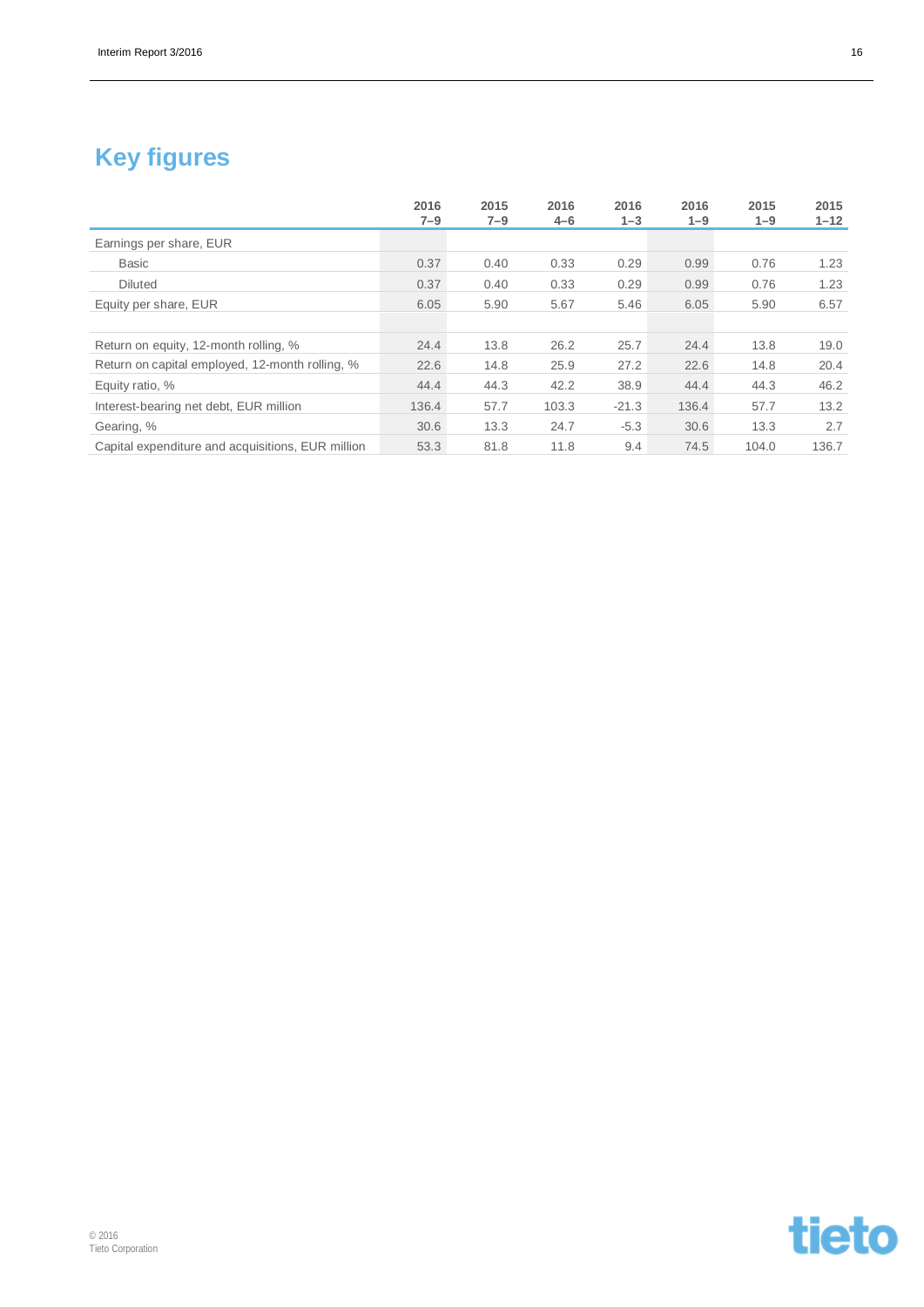### **Number of shares**

|                                        | 2016<br>$7 - 9$ | 2016<br>$4 - 6$ | 2016<br>$1 - 3$ | 2016<br>$1 - 9$ | 2015<br>$1 - 9$ | 2015<br>$1 - 12$ |
|----------------------------------------|-----------------|-----------------|-----------------|-----------------|-----------------|------------------|
| Outstanding shares, end of period      |                 |                 |                 |                 |                 |                  |
| Basic                                  | 73 697 570      | 73 697 570      | 73 601 411      | 73 697 570      | 73 530 002      | 73 544 869       |
| <b>Diluted</b>                         | 73 697 570      | 73 697 570      | 73 664 930      | 73 697 570      | 73 602 176      | 73 611 908       |
|                                        |                 |                 |                 |                 |                 |                  |
| Outstanding shares, average            |                 |                 |                 |                 |                 |                  |
| <b>Basic</b>                           | 73 697 570      | 73 684 890      | 73 560 885      | 73 647 963      | 73 389 635      | 73 426 563       |
| <b>Diluted</b>                         | 73 697 570      | 73 693 262      | 73 625 716      | 73 672 275      | 73 535 477      | 73 553 478       |
|                                        |                 |                 |                 |                 |                 |                  |
| Company's possession of its own shares |                 |                 |                 |                 |                 |                  |
| End of period                          | 411 682         | 411 682         | 411 682         | 411 682         | 465 084         | 465 084          |
| Average                                | 411 682         | 411 682         | 451 587         | 424 935         | 473 181         | 471 140          |

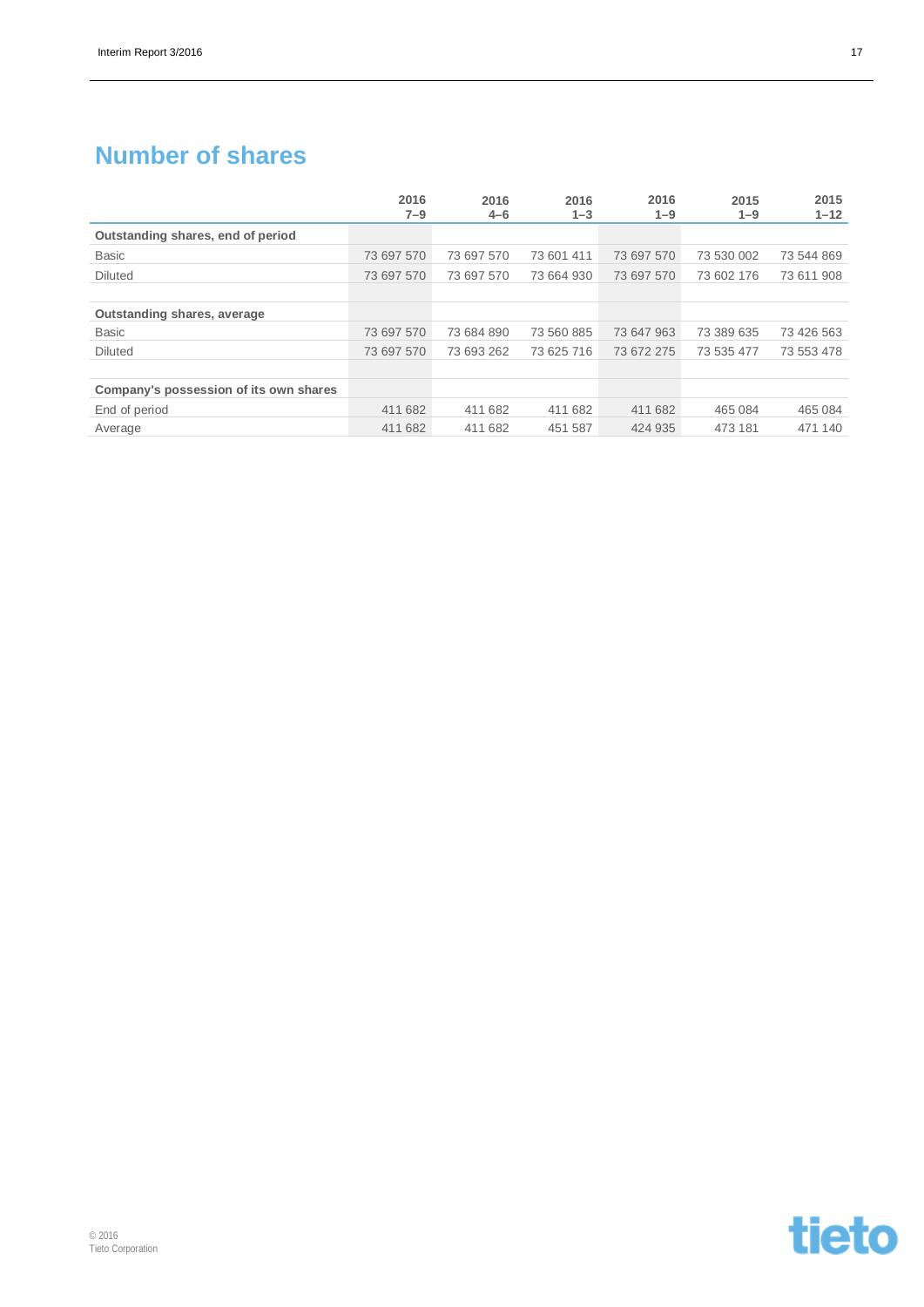### **Income statement, EUR million**

|                                                                                                                                                  | 2016<br>$7 - 9$ | 2015<br>$7 - 9$ | 2016<br>$1 - 9$ | 2015<br>$1 - 9$ | Change<br>%              | 2015<br>$1 - 12$ |
|--------------------------------------------------------------------------------------------------------------------------------------------------|-----------------|-----------------|-----------------|-----------------|--------------------------|------------------|
| Net sales                                                                                                                                        | 340.5           | 335.1           | 1 089.0         | 1 0 6 4 .5      | $\overline{2}$           | 1 460.1          |
| Other operating income                                                                                                                           | 5.2             | 10.2            | 12.2            | 20.0            | $-39$                    | 30.5             |
| Employee benefit expenses                                                                                                                        | $-183.1$        | $-174.4$        | $-610.9$        | $-611.7$        | $\mathbf{0}$             | $-828.3$         |
| Depreciation, amortization and impairment charges                                                                                                | $-13.6$         | $-14.0$         | $-40.0$         | $-42.9$         | $-7$                     | $-56.6$          |
| Other operating expenses                                                                                                                         | $-114.7$        | $-116.3$        | $-356.7$        | $-354.6$        | $\mathbf{1}$             | $-484.7$         |
| Share of profit from investments accounted for using the equity method                                                                           | 0.8             | 0.8             | 2.1             | 3.1             | $-32$                    | 4.2              |
| Operating profit (EBIT)                                                                                                                          | 35.1            | 41.4            | 95.7            | 78.4            | 22                       | 125.2            |
| Interest and other financial income                                                                                                              | 0.5             | 0.7             | 1.7             | 1.6             | 6                        | 1.9              |
| Interest and other financial expenses                                                                                                            | $-1.3$          | $-1.1$          | $-3.9$          | $-4.3$          | $-9$                     | $-5.4$           |
| Net exchange gains/losses                                                                                                                        | $-0.2$          | $-1.5$          | $-1.0$          | $-2.2$          | $-55$                    | $-2.4$           |
| Profit before taxes                                                                                                                              | 34.1            | 39.5            | 92.5            | 73.5            | 26                       | 119.3            |
| Income taxes                                                                                                                                     | $-6.8$          | $-9.9$          | $-19.5$         | $-17.4$         | 12                       | $-28.8$          |
| Net profit for the period                                                                                                                        | 27.3            | 29.6            | 73.0            | 56.1            | 30                       | 90.5             |
| Net profit for the period attributable to                                                                                                        |                 |                 |                 |                 |                          |                  |
| Shareholders of the Parent company                                                                                                               | 27.3            | 29.6            | 73.0            | 56.1            | 30                       | 90.5             |
| Non-controlling interest                                                                                                                         | 0.0             | 0.0             | 0.0             | 0.0             | $\overline{\phantom{a}}$ | 0.0              |
|                                                                                                                                                  | 27.3            | 29.6            | 73.0            | 56.1            | 30                       | 90.5             |
| Earnings per share attributable to the shareholders<br>of the Parent company, EUR                                                                |                 |                 |                 |                 |                          |                  |
| Basic                                                                                                                                            | 0.37            | 0.40            | 0.99            | 0.76            | 30                       | 1.23             |
| <b>Diluted</b>                                                                                                                                   | 0.37            | 0.40            | 0.99            | 0.76            | 30                       | 1.23             |
| Statement of comprehensive income, EUR million                                                                                                   |                 |                 |                 |                 |                          |                  |
| Net profit for the period                                                                                                                        | 27.3            | 29.6            | 73.0            | 56.1            | 30                       | 90.5             |
| Items that may be reclassified subsequently to profit or loss                                                                                    |                 |                 |                 |                 |                          |                  |
| <b>Translation differences</b>                                                                                                                   | 0.2             | $-12.0$         | $-4.2$          | $-2.2$          | $\overline{\phantom{a}}$ | 2.3              |
| Cash flow hedges (net of tax)                                                                                                                    | 0.0             | $-0.0$          | $-0.2$          | 0.6             | $-133$                   | 0.5              |
| Items that will not be reclassified subsequently to profit or loss<br>Actuarial gain/loss on post-employment benefit obligations<br>(net of tax) | 0.1             | $-2.4$          | $-7.5$          | $-0.5$          | $\overline{\phantom{a}}$ | 9.5              |
| <b>Total comprehensive income</b>                                                                                                                | 27.6            | 15.2            | 61.1            | 54.0            | 13                       | 102.8            |
|                                                                                                                                                  |                 |                 |                 |                 |                          |                  |
| Total comprehensive income attributable to                                                                                                       |                 |                 |                 |                 |                          |                  |
| Shareholders of the Parent company                                                                                                               | 27.6            | 15.2            | 61.1            | 54.0            | 13                       | 102.8            |
| Non-controlling interest                                                                                                                         | 0.0             | 0.0             | 0.0             | 0.0             |                          | 0.0              |
|                                                                                                                                                  | 27.6            | 15.2            | 61.1            | 54.0            | 13                       | 102.8            |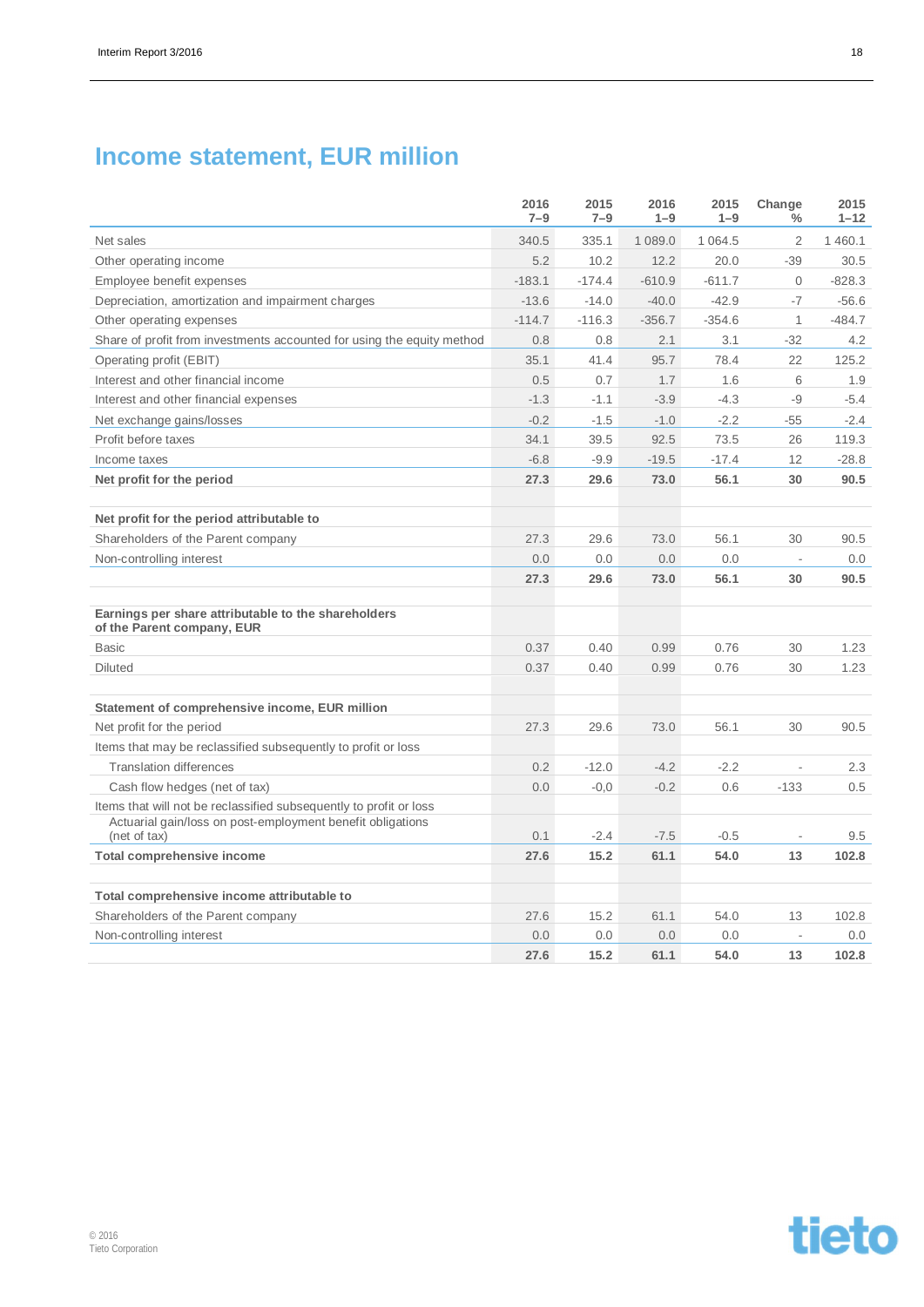## **Balance sheet, EUR million**

|                                                        | 2016<br>30 Sep | 2015<br>30 Sep           | Change<br>%              | 2015<br>31 Dec |
|--------------------------------------------------------|----------------|--------------------------|--------------------------|----------------|
| Goodwill                                               | 414.0          | 362.9                    | 14                       | 384.9          |
| Other intangible assets                                | 50.0           | 45.8                     | $\mathsf g$              | 41.0           |
| Property, plant and equipment                          | 79.7           | 81.8                     | -3                       | 83.0           |
| Investments accounted for using the equity method      | 15.4           | 16.0                     | $-4$                     | 17.2           |
| Deferred tax assets                                    | 33.4           | 35.6                     | $-6$                     | 31.6           |
| Finance lease receivables                              | 3.0            | 5.1                      | $-41$                    | 4.6            |
| Other interest-bearing receivables                     | 0.0            | 0.2                      | $-100$                   | 0.1            |
| Available-for-sale financial assets                    | 0.7            | 0.7                      | $\mathbf 0$              | 0.7            |
| Total non-current assets                               | 596.2          | 548.1                    | 9                        | 563.1          |
|                                                        |                |                          |                          |                |
| Trade and other receivables                            | 369.4          | 354.1                    | $\overline{4}$           | 353.9          |
| Pension benefit assets                                 | 0.9            | $\overline{\phantom{a}}$ | $\overline{\phantom{a}}$ | 6.6            |
| Finance lease receivables                              | 3.6            | 4.0                      | $-10$                    | 3.5            |
| Other interest-bearing receivables                     | 0.3            | 0.4                      | $-25$                    | 0.4            |
| Current income tax receivables                         | 15.4           | 6.0                      | 157                      | 2.6            |
| Cash and cash equivalents                              | 71.7           | 115.9                    | $-38$                    | 156.2          |
| Total current assets                                   | 461.3          | 480.4                    | $-4$                     | 523.2          |
|                                                        |                |                          |                          |                |
| <b>Total assets</b>                                    | 1 0 5 7 . 5    | 1 0 28.5                 | 3                        | 1 086.3        |
| Share capital, share issue premiums and other reserves | 119.9          | 120.5                    | $\mathbf 0$              | 121.2          |
| Share issue based on stock options                     |                |                          | $\bar{a}$                | 0.0            |
| Retained earnings                                      | 326.3          | 312.9                    | $\overline{4}$           | 361.6          |
| Parent shareholders' equity                            | 446.2          | 433.4                    | 3                        | 482.8          |
| Non-controlling interest                               |                | 0.1                      | $\sim$                   | 0.1            |
| Total equity                                           | 446.2          | 433.5                    | 3                        | 482.9          |
|                                                        |                |                          |                          |                |
| Loans                                                  | 104.1          | 105.9                    | $-2$                     | 105.0          |
| Deferred tax liabilities                               | 30.8           | 26.7                     | 15                       | 28.7           |
| Provisions                                             | 6.4            | 12.8                     | $-50$                    | 6.1            |
| Pension obligations                                    | 18.8           | 23.5                     | $-20$                    | 16.7           |
| Other non-current liabilities                          | 0.4            | 1.6                      | -75                      | 1.5            |
| Total non-current liabilities                          | 160.5          | 170.5                    | -6                       | 158.0          |
| Trade and other payables                               | 319.2          | 307.7                    | $\overline{4}$           | 334.6          |
| Current income tax liabilities                         | 11.7           | 15.2                     | $-23$                    | 14.9           |
| Provisions                                             | 9.1            | 24.3                     | $-63$                    | 22.9           |
| Loans                                                  | 110.8          | 77.3                     | 43                       | 73.0           |
| <b>Total current liabilities</b>                       | 450.8          | 424.5                    | 6                        | 445.4          |
|                                                        |                |                          |                          |                |
| <b>Total equity and liabilities</b>                    | 1 0 5 7.5      | 1 0 28.5                 | 3                        | 1 086.3        |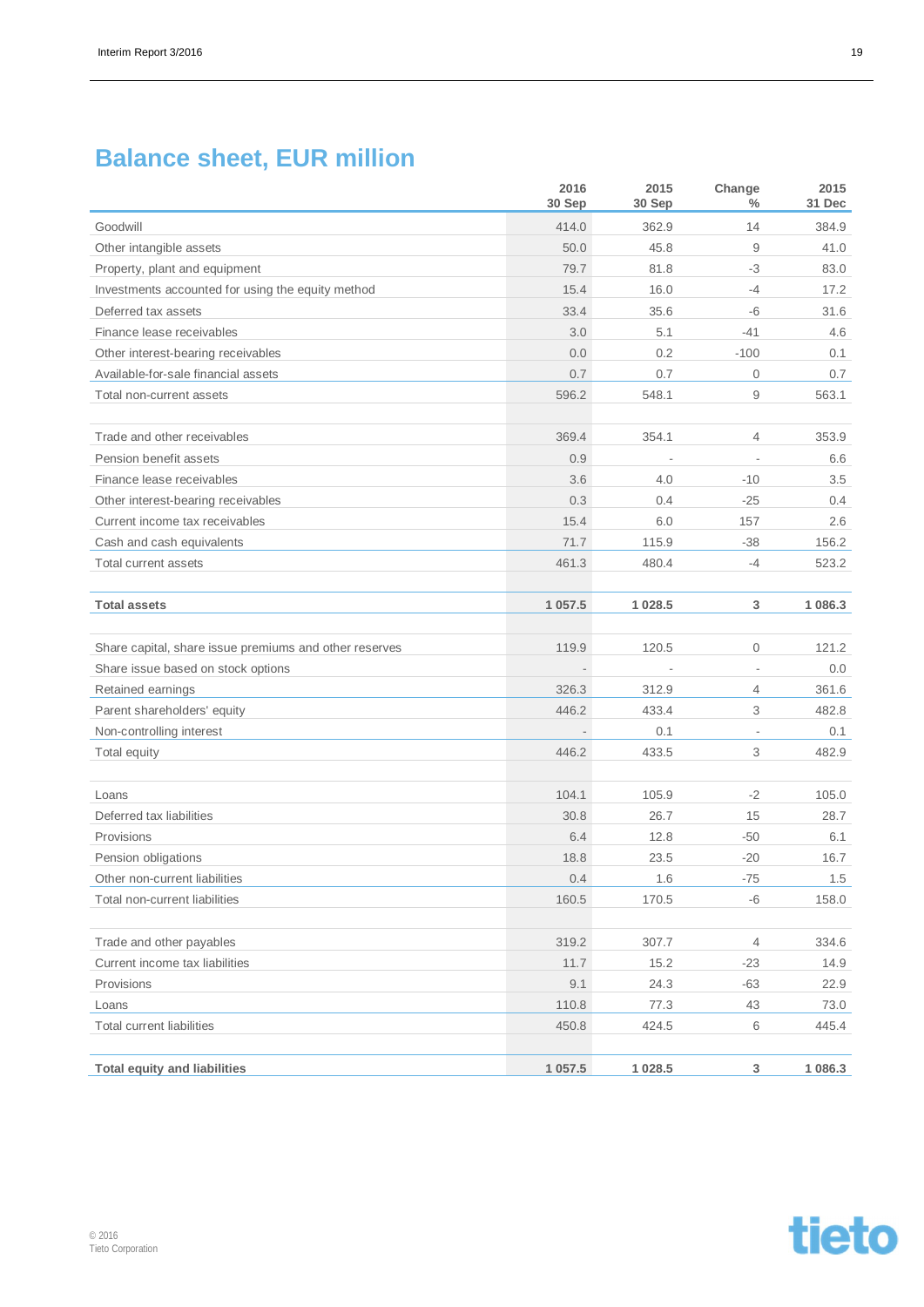|                                                     | 2016<br>30 Sep | 2015<br>30 Sep | Change<br>$\%$ | 2016<br>30 Jun | 2016<br>31 Mar | 2015<br>31 Dec |
|-----------------------------------------------------|----------------|----------------|----------------|----------------|----------------|----------------|
| Accounts receivable                                 | 246.9          | 245.2          |                | 265.8          | 267.9          | 255.4          |
| Other working capital receivables                   | 122.2          | 108.2          | 13             | 117.8          | 117.8          | 98.3           |
| Working capital receivables included in assets      | 369.1          | 353.4          | 4              | 383.6          | 385.7          | 353.7          |
| Accounts payable                                    | 73.5           | 76.9           | $-4$           | 88.8           | 86.5           | 78.7           |
| Personnel related accruals                          | 125.5          | 120.0          | 5              | 144.9          | 159.8          | 143.4          |
| Provisions                                          | 15.5           | 37.1           | $-58$          | 18.7           | 24.4           | 29.0           |
| Other working capital liabilities                   | 109.1          | 110.5          | $-1$           | 111.0          | 135.4          | 105.0          |
| Working capital liabilities included in liabilities | 323.6          | 344.5          | -6             | 363.4          | 406.1          | 356.1          |
| Net working capital in the balance sheet            | 45.5           | 8.9            | 411            | 20.2           | $-20.4$        | $-2.4$         |

### **Net working capital in the balance sheet, EUR million**

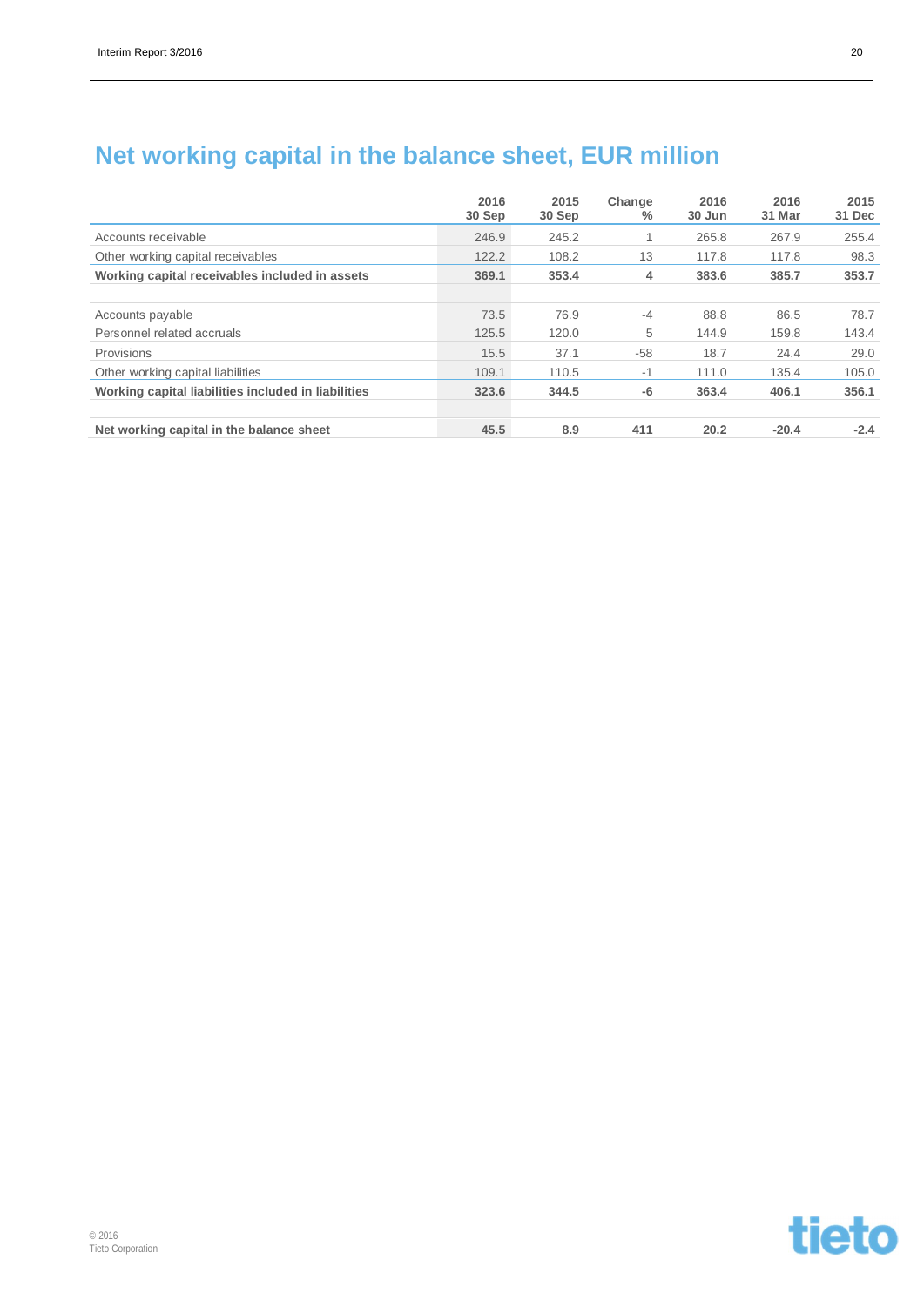## **Cash flow, EUR million**

|                                                                                 | 2016<br>$7 - 9$          | 2015<br>$7 - 9$          | 2016<br>$4 - 6$          | 2016<br>$1 - 3$              | 2016<br>$1 - 9$ | 2015<br>$1 - 9$ | 2015<br>$1 - 12$ |
|---------------------------------------------------------------------------------|--------------------------|--------------------------|--------------------------|------------------------------|-----------------|-----------------|------------------|
| Cash flow from operations                                                       |                          |                          |                          |                              |                 |                 |                  |
| Net profit                                                                      | 27.3                     | 29.6                     | 24.2                     | 21.5                         | 73.0            | 56.1            | 90.5             |
| Adjustments                                                                     |                          |                          |                          |                              |                 |                 |                  |
| Depreciation, amortization and impairment charges                               | 13.6                     | 14.0                     | 13.1                     | 13.3                         | 40.0            | 42.9            | 56.6             |
| Share-based payments                                                            | 0.6                      | 0.3                      | $-0.2$                   | 0.7                          | 1.1             | 0.7             | 1.0              |
| Profit/loss on sale of fixed assets and shares                                  | 0.0                      | $-6.3$                   | 0.1                      | 0.0                          | 0.1             | $-6.3$          | $-6.8$           |
| Share of profit from investments accounted for using the<br>equity method       | $-0.8$                   | $-0.8$                   | $-0.9$                   | $-0.4$                       | $-2.1$          | $-3.1$          | $-4.2$           |
| Other adjustments                                                               | $-1.2$                   | 0.0                      | $-2.6$                   | 0.6                          | $-3.2$          | 0.2             | $-2.0$           |
| Net financial expenses                                                          | 1.0                      | 1.9                      | 1.6                      | 0.6                          | 3.2             | 4.9             | 5.9              |
| Income taxes                                                                    | 6.8                      | 9.9                      | 6.5                      | 6.2                          | 19.5            | 17.4            | 28.8             |
| Change in net working capital                                                   | $-26.5$                  | $-26.7$                  | $-47.3$                  | 17.8                         | $-56.0$         | $-30.0$         | $-15.0$          |
| Cash generated from operations                                                  | 20.8                     | 21.9                     | $-5.5$                   | 60.3                         | 75.6            | 82.8            | 154.8            |
| Net financial expenses paid                                                     | $-0.9$                   | $-3.0$                   | $-2.0$                   | $-0.8$                       | $-3.7$          | $-6.6$          | $-7.2$           |
| Dividends received from investments accounted for<br>using the equity method    |                          | $\overline{\phantom{a}}$ |                          | 3.8                          | 3.8             | 5.4             | 5.4              |
| Income taxes paid                                                               | $-6.1$                   | $-2.5$                   | $-6.2$                   | $-16.4$                      | $-28.7$         | $-16.1$         | $-20.4$          |
| Net cash flow from operations                                                   | 13.8                     | 16.4                     | $-13.7$                  | 46.9                         | 47.0            | 65.5            | 132.6            |
| Cash flow from investing activities                                             |                          |                          |                          |                              |                 |                 |                  |
| Acquisition of Group companies and business operations,<br>net of cash acquired | $-30.4$                  | $-62.7$                  | $-0.4$                   | $-1.4$                       | $-32.2$         | $-62.9$         | $-73.7$          |
| Capital expenditures                                                            | $-16.1$                  | $-8.7$                   | $-11.9$                  | $-9.4$                       | $-37.4$         | $-30.8$         | $-43.7$          |
| Disposal of Group companies and business operations,<br>net of cash disposed    | $\overline{\phantom{a}}$ | 8.0                      | $\overline{\phantom{a}}$ | 0.0                          | 0.0             | 8.0             | 8.3              |
| Sales of fixed assets                                                           | 0.1                      | 0.3                      | 0.0                      | 0.0                          | 0.1             | 0.4             | 0.6              |
| Sales of available-for-sale financial assets                                    |                          |                          |                          |                              |                 | 0.0             | 0.5              |
| Change in Ioan receivables                                                      | 0.6                      | 0.4                      | 0.4                      | 0.7                          | 1.7             | 1.5             | 2.7              |
| Net cash used in investing activities                                           | $-45.8$                  | $-62.7$                  | $-11.9$                  | $-10.1$                      | $-67.8$         | $-83.8$         | $-105.3$         |
| Cash flow from financing activities                                             |                          |                          |                          |                              |                 |                 |                  |
| Dividends paid                                                                  | $\overline{\phantom{a}}$ | ä,                       | $-99.3$                  | $\qquad \qquad \blacksquare$ | $-99.3$         | $-95.2$         | $-95.2$          |
| Exercise of stock options                                                       | $\overline{\phantom{a}}$ | 0.2                      | 0.8                      | 0.0                          | 0.8             | 3.5             | 3.6              |
| Payments of finance lease liabilities                                           | $-0.3$                   | 0.1                      | $-0.3$                   | $-0.3$                       | $-0.9$          | $-0.2$          | $-0.3$           |
| Change in interest-bearing liabilities                                          | 11.2                     | 47.9                     | 72.9                     | $-46.4$                      | 37.7            | 63.2            | 57.9             |
| Net cash used in financing activities                                           | 10.9                     | 48.2                     | $-25.9$                  | -46.7                        | $-61.7$         | $-28.7$         | $-34.0$          |
|                                                                                 |                          |                          |                          |                              |                 |                 |                  |
| Change in cash and cash equivalents                                             | $-21.1$                  | 1.9                      | $-51.5$                  | $-9.9$                       | $-82.5$         | $-47.0$         | $-6.7$           |
| Cash and cash equivalents at the beginning of period                            | 93.2                     | 112.2                    | 144.6                    | 156.2                        | 156.2           | 160.6           | 160.6            |
| Foreign exchange differences                                                    | $-0.4$                   | 1.8                      | 0.1                      | $-1.7$                       | $-2.0$          | 2.3             | 2.3              |
| Change in cash and cash equivalents                                             | $-21.1$                  | 1.9                      | $-51.5$                  | $-9.9$                       | $-82.5$         | $-47.0$         | $-6.7$           |
| Cash and cash equivalents at the end of period                                  | 71.7                     | 115.9                    | 93.2                     | 144.6                        | 71.7            | 115.9           | 156.2            |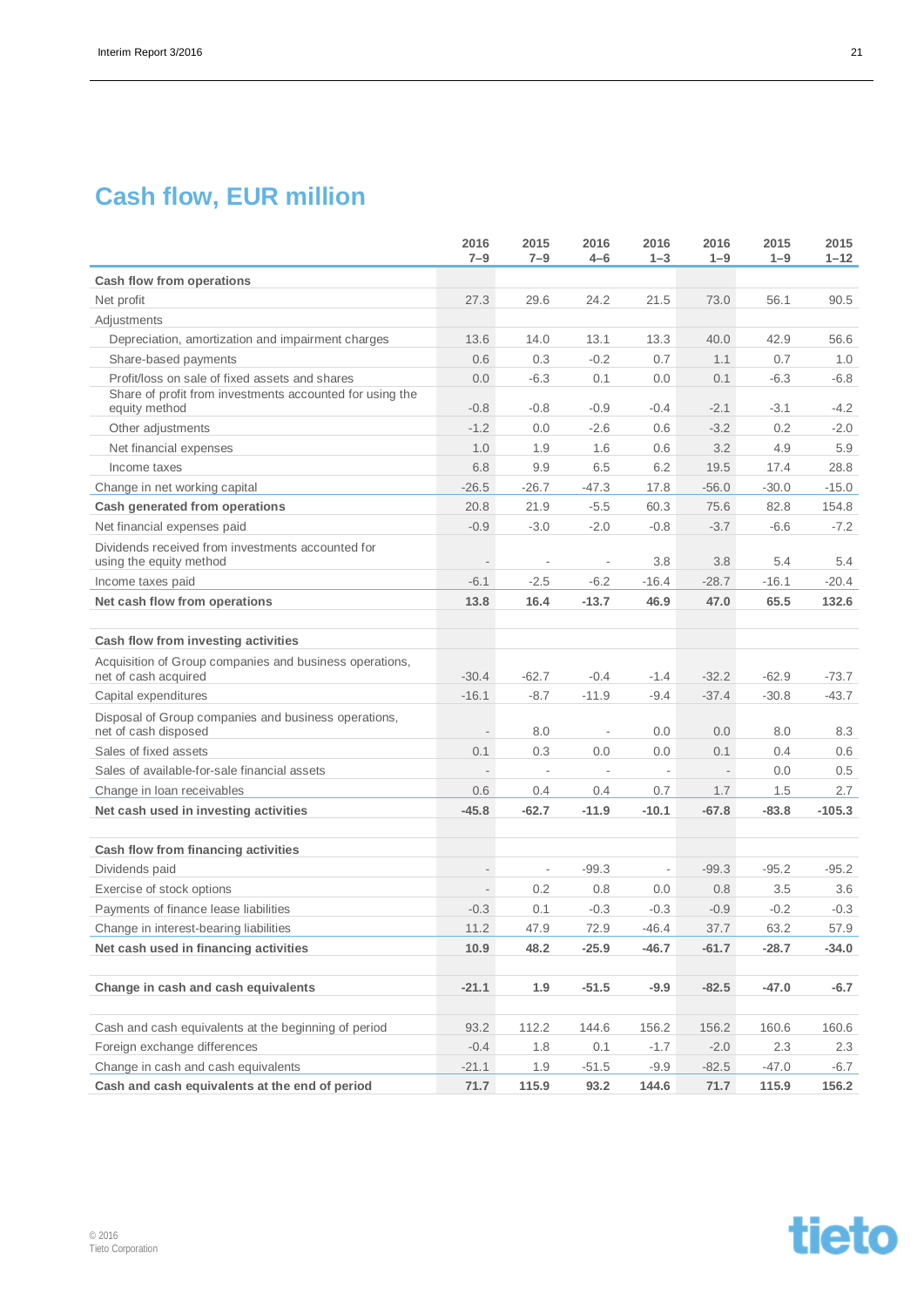## **Statement of changes in shareholders' equity, EUR million**

|                                                                                            |                       |                                                                       |                                                        |               |                                      |                             |                                                                          |                                |         | Non-<br>control-<br>ling<br>inter- | Total   |
|--------------------------------------------------------------------------------------------|-----------------------|-----------------------------------------------------------------------|--------------------------------------------------------|---------------|--------------------------------------|-----------------------------|--------------------------------------------------------------------------|--------------------------------|---------|------------------------------------|---------|
|                                                                                            |                       |                                                                       |                                                        |               |                                      | Parent shareholders' equity |                                                                          |                                |         | est                                | equity  |
|                                                                                            | Share<br>capi-<br>tal | Share<br>issue<br>premi-<br>ums<br>and<br>other<br>re-<br>ser-<br>ves | Share<br>issue<br>based<br>on<br>stock<br>op-<br>tions | Own<br>shares | Trans-<br>lation<br>differ-<br>ences | Cash<br>flow<br>hedges      | $In-$<br>vest-<br>ed<br>unre-<br>strict-<br>ed<br>equity<br>re-<br>serve | Re-<br>tained<br>earn-<br>ings | Total   |                                    |         |
| At 31 Dec 2014                                                                             | 76.6                  | 43.9                                                                  | 0.5                                                    | $-11.6$       | $-51.0$                              | $-0.3$                      | 8.5                                                                      | 404.5                          | 471.1   | 0.1                                | 471.2   |
| Comprehensive<br>income                                                                    |                       |                                                                       |                                                        |               |                                      |                             |                                                                          |                                |         |                                    |         |
| Net profit for the period<br>Other comprehensive<br>income                                 |                       |                                                                       |                                                        |               |                                      |                             |                                                                          | 56.1                           | 56.1    | 0.0                                | 56.1    |
| Actuarial loss on post-<br>employment benefit<br>obligations (net of tax)                  |                       |                                                                       |                                                        |               |                                      |                             |                                                                          | $-0.5$                         | $-0.5$  |                                    | $-0.5$  |
| <b>Translation difference</b>                                                              |                       | $-0,0$                                                                |                                                        |               | $-4.9$                               |                             |                                                                          | 2.7                            | $-2.2$  |                                    | $-2.2$  |
| Cash flow hedges<br>(net of tax)<br><b>Total comprehensive</b>                             |                       |                                                                       |                                                        |               |                                      | 0.6                         |                                                                          |                                | 0.6     |                                    | 0.6     |
| income                                                                                     |                       | 0.0                                                                   |                                                        |               | $-4.9$                               | 0.6                         |                                                                          | 58.3                           | 54.0    | 0.0                                | 54.0    |
| <b>Transactions with</b><br>owners<br>Share-based payments<br>recognized against<br>equity |                       |                                                                       |                                                        |               |                                      |                             |                                                                          | 0.6                            | 0.6     |                                    | 0.6     |
| <b>Dividend</b>                                                                            |                       |                                                                       |                                                        |               |                                      |                             |                                                                          | $-95.2$                        | $-95.2$ |                                    | $-95.2$ |
| Share subscriptions<br>based on<br>stock options                                           |                       |                                                                       | $-0.5$                                                 |               |                                      |                             | 3.4                                                                      |                                | 2.9     |                                    | 2.9     |
| Non-controlling interest                                                                   |                       |                                                                       |                                                        |               |                                      |                             |                                                                          |                                |         |                                    | 0.0     |
| <b>Total transactions</b><br>with owners                                                   | 0.0                   | 0.0                                                                   | $-0.5$                                                 |               |                                      |                             | 3.4                                                                      | $-94.6$                        | $-91.7$ | 0.0                                | $-91.7$ |
| Impact on<br>investments<br>accounted for using<br>the equity method                       |                       |                                                                       |                                                        |               |                                      |                             |                                                                          | 0.0                            | $0.0\,$ |                                    | 0.0     |
| At 30 Sep 2015                                                                             | 76.6                  | 43.9                                                                  | 0.0                                                    | $-11.6$       | $-55.9$                              | 0.3                         | 11.9                                                                     | 368.2                          | 433.4   | 0.1                                | 433.5   |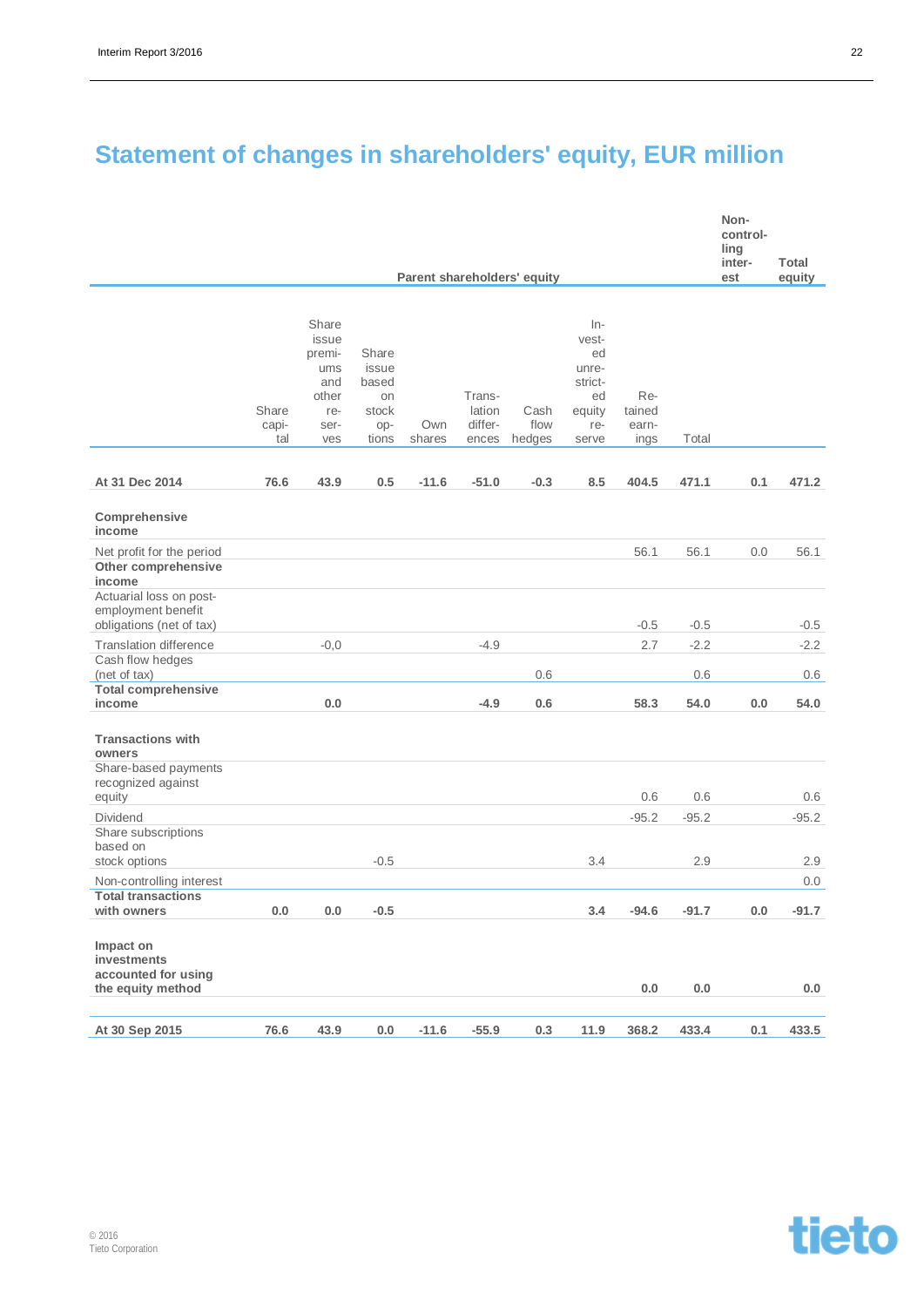|                                                                          |                       |                                                                       |                                                        |               |                                      |                             |                                                                          |                                |         | Non-<br>control-<br>ling<br>inter- | Total                    |
|--------------------------------------------------------------------------|-----------------------|-----------------------------------------------------------------------|--------------------------------------------------------|---------------|--------------------------------------|-----------------------------|--------------------------------------------------------------------------|--------------------------------|---------|------------------------------------|--------------------------|
|                                                                          |                       |                                                                       |                                                        |               |                                      | Parent shareholders' equity |                                                                          |                                |         | est                                | equity                   |
|                                                                          | Share<br>capi-<br>tal | Share<br>issue<br>premi-<br>ums<br>and<br>other<br>re-<br>ser-<br>ves | Share<br>issue<br>based<br>on<br>stock<br>op-<br>tions | Own<br>shares | Trans-<br>lation<br>differ-<br>ences | Cash<br>flow<br>hedges      | $In-$<br>vest-<br>ed<br>unre-<br>strict-<br>ed<br>equity<br>re-<br>serve | Re-<br>tained<br>earn-<br>ings | Total   |                                    |                          |
| At 31 Dec 2015                                                           | 76.6                  | 44.6                                                                  | 0.0                                                    | $-11.6$       | $-49.2$                              | 0.2                         | 12.1                                                                     | 410.1                          | 482.8   | 0.1                                | 482.9                    |
| Comprehensive<br>income                                                  |                       |                                                                       |                                                        |               |                                      |                             |                                                                          |                                |         |                                    |                          |
| Net profit for the period<br>Other comprehensive<br>income               |                       |                                                                       |                                                        |               |                                      |                             |                                                                          | 73.0                           | 73.0    | 0.0                                | 73.0                     |
| Actuarial loss on<br>post-employment benefit<br>obligations (net of tax) |                       |                                                                       |                                                        |               |                                      |                             |                                                                          | $-7.5$                         | $-7.5$  |                                    | $-7.5$                   |
| <b>Translation difference</b>                                            |                       | $-1.3$                                                                |                                                        |               | $-4.4$                               |                             |                                                                          | 1.5                            | $-4.2$  |                                    | $-4.2$                   |
| Cash flow hedges<br>(net of tax)<br><b>Total comprehensive</b>           |                       |                                                                       |                                                        |               |                                      | $-0.2$                      |                                                                          |                                | $-0.2$  |                                    | $-0.2$                   |
| income                                                                   |                       | $-1.3$                                                                |                                                        |               | $-4.4$                               | $-0.2$                      |                                                                          | 67.0                           | 61.1    | 0.0                                | 61.1                     |
| <b>Transactions with</b><br>owners<br>Share-based payments               |                       |                                                                       |                                                        |               |                                      |                             |                                                                          |                                |         |                                    |                          |
| recognized against<br>equity                                             |                       |                                                                       |                                                        |               |                                      |                             |                                                                          | 0.9                            | 0.9     |                                    | 0.9                      |
| <b>Dividend</b>                                                          |                       |                                                                       |                                                        |               |                                      |                             |                                                                          | $-99.4$                        | $-99.4$ |                                    | $-99.4$                  |
| Share subscriptions<br>based on<br>stock options                         |                       |                                                                       | 0.0                                                    |               |                                      |                             | 0.7                                                                      |                                | 0.7     |                                    | 0.7                      |
| Non-controlling interest                                                 |                       |                                                                       |                                                        |               |                                      |                             |                                                                          | 0.1                            | 0.1     | $-0.1$                             | $\overline{\phantom{a}}$ |
| <b>Total transactions</b><br>with owners                                 | $0.0\,$               | $0.0\,$                                                               | $0.0\,$                                                |               |                                      |                             | 0.7                                                                      | $-98.4$                        | $-97.7$ | $-0.1$                             | $-97.8$                  |
| Impact on<br>investments<br>accounted for using<br>the equity method     |                       |                                                                       |                                                        |               |                                      |                             |                                                                          | 0.0                            | $0.0\,$ |                                    | 0.0                      |
| At 30 Sep 2016                                                           | 76.6                  | 43.3                                                                  | $0.0\,$                                                | $-11.6$       | $-53.6$                              | $\overline{\phantom{a}}$    | 12.8                                                                     | 378.7                          | 446.2   | $\overline{\phantom{m}}$           | 446.2                    |

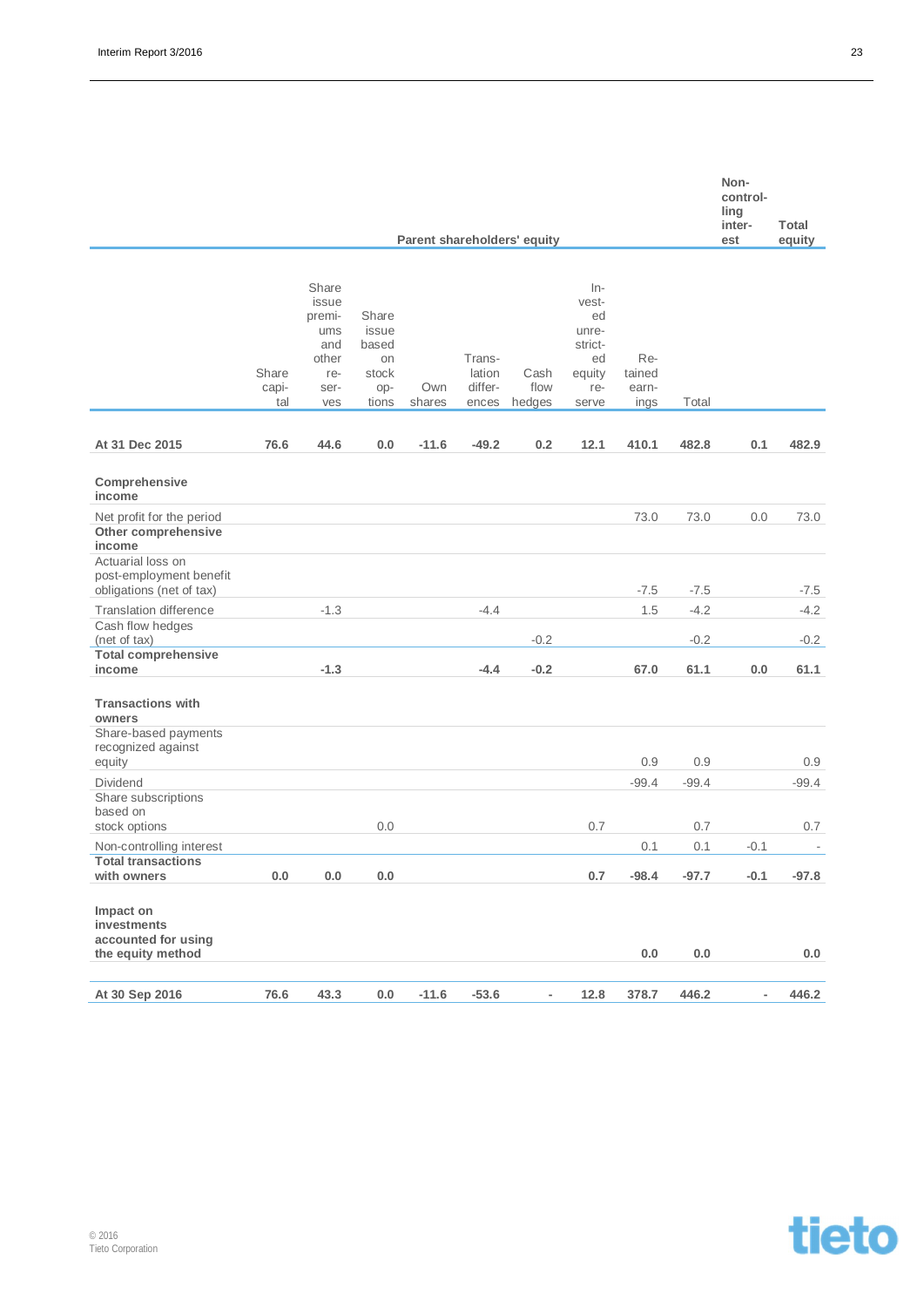### **Segment information**

#### **Customer sales by service line, EUR million**

|                                              | 2016    | 2015    | Change        | 2016    | 2015    | Change | 2015     |
|----------------------------------------------|---------|---------|---------------|---------|---------|--------|----------|
|                                              | $7 - 9$ | $7 - 9$ | $\frac{0}{0}$ | $1 - 9$ | $1 - 9$ | $\%$   | $1 - 12$ |
| <b>Technology Services and Modernization</b> | 179     | 177     |               | 565     | 559     |        | 755      |
| Business Consulting and Implementation       | 30      | 28      | 5             | 101     | 90      | 12     | 125      |
| <b>Industry Solutions</b>                    | 106     | 101     | 4             | 336     | 307     | 10     | 439      |
| <b>Product Development Services</b>          | 26      | 29      | -9            | 86      | 109     | $-21$  | 142      |
| Group total                                  | 341     | 335     | 2             | 1 0 8 9 | 1065    |        | 460      |

No internal sales occur between service lines as in the management accounting, revenue and costs are booked directly to the respective customer projects in the service lines.

#### **Customer sales by country, EUR million**

|             | 2016    | 2015    | Change | 2016    | 2015    | Change | Share         | 2015     | <b>Share</b> |
|-------------|---------|---------|--------|---------|---------|--------|---------------|----------|--------------|
|             | $7 - 9$ | $7 - 9$ | $\%$   | $1 - 9$ | $1 - 9$ | $\%$   | $\frac{0}{0}$ | $1 - 12$ | $\%$         |
| Finland     | 154     | 153     | 0      | 492     | 490     | 0      | 46            | 669      | 46           |
| Sweden      | 129     | 126     | 3      | 416     | 407     | 2      | 38            | 553      | 38           |
| Norway      | 36      | 34      | 6      | 113     | 99      | 14     | 9             | 140      | 10           |
| Other       | 21      | 22      | -4     | 68      | 68      | 0      | 6             | 99       |              |
| Group total | 341     | 335     | 2      | 1 0 8 9 | 1 0 6 5 | 2      | 100           | 1460     | 100          |

In Finland, IT services sales grew by 2% in the nine-month period.

In Sweden, growth in local currencies was 2%. IT services grew by 7% in local currencies.

In Norway, growth in local currencies was 21%.

#### **Customer sales by industry group, EUR million**

|                                     | 2016    | 2015    | Change        | 2016    | 2015    | Change        | 2015     |
|-------------------------------------|---------|---------|---------------|---------|---------|---------------|----------|
|                                     | $7 - 9$ | $7 - 9$ | $\frac{0}{0}$ | $1 - 9$ | $1 - 9$ | $\frac{0}{0}$ | $1 - 12$ |
| <b>Financial Services</b>           | 88      | 83      | 6             | 269     | 255     | 6             | 347      |
| Public, Healthcare and Welfare      | 106     | 98      | 8             | 344     | 306     | 12            | 439      |
| Industrial and Consumer Services    | 121     | 126     | $-4$          | 391     | 396     | -1            | 533      |
| <b>Product Development Services</b> | 26      | 29      | -9            | 86      | 109     | $-21$         | 142      |
| Group total                         | 341     | 335     | 2             | 1 0 8 9 | 1065    |               | 1460     |

Customer sales to the telecom sector were EUR 170 (208) million during January–September.

Revenues derived from any single external customer during January–September 2016 or 2015 did not exceed the 10% level of the total net sales of the Group.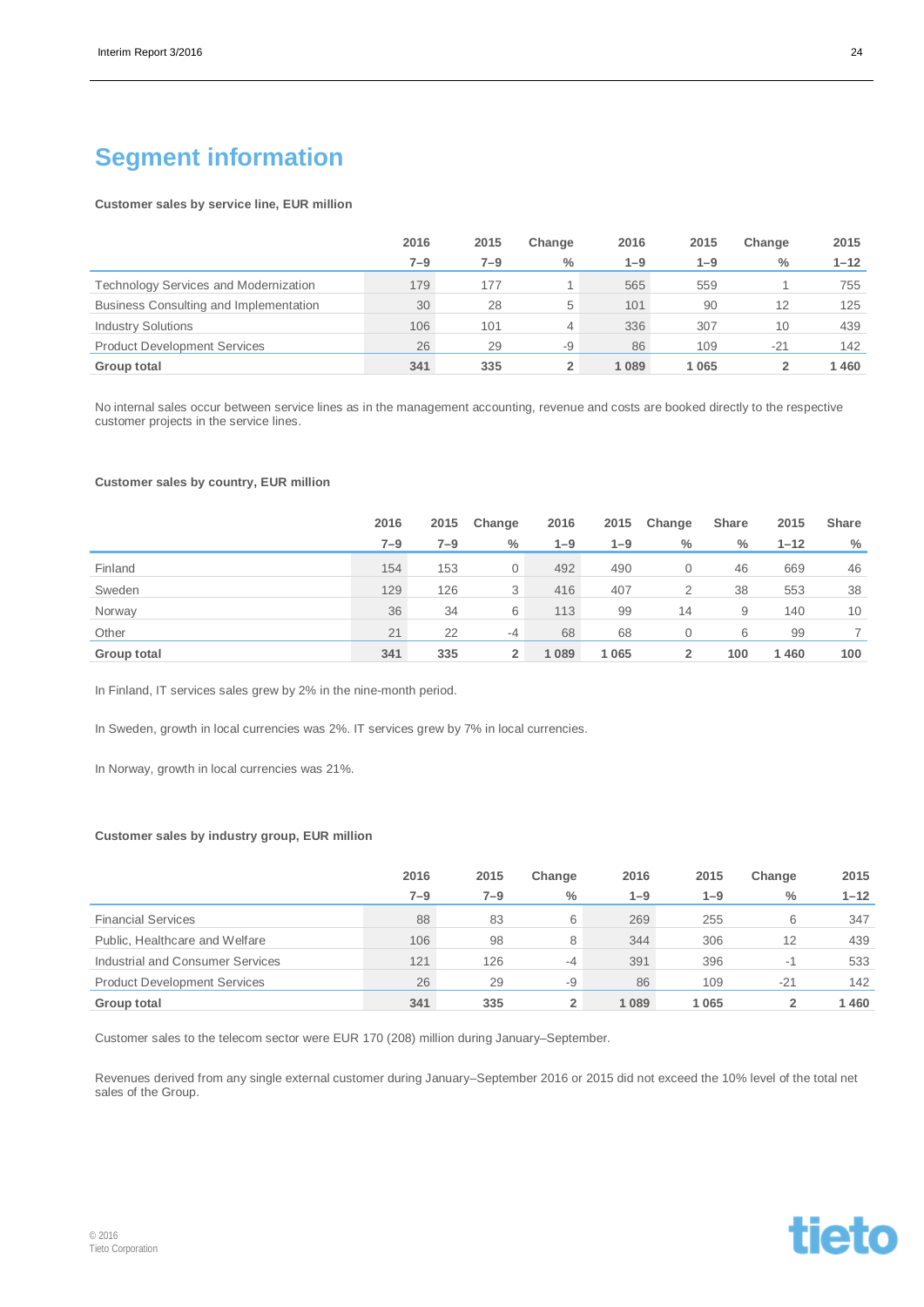### **Operating profit (EBIT) by service line, EUR million**

|                                              | 2016   | 2015    | Change        | 2016    | 2015    | Change        | 2015     |
|----------------------------------------------|--------|---------|---------------|---------|---------|---------------|----------|
|                                              | 7–9    | $7 - 9$ | $\frac{0}{0}$ | $1 - 9$ | $1 - 9$ | $\frac{0}{0}$ | $1 - 12$ |
| <b>Technology Services and Modernization</b> | 24.2   | 22.9    | 5.6           | 62.8    | 35.2    | 78.5          | 65.5     |
| Business Consulting and Implementation       | $-0.2$ | $-0.5$  | 58.0          | 2.1     | 0.3     | 685.2         | 1.5      |
| <b>Industry Solutions</b>                    | 13.0   | 22.7    | $-42.8$       | 35.5    | 44.5    | $-20.2$       | 65.4     |
| <b>Product Development Services</b>          | 1.7    | 0.6     | 165.7         | 7.6     | 12.9    | $-41.3$       | 15.6     |
| Support Functions and Global Management      | $-3.5$ | $-4.3$  | 18.7          | $-12.3$ | $-14.5$ | 15.1          | $-22.8$  |
| <b>Operating profit (EBIT)</b>               | 35.1   | 41.4    | $-15.2$       | 95.7    | 78.4    | 22.1          | 125.2    |

### **Operating margin (EBIT) by service line, %**

|                                              | 2016   | 2015    | Change  | 2016    | 2015    | Change | 2015     |
|----------------------------------------------|--------|---------|---------|---------|---------|--------|----------|
|                                              | 7–9    | $7 - 9$ | pp      | $1 - 9$ | $1 - 9$ | pp     | $1 - 12$ |
| <b>Technology Services and Modernization</b> | 13.5   | 12.9    | 0.6     | 11.1    | 6.3     | 4.8    | 8.7      |
| Business Consulting and Implementation       | $-0.6$ | $-1.6$  | 1.0     | 2.1     | 0.3     | 1.8    | 1.2      |
| <b>Industry Solutions</b>                    | 12.3   | 22.3    | $-10.1$ | 10.6    | 14.5    | $-3.9$ | 14.9     |
| <b>Product Development Services</b>          | 6.4    | 2.1     | 4.3     | 8.8     | 11.7    | $-2.9$ | 11.0     |
| <b>Operating margin (EBIT)</b>               | 10.3   | 12.4    | $-2.0$  | 8.8     | 7.4     | 1.4    | 8.6      |

### **Adjusted operating profit (EBIT) by service line, EUR million**

|                                              | 2016    | 2015    | Change        | 2016    | 2015    | Change        | 2015     |
|----------------------------------------------|---------|---------|---------------|---------|---------|---------------|----------|
|                                              | $7 - 9$ | $7 - 9$ | $\frac{0}{0}$ | $1 - 9$ | $1 - 9$ | $\frac{0}{0}$ | $1 - 12$ |
| <b>Technology Services and Modernization</b> | 24.0    | 23.4    | 2.5           | 64.6    | 57.7    | 12.0          | 88.6     |
| Business Consulting and Implementation       | $-1.5$  | 0.0     | $-4383.5$     | 1.1     | 1.1     | $-4.9$        | 3.1      |
| <b>Industry Solutions</b>                    | 13.2    | 16.6    | $-20.8$       | 37.7    | 39.9    | $-5.4$        | 61.3     |
| <b>Product Development Services</b>          | 1.7     | 1.8     | $-4.6$        | 7.5     | 11.6    | $-34.8$       | 14.7     |
| Support Functions and Global Management      | $-2.0$  | $-3.2$  | 37.3          | $-8.2$  | $-10.8$ | 24.2          | $-16.8$  |
| <b>Adjusted operating profit (EBIT)</b>      | 35.4    | 38.6    | $-8.3$        | 102.7   | 99.4    | 3.3           | 150.8    |

### **Adjusted operating margin (EBIT) by service line, %**

|                                              | 2016    | 2015    | Change | 2016    | 2015 | Change | 2015     |
|----------------------------------------------|---------|---------|--------|---------|------|--------|----------|
|                                              | $7 - 9$ | $7 - 9$ | pp     | $1 - 9$ | 1-9  | pp     | $1 - 12$ |
| <b>Technology Services and Modernization</b> | 13.4    | 13.2    | 0.2    | 11.4    | 10.3 | 1.1    | 11.7     |
| Business Consulting and Implementation       | $-4.9$  | $-0.1$  | $-4.8$ | 1.0     | 1.2  | $-0.2$ | 2.5      |
| <b>Industry Solutions</b>                    | 12.5    | 16.4    | $-3.9$ | 11.2    | 13.0 | $-1.8$ | 14.0     |
| <b>Product Development Services</b>          | 6.5     | 6.2     | 0.3    | 8.7     | 10.6 | $-1.8$ | 10.3     |
| Adjusted operating margin (EBIT)             | 10.4    | 11.5    | $-1.1$ | 9.4     | 9.3  | 0.1    | 10.3     |

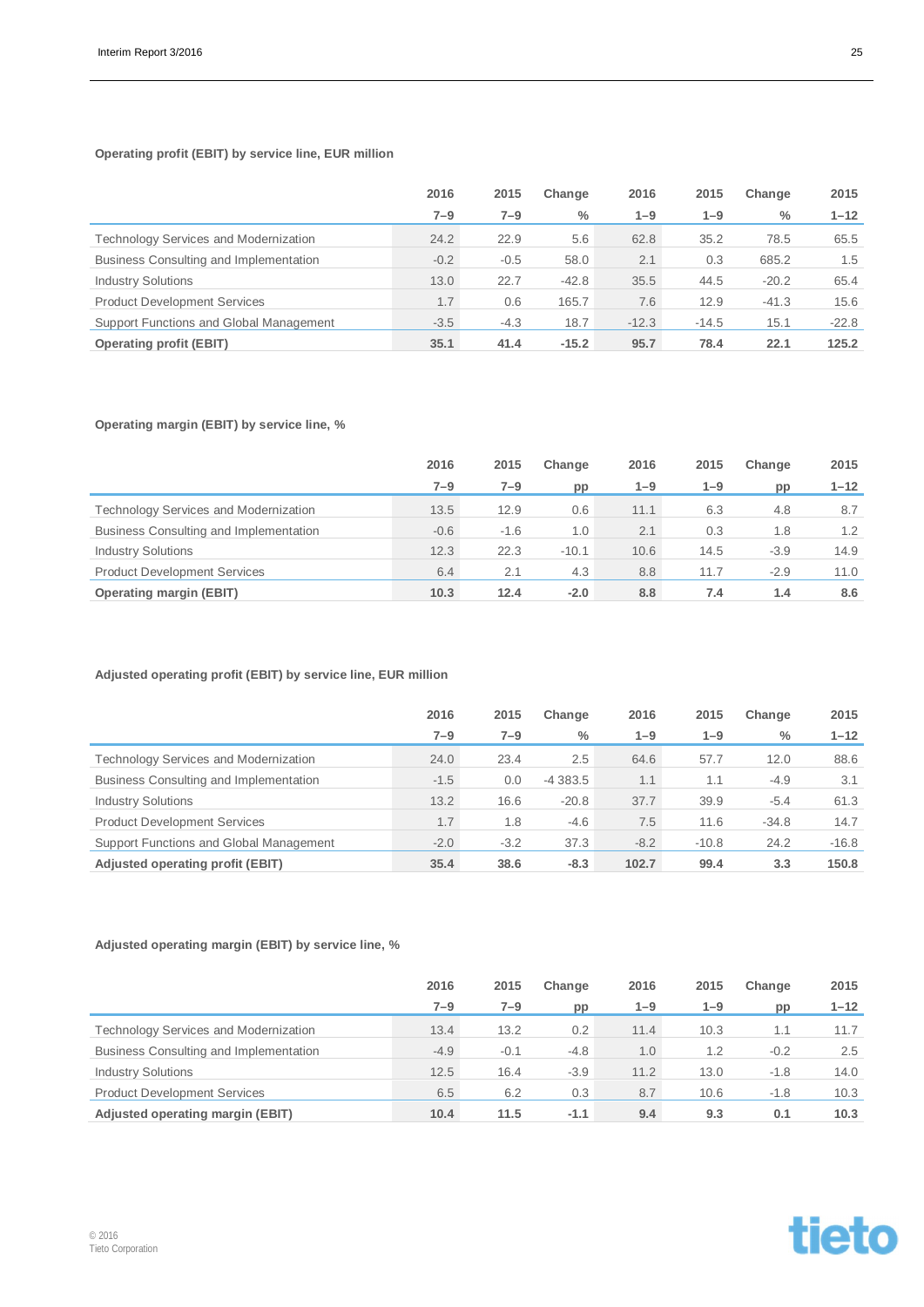### **Personnel by service line**

|                                              | End of period |        |              |         | Average  |          |         |  |
|----------------------------------------------|---------------|--------|--------------|---------|----------|----------|---------|--|
|                                              | 2016          | Change | <b>Share</b> | 2015    | 2015     | 2016     | 2015    |  |
|                                              | $1 - 9$       | $\%$   | $\%$         | $1 - 9$ | $1 - 12$ | $1 - 9$  | $1 - 9$ |  |
| <b>Technology Services and Modernization</b> | 6 3 0 1       | 6      | 46           | 5957    | 5881     | 6098     | 6088    |  |
| Business Consulting and Implementation       | 1 3 8 9       | 18     | 10           | 1 1 8 2 | 1 3 4 9  | 1 3 6 0  | 1 2 0 8 |  |
| <b>Industry Solutions</b>                    | 3957          | 6      | 29           | 3722    | 3668     | 3747     | 3 4 0 3 |  |
| <b>Product Development Services</b>          | 1 2 0 9       | $-12$  | 9            | 1 3 7 2 | 1 2 7 9  | 1 2 1 9  | 1552    |  |
| Service lines total                          | 12 856        | 5      | 93           | 12 2 34 | 12 178   | 12 4 24  | 12 25 2 |  |
| Industry groups                              | 263           | $-12$  | 2            | 297     | 272      | 275      | 301     |  |
| Support Functions and Global Management      | 640           | $-1$   | 5            | 648     | 634      | 641      | 677     |  |
| Group total                                  | 13758         | 4      | 100          | 13 179  | 13 083   | 13 3 3 9 | 13 230  |  |

### **Personnel by country**

|                    | End of period |               |               |         | Average  |         |         |
|--------------------|---------------|---------------|---------------|---------|----------|---------|---------|
|                    | 2016          | Change        | Share         | 2015    | 2015     | 2016    | 2015    |
|                    | $1 - 9$       | $\frac{0}{0}$ | $\frac{0}{0}$ | $1 - 9$ | $1 - 12$ | $1 - 9$ | $1 - 9$ |
| Finland            | 3581          | $-3$          | 26            | 3708    | 3612     | 3590    | 3922    |
| Sweden             | 2710          | 9             | 20            | 2 4 8 6 | 2 4 9 0  | 2541    | 2504    |
| India              | 2 4 0 5       | 8             | 17            | 2 2 3 1 | 2 2 3 0  | 2 3 4 6 | 2 1 0 9 |
| Czech Republic     | 2 2 3 1       | 12            | 16            | 2 0 0 1 | 2025     | 2 1 1 2 | 2044    |
| Latvia             | 661           | $-5$          | 5             | 693     | 678      | 667     | 694     |
| Norway             | 601           | $-1$          | 4             | 605     | 600      | 600     | 438     |
| Poland             | 388           | $-13$         | 3             | 447     | 421      | 392     | 458     |
| China              | 295           | 15            | 2             | 257     | 258      | 272     | 294     |
| Estonia            | 282           | 46            | 2             | 193     | 196      | 249     | 159     |
| Austria            | 132           | 12            | $\mathbf{1}$  | 118     | 124      | 127     | 118     |
| Lithuania          | 106           | $-1$          | $\mathbf{1}$  | 106     | 115      | 114     | 119     |
| Other              | 366           | 10            | 3             | 333     | 335      | 329     | 371     |
| Group total        | 13758         | 4             | 100           | 13 179  | 13 083   | 13 339  | 13 230  |
| Onshore countries  | 7 2 3 9       | 1             | 53            | 7 1 3 7 | 7045     | 7 0 6 8 | 7 1 6 2 |
| Offshore countries | 6520          | 8             | 47            | 6 0 4 2 | 6039     | 6 2 7 1 | 6 0 68  |
| Group total        | 13758         | 4             | 100           | 13 179  | 13 083   | 13 339  | 13 230  |

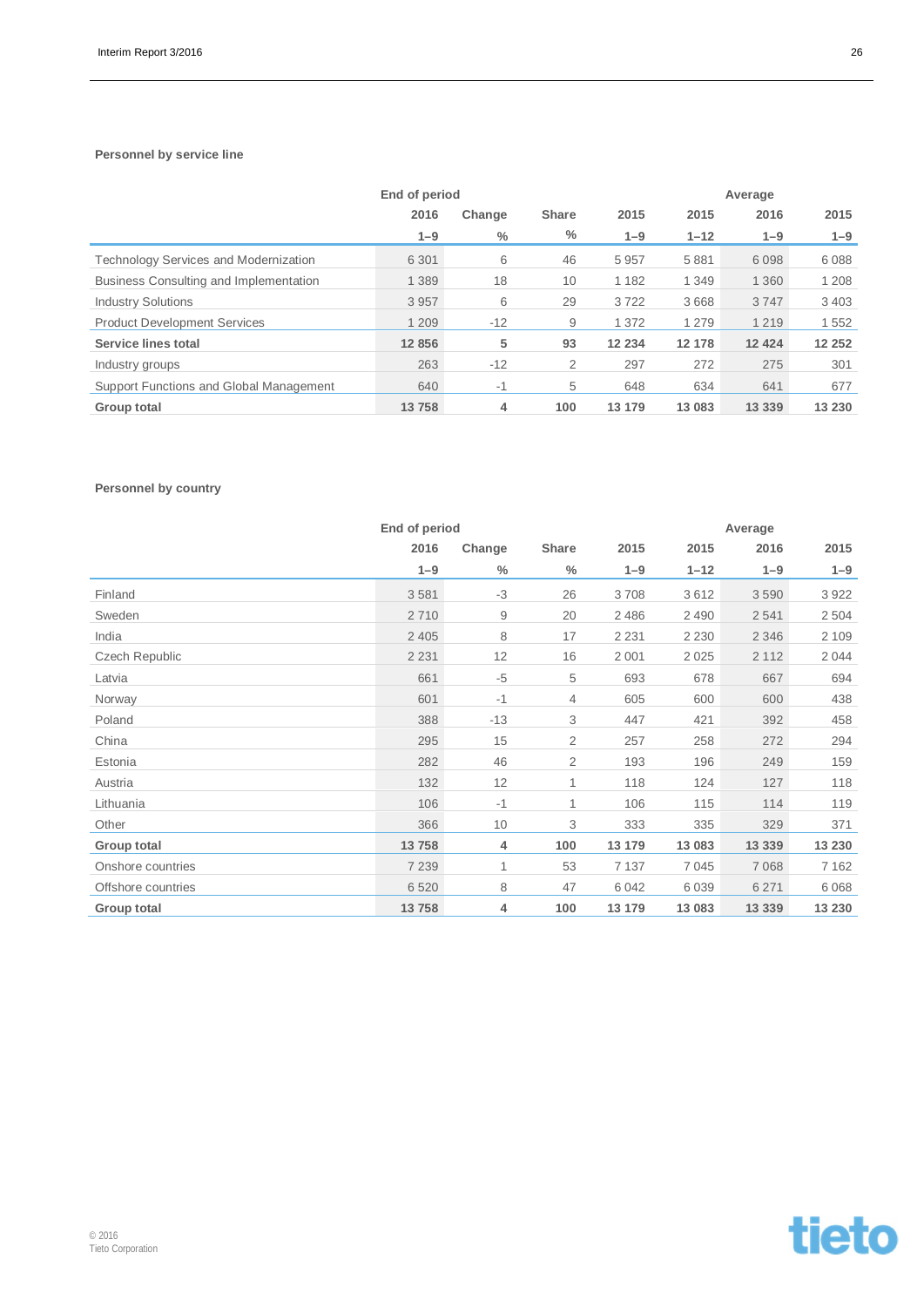### **Non-current assets by country, EUR million**

|                                 | 2016   | 2015   | Change | 2015   |
|---------------------------------|--------|--------|--------|--------|
|                                 | 30 Sep | 30 Sep | $\%$   | 31 dec |
| Finland                         | 77.7   | 82.2   | $-5$   | 81.7   |
| Sweden                          | 33.4   | 22.0   | 52     | 24.3   |
| Other                           | 18.6   | 23.3   | $-20$  | 18.0   |
| <b>Total non-current assets</b> | 129.7  | 127.5  | 2      | 124.0  |

Goodwill is allocated to the Cash Generating Units, which include several countries and therefore goodwill is not included in the country specific non-current assets shown above.

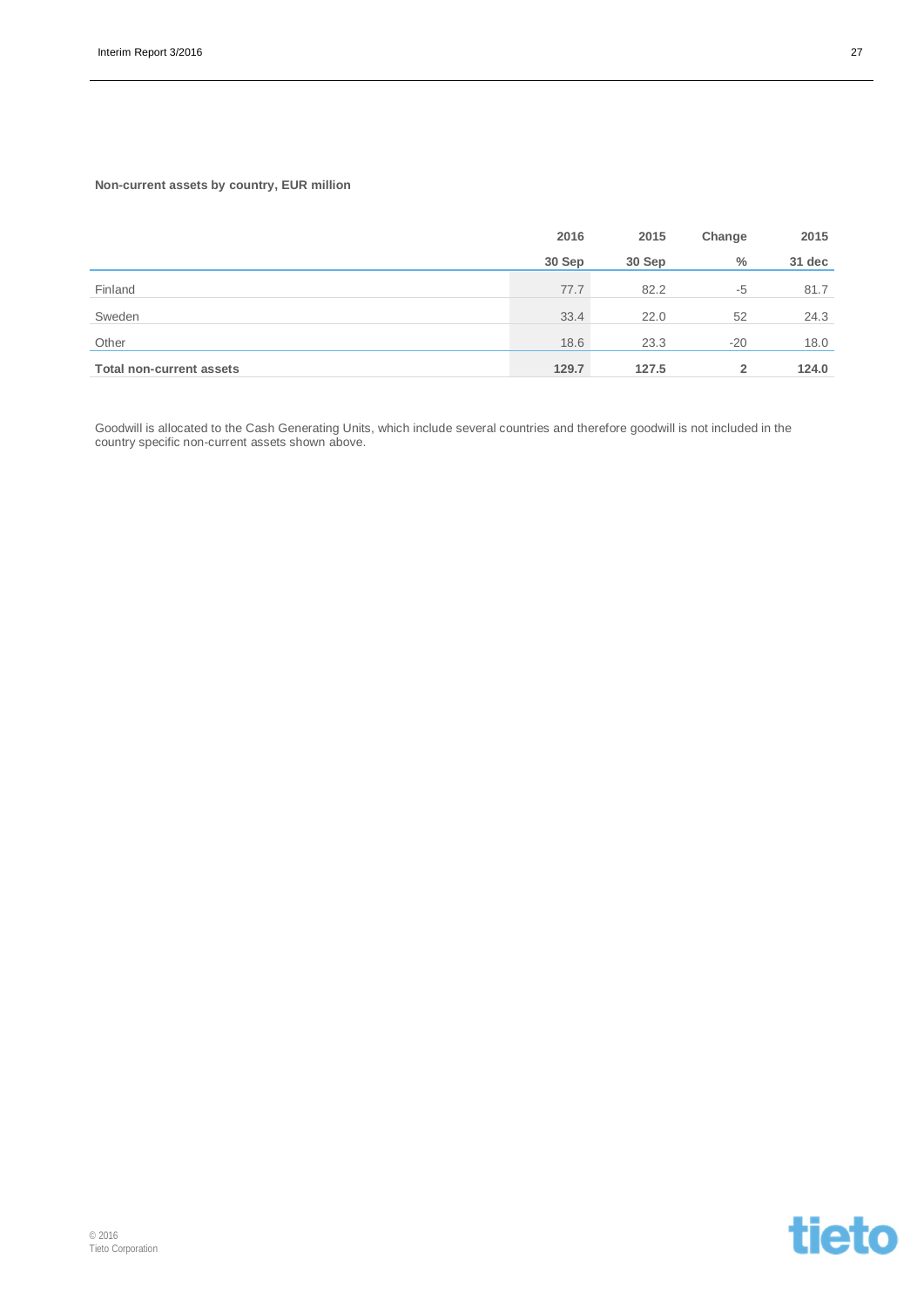### **Depreciation by service line, EUR million**

|                                              | 2016    | 2015    | Change | 2016    | 2015    | Change        | 2015     |
|----------------------------------------------|---------|---------|--------|---------|---------|---------------|----------|
|                                              | $7 - 9$ | $7 - 9$ | $\%$   | $1 - 9$ | $1 - 9$ | $\frac{0}{0}$ | $1 - 12$ |
| <b>Technology Services and Modernization</b> | 11.2    | 11.9    | -6     | 33.3    | 36.5    | -9            | 47.9     |
| Business Consulting and Implementation       | 0.0     | 0.0     | 1 374  | 0.1     | 0.0     | 880           | 0.0      |
| <b>Industry Solutions</b>                    | 0.3     | 0.2     | 32     | 0.7     | 0.5     | 52            | 0.7      |
| <b>Product Development Services</b>          | 0.0     | 0.1     | $-63$  | 0.0     | 0.3     | $-100$        | 0.2      |
| Support Functions and Global Management      | 1.2     | 1.5     | $-18$  | 3.7     | 5.1     | $-27$         | 6.6      |
| Group total                                  | 12.8    | 13.7    | $-7$   | 37.8    | 42.3    | $-11$         | 55.4     |

### **Amortization on allocated intangible assets from acquisitions by service line, EUR million**

|                                              | 2016   | 2015    | Change                   | 2016                     | 2015                     | Change        | 2015     |
|----------------------------------------------|--------|---------|--------------------------|--------------------------|--------------------------|---------------|----------|
|                                              | 7–9    | $7 - 9$ | $\frac{0}{0}$            | $1 - 9$                  | $1 - 9$                  | $\frac{0}{0}$ | $1 - 12$ |
| <b>Technology Services and Modernization</b> |        | $\sim$  | $\sim$                   | $\overline{\phantom{a}}$ | $\overline{\phantom{a}}$ | $\sim$        |          |
| Business Consulting and Implementation       | 0.1    | 0.0     | 222                      | 0.3                      | 0.1                      | 140           | 0.2      |
| <b>Industry Solutions</b>                    | 0.7    | 0.3     | 129                      | 1.9                      | 0.5                      | 315           | 1.0      |
| <b>Product Development Services</b>          | $\sim$ | $\sim$  | $\sim$                   | $\overline{\phantom{a}}$ | $\overline{\phantom{a}}$ | $\sim$        |          |
| Support Functions and Global Management      |        | ٠       | $\overline{\phantom{a}}$ | $\overline{\phantom{a}}$ | $\overline{\phantom{a}}$ | $\sim$        |          |
| Group total                                  | 0.8    | 0.3     | 138                      | 2.2                      | 0.6                      | 274           | 1.2      |

tieto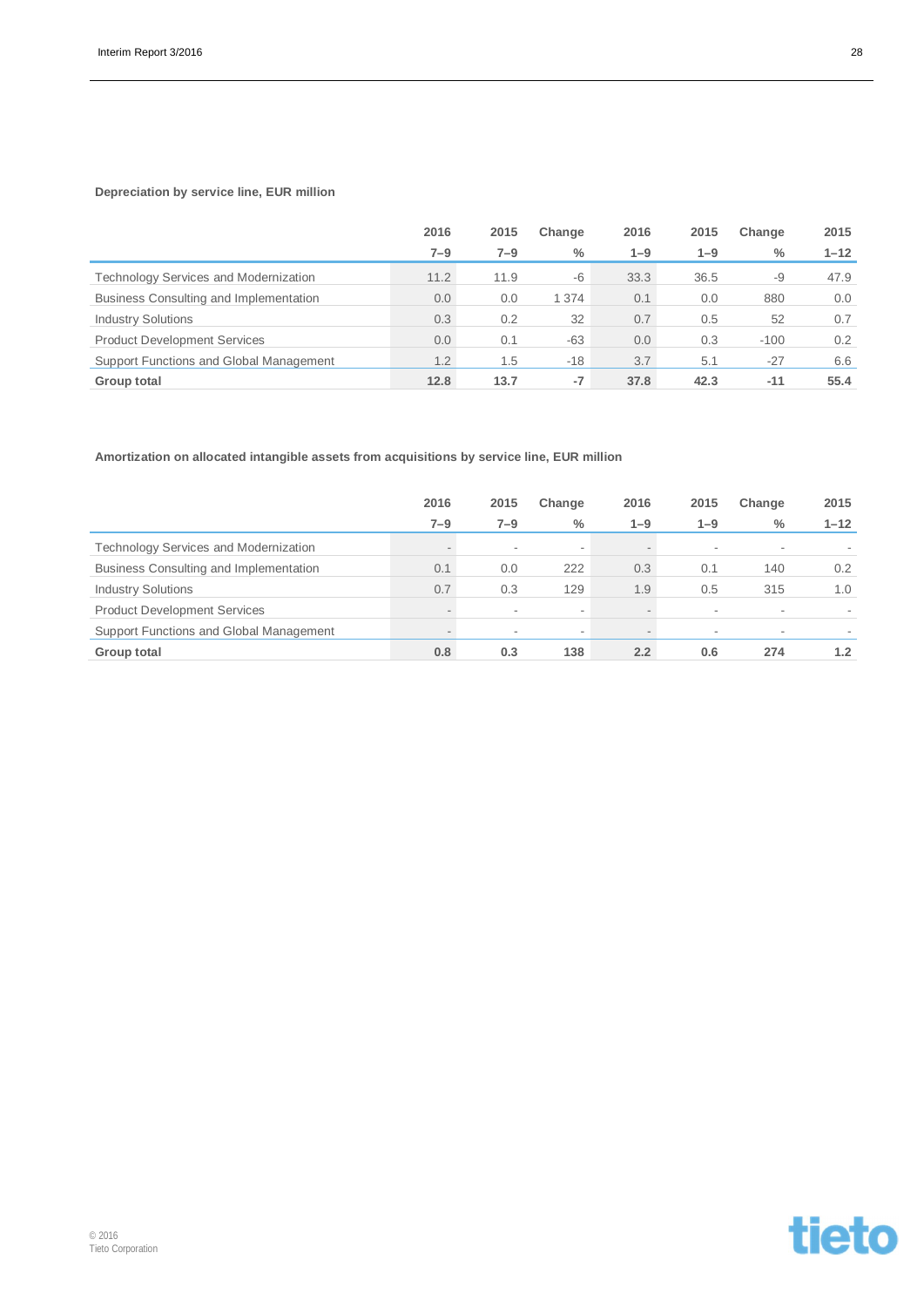### **Acquisitions during July–September in 2016**

Tieto completed the following acquisition during the third quarter:

\* **Emric Partners AB**, ownership 100% of the shares, acquisition date 31 August 2016

Emric is the Nordic market leader in software and services for credit processing. The transaction supports the company's financial services business expansion in the Nordic countries and internationally. Furthermore, it accelerates Tieto's Banking as a Service offering through new competencies and software products within loan origination, lending and leasing.

The following table summarizes the consideration paid, the fair value of assets acquired and liabilities assumed at the acquisition date. The purchase price allocation is provisional due to ongoing identification and valuation of the underlying assets and liabilities.

#### **Consideration**

#### **EUR million**

| Paid in cash               | 31.7 |
|----------------------------|------|
| Escrow amount              | 0.5  |
| Contingent consideration   | 5.4  |
| <b>Total consideration</b> | 37.7 |

#### **Recognized amounts of identifiable assets acquired and liabilities assumed**

| <b>EUR million</b>            | Recognized on acquisition |
|-------------------------------|---------------------------|
| Property, plant and equipment | $0.4^{\circ}$             |
| Intangible assets             | 8.4                       |
| Deferred tax assets           | 0.8                       |
| Trade and other receivables   | 2.8                       |
| Cash and cash equivalents     | 1.5                       |
| Deferred tax liabilities      | $-2.0$                    |
| Trade and other payables      | $-5.2$                    |
| Goodwill                      | 31.0                      |
| Total                         | 37.7                      |

Contingent consideration is mainly determined by growth of the acquired business during years 2017 and 2018.

The goodwill is attributable to market share and new competencies. It will not be deductible for tax purposes.

Acquisition-related costs of EUR 0.2 million are included in other expenses in the income statement and in cash flow from operations.

Since the date of acquisition, the acquired unit has contributed about EUR 1.6 million to the revenue and EUR -0.2 million to the operating profit of the Group.

If the combinations had taken place at the beginning of the year, the revenue for the Group would have been about EUR 14 million and profit about EUR -0.7 million.

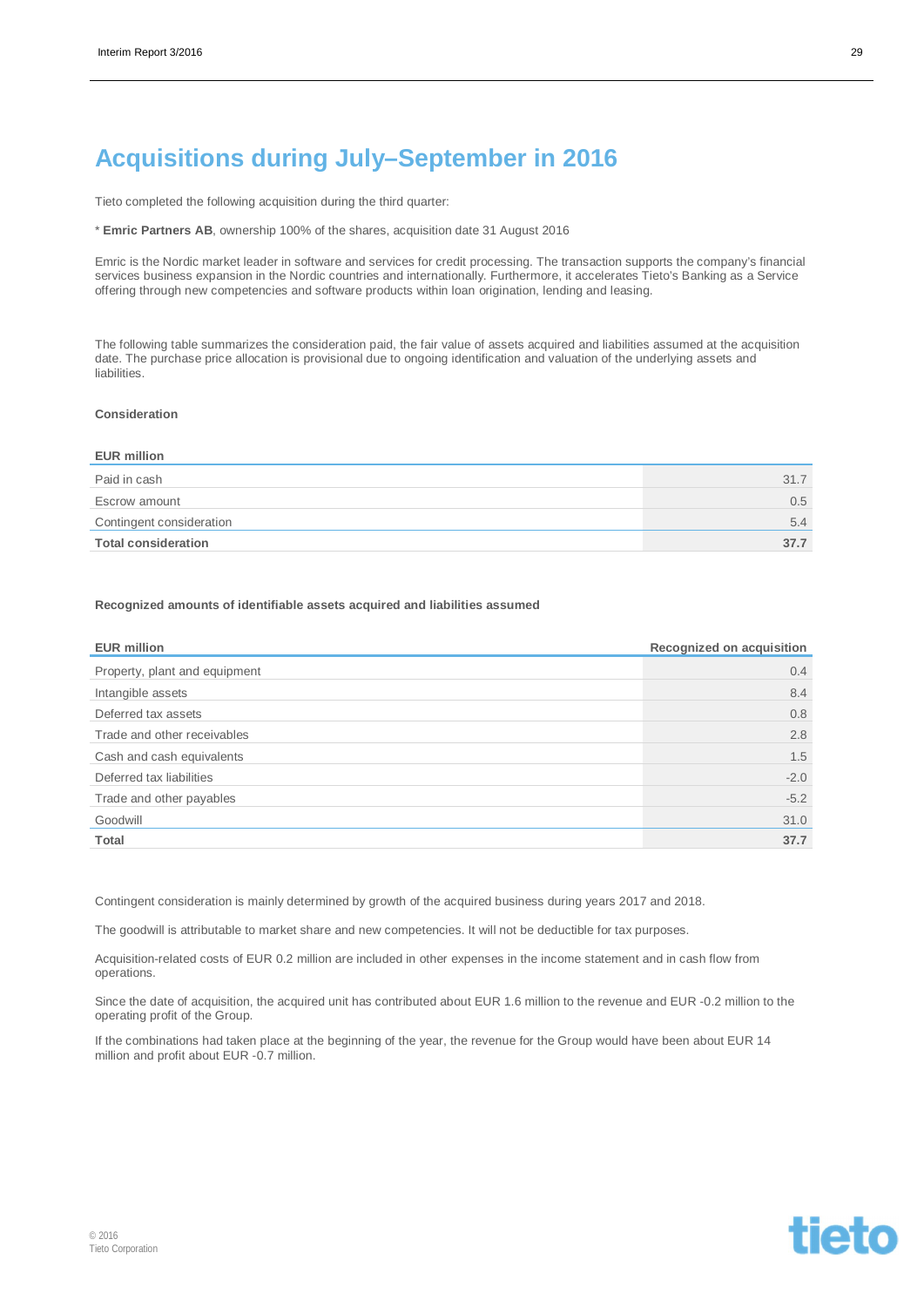### **Change in contingent consideration from acquisitions completed in 2015**

Contingent consideration related to 2015 acquisitions and respective contingent liability decreased by EUR 1.3 million.

| <b>EUR million</b>                          |        |
|---------------------------------------------|--------|
| Contingent consideration recognized in 2015 |        |
| Change recognized in 2016                   | $-1.3$ |
| Remaining contingent consideration          |        |

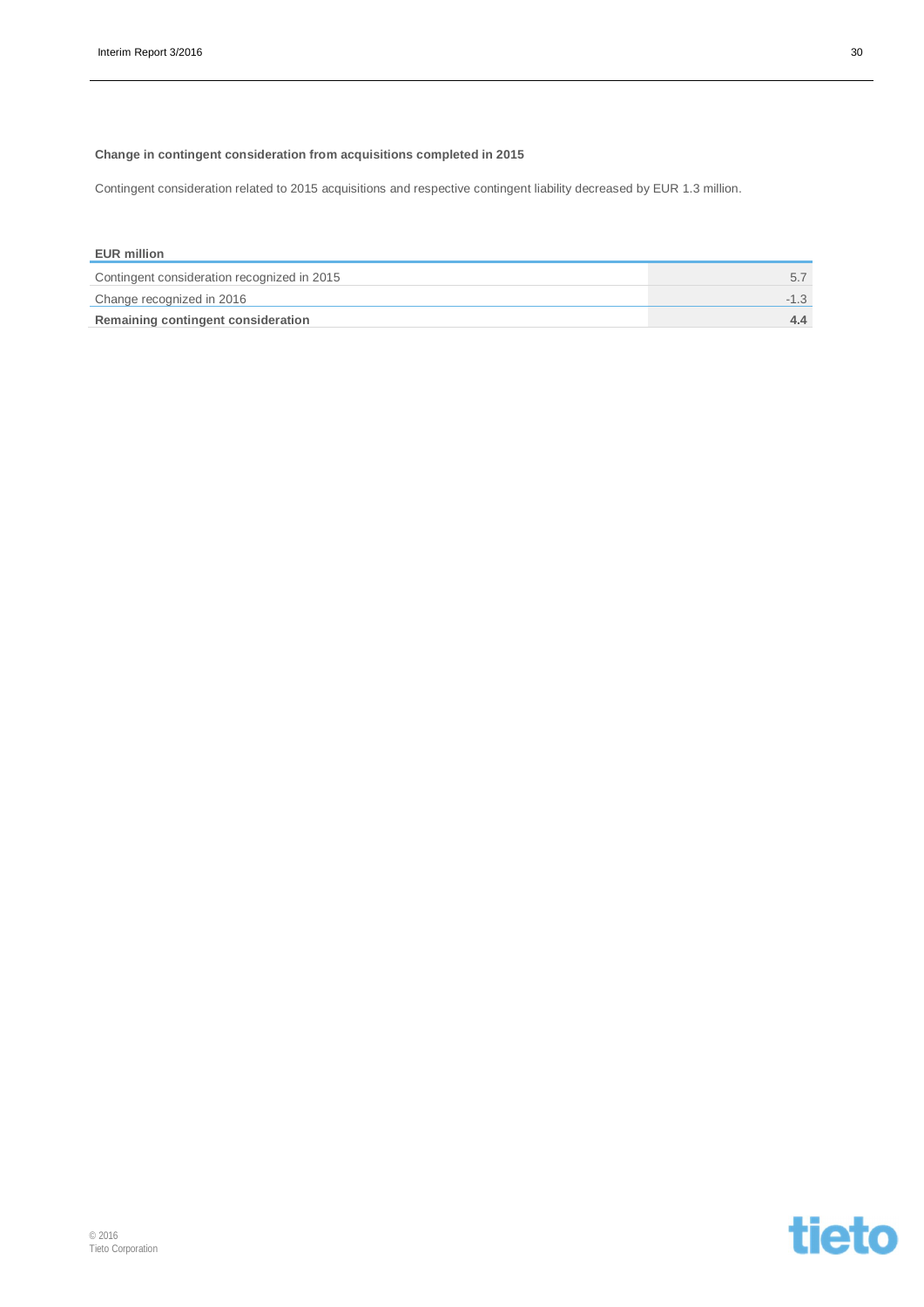|  |  | <b>Commitments and contingencies, EUR million</b> |  |
|--|--|---------------------------------------------------|--|
|--|--|---------------------------------------------------|--|

|                                               | 2016<br>30 Sep | 2015<br>31 Dec |
|-----------------------------------------------|----------------|----------------|
| For Tieto obligations                         |                |                |
| Guarantees                                    |                |                |
| Performance guarantees                        | 4.1            | 10.1           |
| Lease guarantees                              | 9.1            | 9.1            |
| Other                                         | 7.4            | 4.3            |
| Other Tieto obligations                       |                |                |
| Rent commitments due in one year              | 41.6           | 41.4           |
| Rent commitments due in 1-5 years             | 91.2           | 100.9          |
| Rent commitments due after 5 years            | 20.3           | 21.2           |
| Operating lease commitments due in one year   | 8.3            | 8.2            |
| Operating lease commitments due in 1-5 years  | 8.8            | 12.0           |
| Operating lease commitments due after 5 years | 0.7            | 0.7            |
| Commitments to purchase assets                | 7.4            | 8.5            |
| On behalf of joint ventures                   |                |                |
| On behalf of others                           |                |                |
| Guarantees                                    | 0.2            | 0.4            |

As a security for Credit facility, which is not in use as at end of September, one of the group companies has pledged shares of one of its subsidiaries (current value of 14 MEUR). In addition, there is General Business mortgage of 1.5 MEUR.

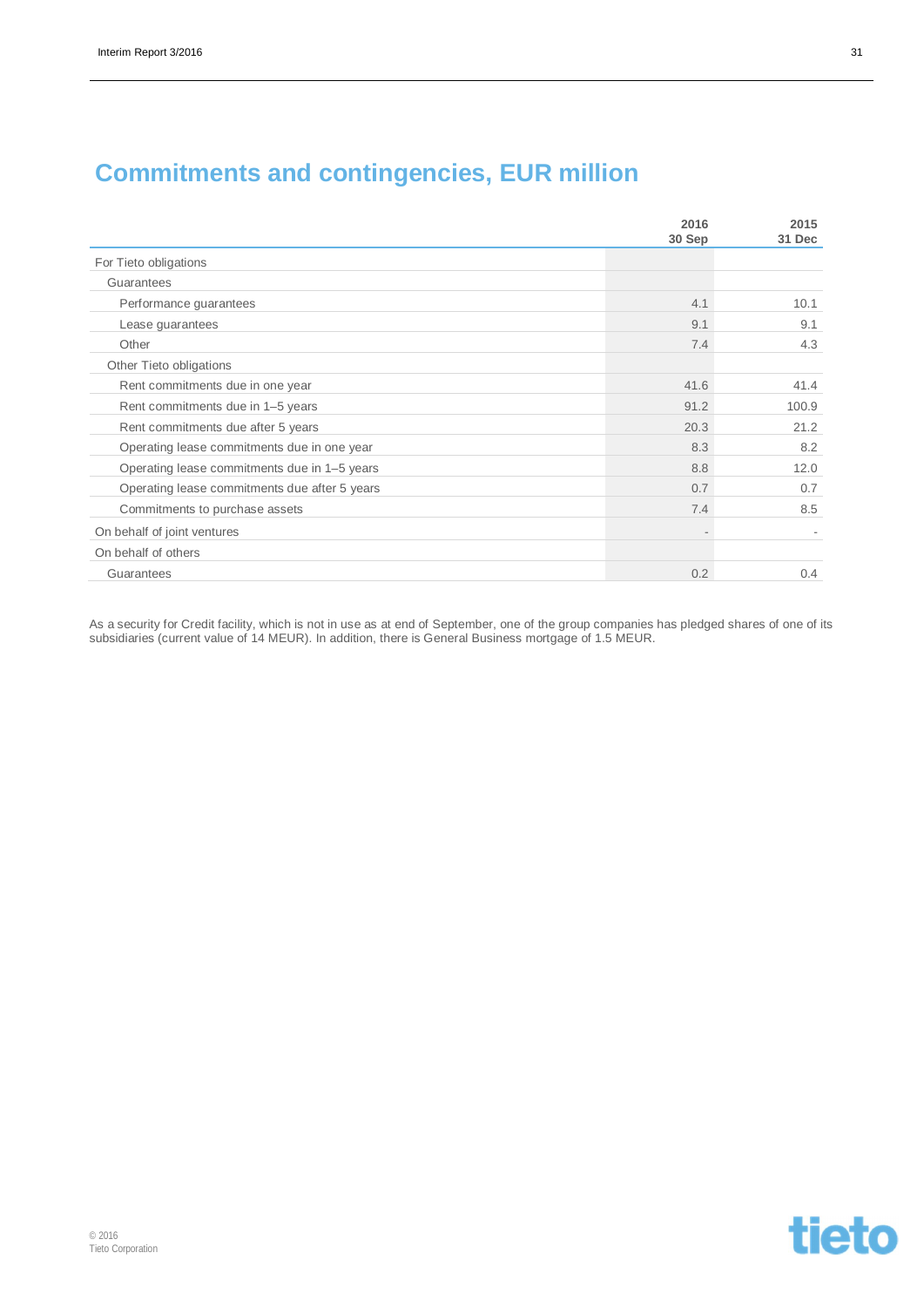### **Derivatives, EUR million**

#### **Notional amounts of derivatives**

Includes the gross amount of all notional values for contracts that have not yet been settled or closed. The amount of notional value outstanding is not necessarily a measure or indication of market risk, as the exposure of certain contracts may be offset by other contracts.

|                                            | 2016<br>30 Sep | 2015<br>31 Dec |
|--------------------------------------------|----------------|----------------|
| Foreign exchange forward contracts         | 222.7          | 294.5          |
| Forward contracts outside hedge accounting | 222.7          | 281.9          |
| Forward contracts within hedge accounting  | 0.0            | 12.6           |
| Electricity price futures contracts        | 0.5            | 0.3            |

#### **Fair values of derivatives**

| The net fair values of derivative financial instruments at the balance sheet date | 2016<br>30 Sep | 2015<br>31 Dec |
|-----------------------------------------------------------------------------------|----------------|----------------|
| Foreign exchange forward contracts                                                |                |                |
| Electricity price futures contracts                                               |                |                |

Derivatives are used for economic hedging purposes only.

| Gross positive fair values of derivatives              | 2016<br>30 Sep | 2015<br>31 Dec |
|--------------------------------------------------------|----------------|----------------|
| Foreign exchange forward contracts                     | 3.3            | 1.6            |
| Forward contracts outside hedge accounting             | 3.3            | 1.4            |
| Forward contracts within hedge accounting <sup>*</sup> |                |                |
| Electricity price futures contracts                    |                |                |

| Gross negative fair values of derivatives  | 2016<br>30 Sep | 2015<br>31 Dec |
|--------------------------------------------|----------------|----------------|
| Foreign exchange forward contracts         | $-12$          | $-1.3$         |
| Forward contracts outside hedge accounting | $-12$          | $-1.3$         |
| Forward contracts within hedge accounting" |                |                |
| Electricity price futures contracts        |                |                |

| Forward contracts within hedge accounting (net)                              |  |
|------------------------------------------------------------------------------|--|
| The amount recognized in equity                                              |  |
| Net periodic interest rate difference recognized in interest income/expenses |  |

Foreign exchange derivatives' fair values are calculated according to FX and interest rates on the closing date.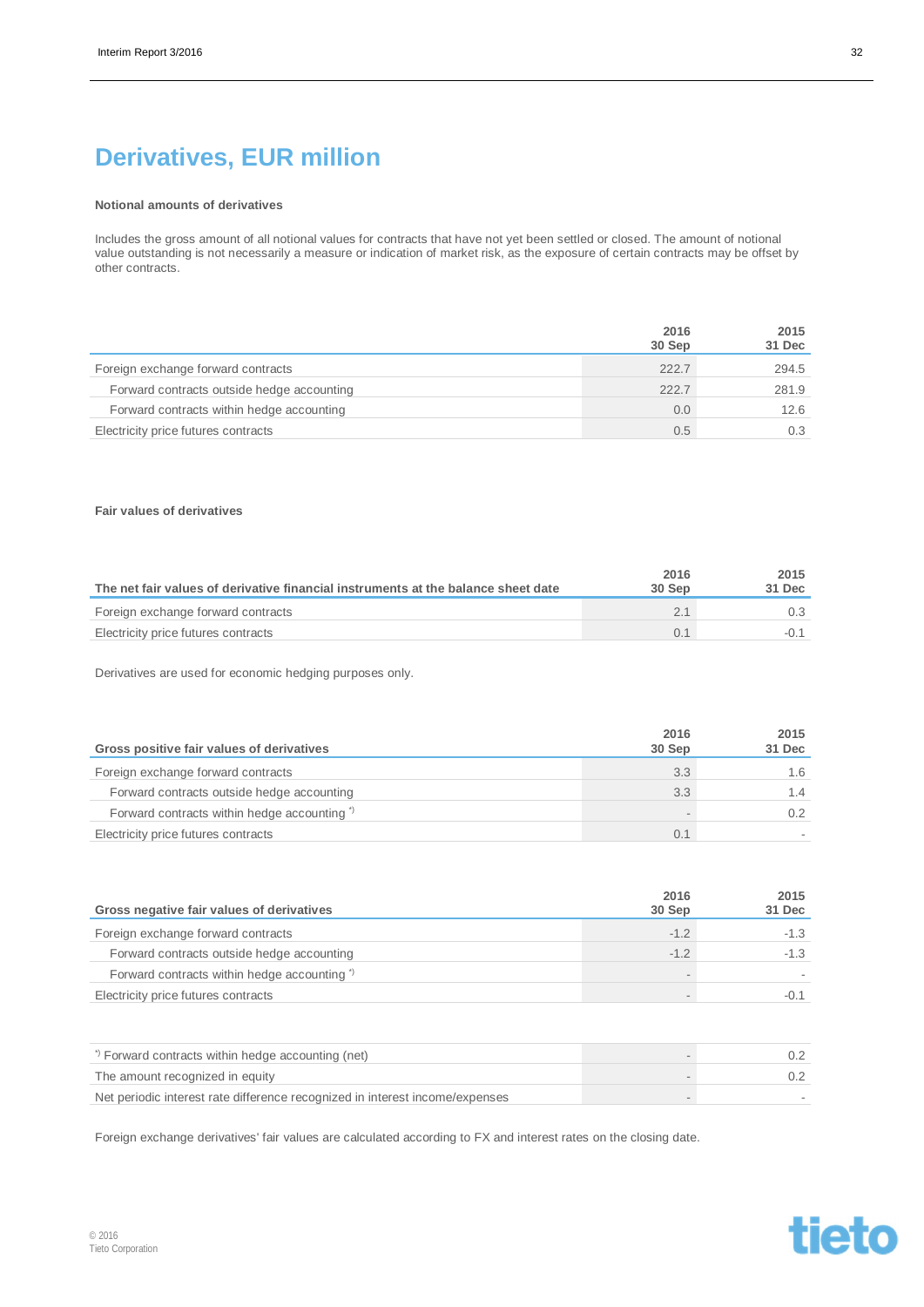As of 30 September 2016, there are no open hedges for highly probably forecast transactions denominated in foreign currency. Gains and losses recognized in hedging reserve in equity (note Other reserves) on forward foreight exchange contracts for 31 December 2015 amounted to EUR 0.2.

The efficient portion of cash flow hedges recognized in net sales at 30 September 2016 amounted to a gain of EUR 0.2 million (EUR 0.6 million on 31 December 2015) and a loss of EUR 0.0 million (EUR 0.2 million on 31 December 2015) including the interest rate difference.

There were no inefficient portion recognized in other operating income or other operating expenses at 30 September 2016 (EUR 0.0 million on 31 December 2015).

#### **Other reserves**

#### **Cash flow hedges**

| <b>EUR million</b>        | Hedging<br>reserve       |
|---------------------------|--------------------------|
| Balance at 1 Jan 2015     | $-0.3$                   |
| Fair value gains in year  | 1.1                      |
| Fair value losses in year | $-0.5$                   |
| Tax on fair value gains   | 0.2                      |
| Tax on fair value losses  | $-0.3$                   |
| Balance at 31 Dec 2015    | 0.2                      |
| Balance at 1 Jan 2016     | 0.2                      |
| Fair value gains in year  |                          |
| Fair value losses in year | $-0.2$                   |
| Tax on fair value gains   |                          |
| Tax on fair value losses  |                          |
| Balance at 30 Sep 2016    | $\overline{\phantom{a}}$ |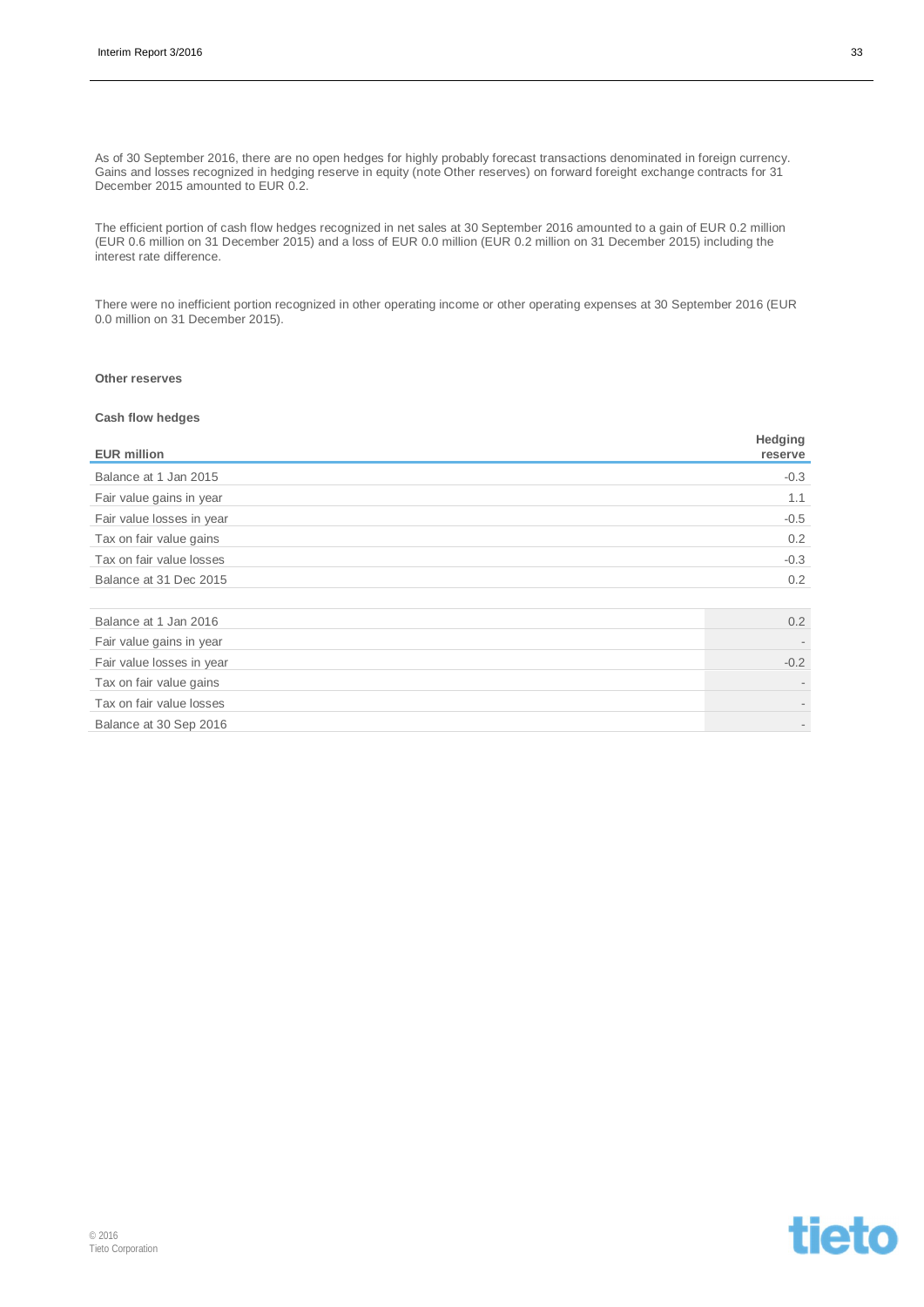### **Fair value measurement of financial assets and liabilities**

| <b>EUR million</b>                                         |                          |                          |                          |       |
|------------------------------------------------------------|--------------------------|--------------------------|--------------------------|-------|
| 30 Sep 2016                                                | Level 1                  | Level 2                  | Level 3                  | Total |
| Financial assets at fair value through profit or loss      |                          |                          |                          |       |
| Derivatives                                                | $\overline{\phantom{a}}$ | 3.4                      | $\overline{\phantom{a}}$ | 3.4   |
| Available-for-sale investments                             | $\overline{\phantom{a}}$ | $\overline{\phantom{a}}$ | 0.7                      | 0.7   |
| Financial liabilities at fair value through profit or loss |                          |                          |                          |       |
| Derivatives                                                | $\overline{\phantom{a}}$ | 1.2                      | $\overline{\phantom{a}}$ | 1.2   |

### **EUR million**

| 31 Dec 2015                                                | Level 1                  | Level 2 | Level 3                  | Total |
|------------------------------------------------------------|--------------------------|---------|--------------------------|-------|
| Financial assets at fair value through profit or loss      |                          |         |                          |       |
| Derivatives                                                | $\overline{\phantom{a}}$ | 1.6     | $\overline{\phantom{a}}$ | 1.6   |
| Available-for-sale investments                             | $\overline{\phantom{a}}$ |         | 0.7                      | 0.7   |
| Financial liabilities at fair value through profit or loss |                          |         |                          |       |
| Derivatives                                                |                          | 1.4     | $\overline{\phantom{a}}$ | 1.4   |

Available-for-sale investments' fair value measurement is based on their initial value. The fair market value cannot be reliably estimated, due to lack of proper market for the assets.

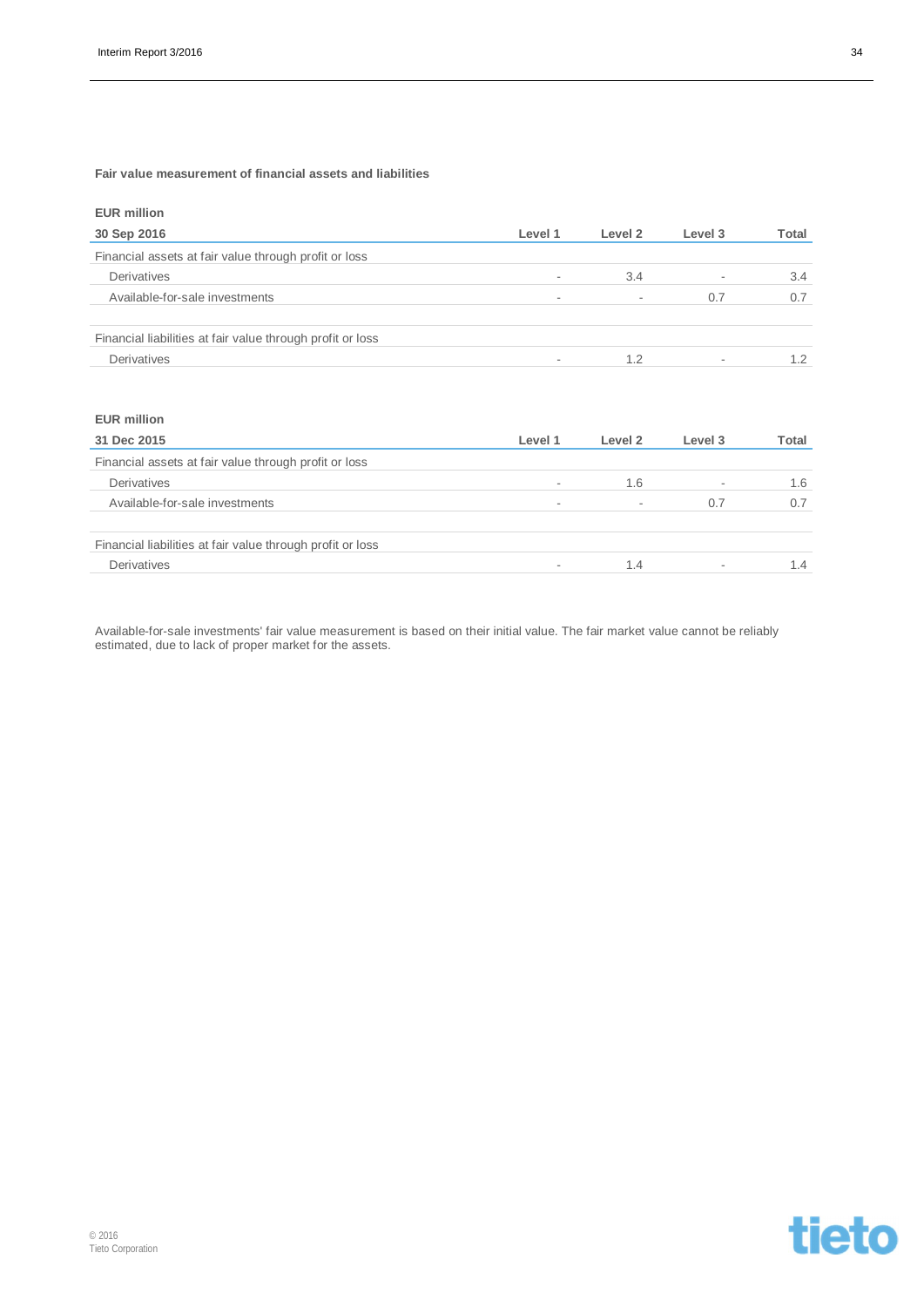### **Quarterly figures**

### **Key figures**

|                                                   | 2016<br>$7 - 9$ | 2016<br>$4 - 6$ | 2016<br>$1 - 3$ | 2015<br>$10 - 12$ | 2015<br>7–9 | 2015<br>$4 - 6$ | 2015<br>$1 - 3$ |
|---------------------------------------------------|-----------------|-----------------|-----------------|-------------------|-------------|-----------------|-----------------|
| Earnings per share, EUR                           |                 |                 |                 |                   |             |                 |                 |
| <b>Basic</b>                                      | 0.37            | 0.33            | 0.29            | 0.47              | 0.40        | 0.24            | 0.12            |
| <b>Diluted</b>                                    | 0.37            | 0.33            | 0.29            | 0.47              | 0.40        | 0.24            | 0.12            |
| Equity per share, EUR                             | 6.05            | 5.67            | 5.46            | 6.57              | 5.90        | 5.69            | 5.45            |
| Return on equity, 12-month rolling, %             | 24.4            | 26.2            | 25.7            | 19.0              | 13.8        | 4.5             | 4.5             |
| Return on capital employed, 12-month rolling, %   | 22.6            | 25.9            | 27.2            | 20.4              | 14.8        | 7.5             | 7.7             |
| Equity ratio, %                                   | 44.4            | 42.2            | 38.9            | 46.2              | 44.3        | 44.8            | 39.6            |
| Interest-bearing net debt, EUR million            | 136.4           | 103.3           | $-21.3$         | 13.2              | 57.7        | 5.3             | $-85.9$         |
| Gearing, %                                        | 30.6            | 24.7            | $-5.3$          | 2.7               | 13.3        | 1.3             | $-21.5$         |
| Capital expenditure and acquisitions, EUR million | 53.3            | 11.8            | 9.4             | 32.7              | 81.8        | 10.6            | 11.6            |

#### **Income statement, EUR million**

|                                                                           | 2016<br>$7 - 9$ | 2016<br>$4 - 6$ | 2016<br>$1 - 3$ | 2015<br>$10 - 12$ | 2015<br>$7 - 9$ | 2015<br>$4 - 6$ | 2015<br>$1 - 3$ |
|---------------------------------------------------------------------------|-----------------|-----------------|-----------------|-------------------|-----------------|-----------------|-----------------|
| Net sales                                                                 | 340.5           | 381.0           | 367.5           | 395.6             | 335.1           | 363.8           | 365.6           |
| Other operating income                                                    | 5.2             | 2.8             | 4.2             | 10.5              | 10.2            | 4.8             | 5.0             |
| Employee benefit expenses                                                 | $-183.1$        | $-213.8$        | $-214.0$        | $-216.6$          | $-174.4$        | $-212.2$        | $-225.1$        |
| Depreciation, amortization and impairment charges                         | $-13.6$         | $-13.1$         | $-13.3$         | $-13.7$           | $-14.0$         | $-14.4$         | $-14.5$         |
| Other operating expenses                                                  | $-114.7$        | $-125.5$        | $-116.5$        | $-130.1$          | $-116.3$        | $-120.0$        | $-118.3$        |
| Share of profit from investments accounted for using<br>the equity method | 0.8             | 0.9             | 0.4             | 1.1               | 0.8             | 1.1             | 1.2             |
| Operating profit (EBIT)                                                   | 35.1            | 32.3            | 28.3            | 46.8              | 41.4            | 23.1            | 13.9            |
| Financial income and expenses                                             | $-1.0$          | $-1.6$          | $-0.6$          | $-1.0$            | $-1.9$          | $-1.3$          | $-1.7$          |
| Profit before taxes                                                       | 34.1            | 30.7            | 27.7            | 45.8              | 39.5            | 21.8            | 12.2            |
| Income taxes                                                              | $-6.8$          | $-6.5$          | $-6.2$          | $-11.4$           | $-9.9$          | $-4.4$          | $-3.1$          |
| Net profit for the period                                                 | 27.3            | 24.2            | 21.5            | 34.4              | 29.6            | 17.4            | 9.1             |

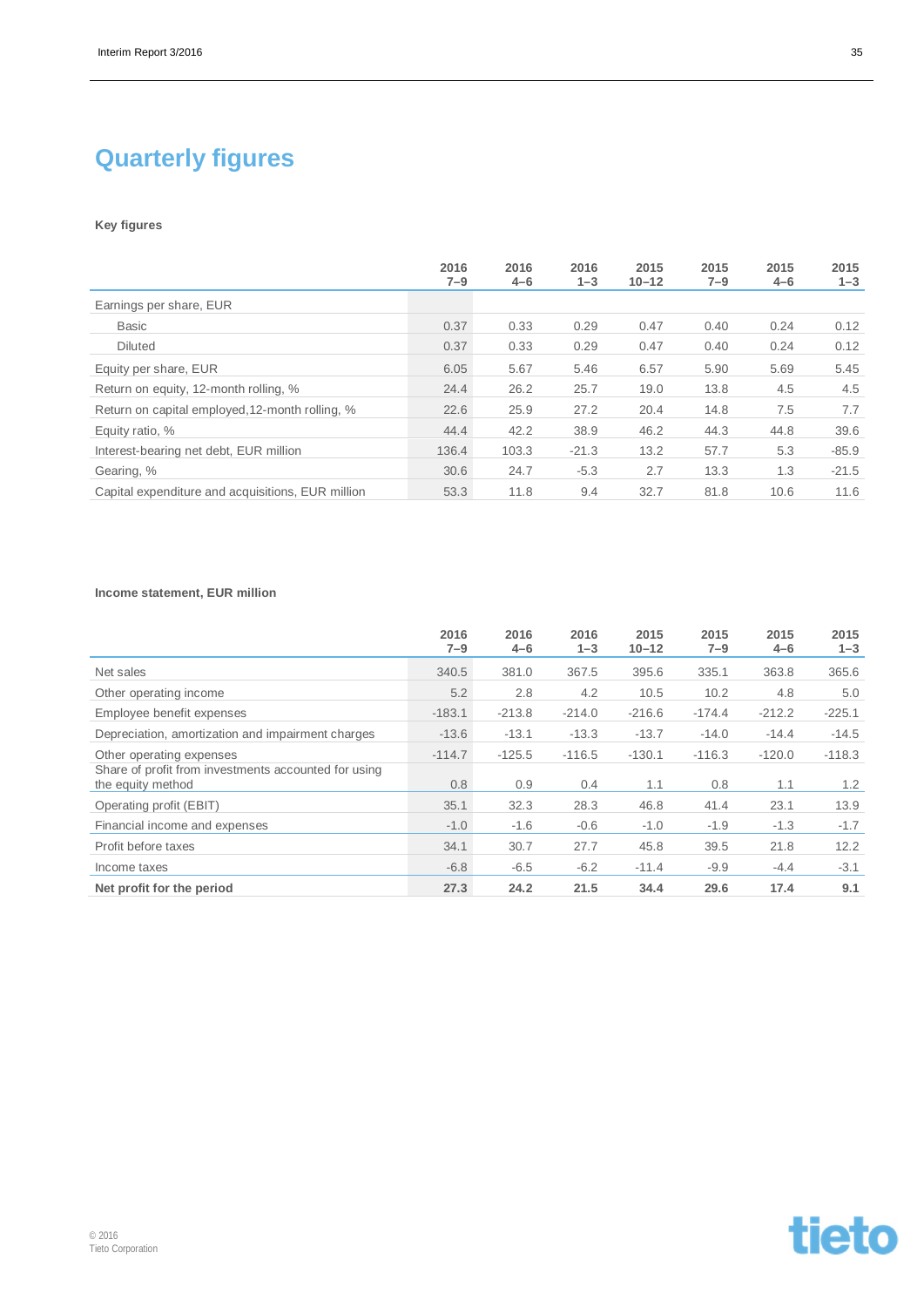### **Balance sheet, EUR million**

|                                                      | 2016<br>30 Sep | 2016<br>30 Jun | 2016<br>31 Mar | 2015<br>31 Dec | 2015<br>30 Sep | 2015<br>30 Jun | 2015<br>31 Mar |
|------------------------------------------------------|----------------|----------------|----------------|----------------|----------------|----------------|----------------|
| Goodwill                                             | 414.0          | 383.5          | 385.2          | 384.9          | 362.9          | 327.5          | 327.0          |
| Other intangible assets                              | 50.0           | 39.5           | 40.1           | 41.0           | 45.8           | 30.4           | 32.3           |
| Property, plant and equipment                        | 79.7           | 79.0           | 79.9           | 83.0           | 81.8           | 78.3           | 80.4           |
| Investments accounted for using the equity<br>method | 15.4           | 14.6           | 13.7           | 17.2           | 16.0           | 16.3           | 15.1           |
| Other non-current assets                             | 37.1           | 36.0           | 37.1           | 37.0           | 41.6           | 33.3           | 35.7           |
| Total non-current assets                             | 596.2          | 552.6          | 556.0          | 563.1          | 548.1          | 485.8          | 490.5          |
|                                                      |                |                |                |                |                |                |                |
| Trade receivables and other current assets           | 389.6          | 402.9          | 403.9          | 367.0          | 364.5          | 393.3          | 394.7          |
| Cash and cash equivalents                            | 71.7           | 93.2           | 144.6          | 156.2          | 115.9          | 112.2          | 184.8          |
| Total current assets                                 | 461.3          | 496.1          | 548.5          | 523.2          | 480.4          | 505.5          | 579.5          |
|                                                      |                |                |                |                |                |                |                |
| <b>Total assets</b>                                  | 1 057.5        | 1 048.7        | 1 1 0 4 .5     | 1 086.3        | 1 0 28.5       | 991.3          | 1 070.0        |
|                                                      |                |                |                |                |                |                |                |
| Total equity                                         | 446.2          | 417.7          | 401.7          | 482.9          | 433.5          | 418.2          | 399.5          |
|                                                      |                |                |                |                |                |                |                |
| Non-current loans                                    | 104.1          | 104.4          | 104.7          | 105.0          | 105.9          | 100.2          | 100.5          |
| Other non-current liabilities                        | 56.4           | 54.6           | 53.0           | 53.0           | 64.6           | 59.7           | 63.2           |
| Total non-current liabilities                        | 160.5          | 159.0          | 157.7          | 158.0          | 170.5          | 159.9          | 163.7          |
|                                                      |                |                |                |                |                |                |                |
| Trade payables and other current liabilities         | 330.9          | 360.3          | 500.3          | 349.5          | 322.9          | 352.3          | 461.0          |
| Provisions                                           | 9.1            | 12.1           | 18.2           | 22.9           | 24.3           | 33.4           | 36.7           |
| <b>Current loans</b>                                 | 110.8          | 99.6           | 26.6           | 73.0           | 77.3           | 27.5           | 9.1            |
| <b>Total current liabilities</b>                     | 450.8          | 472.0          | 545.1          | 445.4          | 424.5          | 413.2          | 506.8          |
|                                                      |                |                |                |                |                |                |                |
| <b>Total equity and liabilities</b>                  | 1 0 5 7.5      | 1 048.7        | 1 1 0 4 .5     | 1 086.3        | 1 028.5        | 991.3          | 1 070.0        |

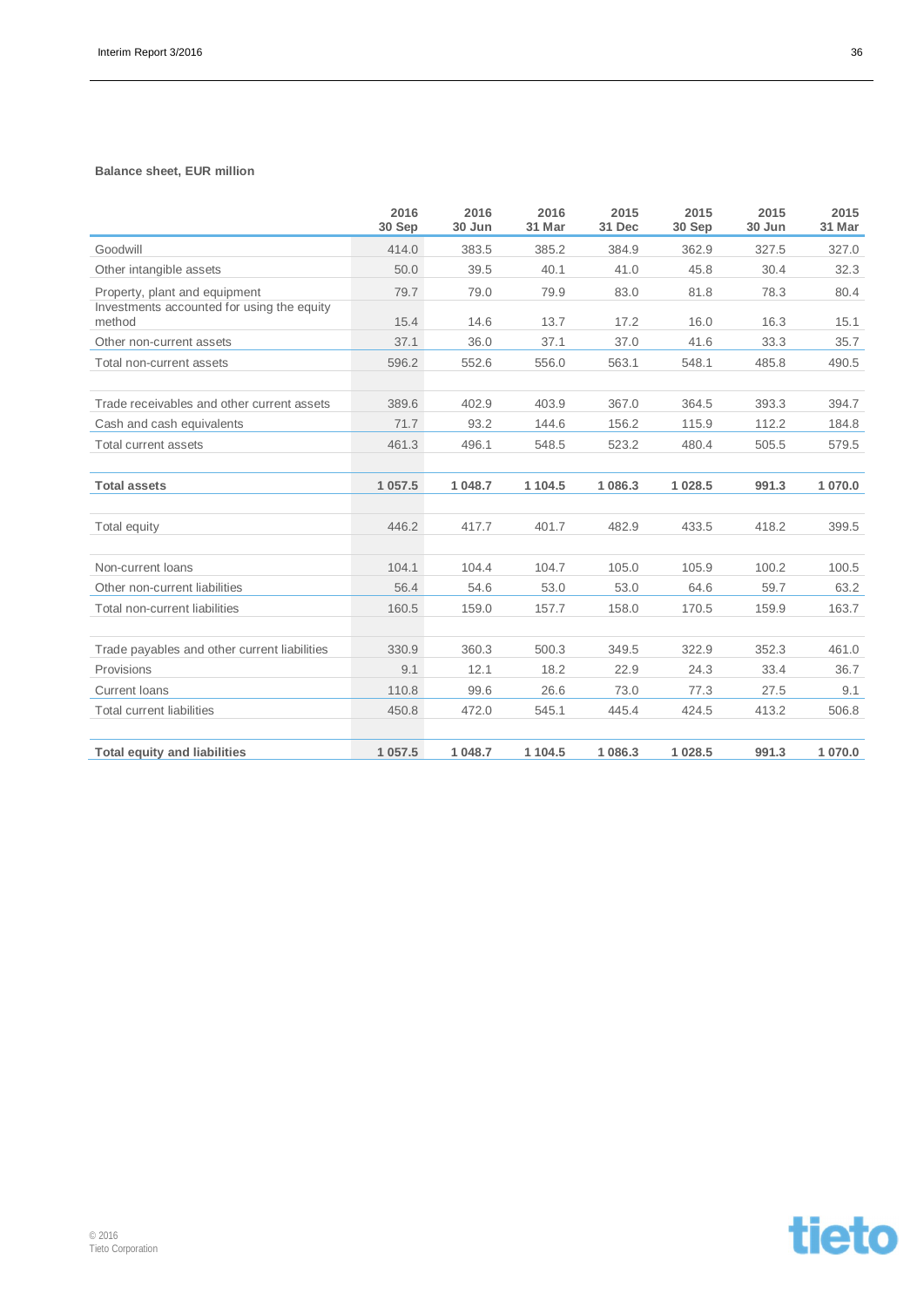#### **Cash flow, EUR million**

|                                                                              | 2016<br>$7 - 9$ | 2016<br>$4 - 6$ | 2016<br>$1 - 3$ | 2015<br>$10 - 12$ | 2015<br>$7 - 9$ | 2015<br>$4 - 6$ | 2015<br>$1 - 3$ |
|------------------------------------------------------------------------------|-----------------|-----------------|-----------------|-------------------|-----------------|-----------------|-----------------|
| Cash flow from operations                                                    |                 |                 |                 |                   |                 |                 |                 |
| Net profit                                                                   | 27.3            | 24.2            | 21.5            | 34.4              | 29.6            | 17.4            | 9.1             |
| Adjustments                                                                  | 20.0            | 17.6            | 21.0            | 22.6              | 19.0            | 20.6            | 17.1            |
| Change in net working capital                                                | $-26.5$         | $-47.3$         | 17.8            | 15.0              | $-26.7$         | $-16.2$         | 12.9            |
| Cash generated from operations                                               | 20.8            | $-5.5$          | 60.3            | 72.0              | 21.9            | 21.8            | 39.1            |
| Net financial expenses paid                                                  | $-0.9$          | $-2.0$          | $-0.8$          | $-0.6$            | $-3.0$          | $-3.1$          | $-0.5$          |
| Dividends received from investments accounted for using<br>the equity method |                 |                 | 3.8             |                   |                 |                 | 5.4             |
| Income taxes paid                                                            | $-6.1$          | $-6.2$          | $-16.4$         | $-4.3$            | $-2.5$          | $-6.3$          | $-7.3$          |
| Net cash flow from operations                                                | 13.8            | $-13.7$         | 46.9            | 67.1              | 16.4            | 12.4            | 36.7            |
| Net cash used in investing activities                                        | $-45.8$         | $-11.9$         | $-10.1$         | $-21.5$           | $-62.7$         | $-10.1$         | $-11.0$         |
| Net cash used in financing activities                                        | 10.9            | $-25.9$         | $-46.7$         | $-5.3$            | 48.2            | $-74.3$         | $-2.6$          |
| Change in cash and cash equivalents                                          | $-21.1$         | $-51.5$         | $-9.9$          | 40.3              | 1.9             | $-72.0$         | 23.1            |
| Cash and cash equivalents at the beginning of period                         | 93.2            | 144.6           | 156.2           | 115.9             | 112.2           | 184.8           | 160.6           |
| Foreign exchange differences                                                 | $-0.4$          | 0.1             | $-1.7$          | 0.0               | 1.8             | $-0.6$          | 1.1             |
| Change in cash and cash equivalents                                          | $-21.1$         | $-51.5$         | $-9.9$          | 40.3              | 1.9             | $-72.0$         | 23.1            |
| Cash and cash equivalents at the end of period                               | 71.7            | 93.2            | 144.6           | 156.2             | 115.9           | 112.2           | 184.8           |

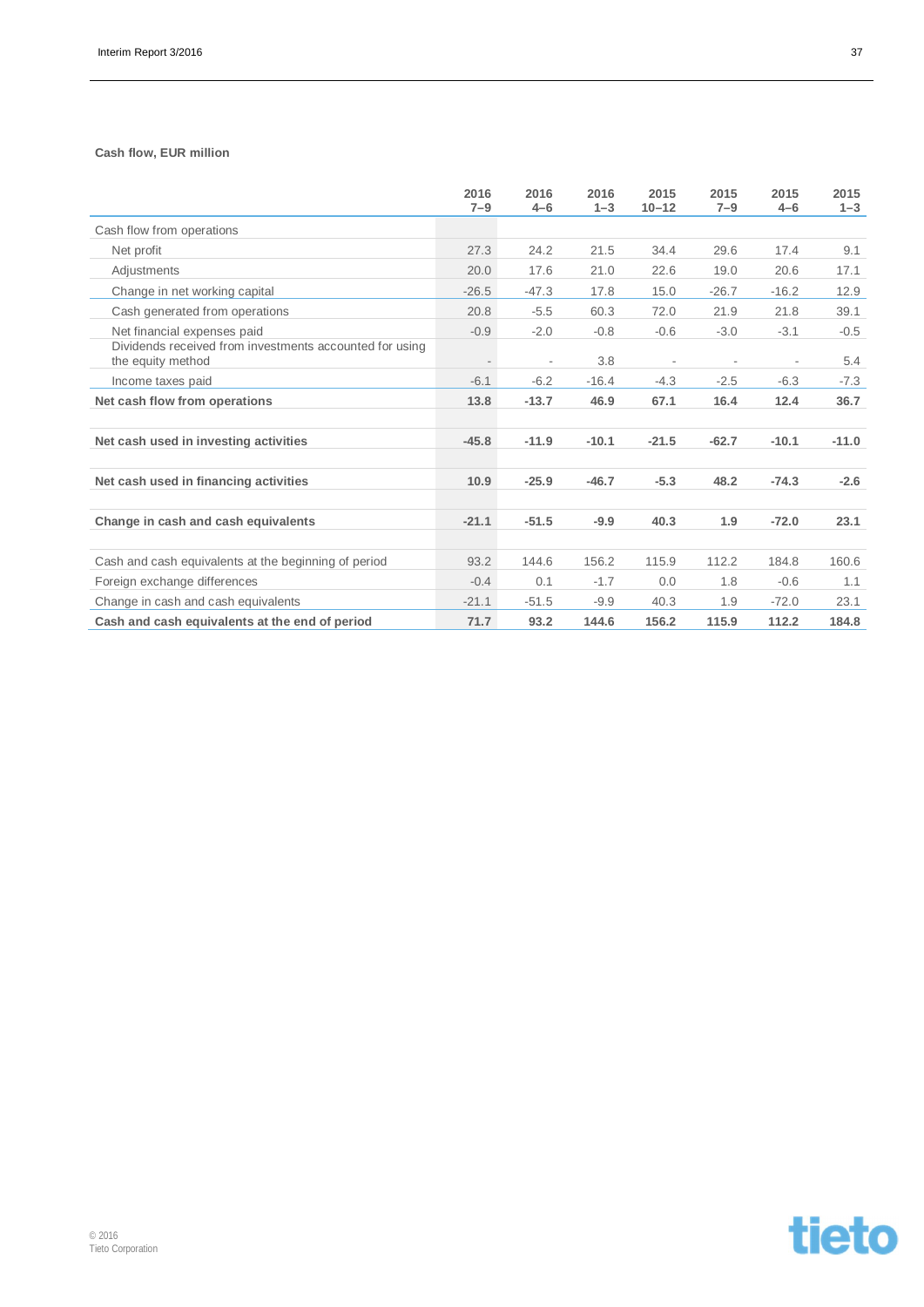### **Quarterly figures by segments**

#### **Customer sales by service line, EUR million**

|                                              | 2016<br>7–9 | 2016<br>$4 - 6$ | 2016<br>$1 - 3$ | 2015<br>$10 - 12$ | 2015<br>$7 - 9$ | 2015<br>$4 - 6$ | 2015<br>$1 - 3$ |
|----------------------------------------------|-------------|-----------------|-----------------|-------------------|-----------------|-----------------|-----------------|
| <b>Technology Services and Modernization</b> | 179         | 196             | 190             | 196               | 177             | 192             | 190             |
| Business Consulting and Implementation       | 30          | 37              | 35              | 34                | 28              | 33              | 30              |
| <b>Industry Solutions</b>                    | 106         | 117             | 113             | 132               | 101             | 105             | 101             |
| <b>Product Development Services</b>          | 26          | 31              | 29              | 33                | 29              | 33              | 47              |
| Group total                                  | 341         | 381             | 367             | 396               | 335             | 364             | 366             |

### **Customer sales by industry group, EUR million**

|                                     | 2016<br>7–9 | 2016<br>$4 - 6$ | 2016<br>$1 - 3$ | 2015<br>$10 - 12$ | 2015<br>$7 - 9$ | 2015<br>$4 - 6$ | 2015<br>$1 - 3$ |
|-------------------------------------|-------------|-----------------|-----------------|-------------------|-----------------|-----------------|-----------------|
| <b>Financial Services</b>           | 88          | 93              | 88              | 92                | 83              | 88              | 84              |
| Public, Healthcare and Welfare      | 106         | 120             | 118             | 133               | 98              | 107             | 101             |
| Industrial and Consumer Services    | 121         | 138             | 132             | 137               | 126             | 136             | 135             |
| <b>Product Development Services</b> | 26          | 31              | 29              | 33                | 29              | 33              | 47              |
| Group total                         | 341         | 381             | 367             | 396               | 335             | 364             | 366             |

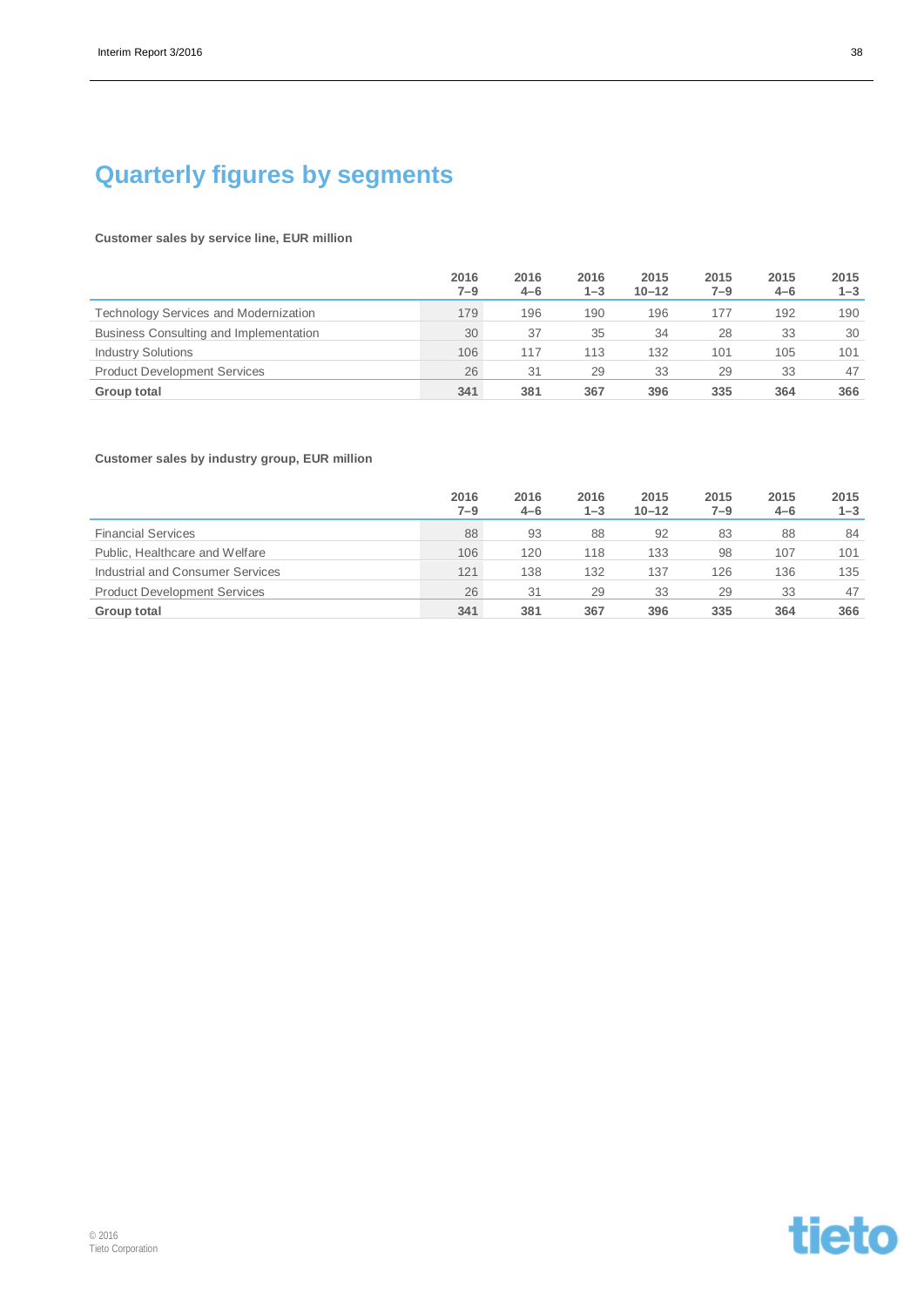### **Operating profit (EBIT) by service line, EUR million**

|                                              | 2016<br>7–9 | 2016<br>$4 - 6$ | 2016<br>$1 - 3$ | 2015<br>$10 - 12$ | 2015<br>$7 - 9$ | 2015<br>$4 - 6$ | 2015<br>$1 - 3$ |
|----------------------------------------------|-------------|-----------------|-----------------|-------------------|-----------------|-----------------|-----------------|
| <b>Technology Services and Modernization</b> | 24.2        | 20.9            | 17.7            | 30.3              | 22.9            | 11.1            | 1.2             |
| Business Consulting and Implementation       | $-0.2$      | 1.2             | 1.1             | 1.3               | $-0.5$          | 0.5             | 0.2             |
| <b>Industry Solutions</b>                    | 13.0        | 11.1            | 11.5            | 20.8              | 22.7            | 10.9            | 11.0            |
| <b>Product Development Services</b>          | 1.7         | 3.3             | 2.6             | 2.8               | 0.6             | 5.7             | 6.5             |
| Support Functions and Global Management      | $-3.5$      | $-4.2$          | $-4.6$          | $-8.3$            | $-4.3$          | $-5.1$          | $-5.1$          |
| <b>Operating profit (EBIT)</b>               | 35.1        | 32.3            | 28.3            | 46.8              | 41.4            | 23.1            | 13.9            |

### **Operating margin (EBIT) by service line, %**

|                                              | 2016<br>$7 - 9$ | 2016<br>$4 - 6$ | 2016<br>$1 - 3$ | 2015<br>$10 - 12$ | 2015<br>$7 - 9$ | 2015<br>$4 - 6$ | 2015<br>$1 - 3$ |
|----------------------------------------------|-----------------|-----------------|-----------------|-------------------|-----------------|-----------------|-----------------|
| <b>Technology Services and Modernization</b> | 13.5            | 10.6            | 9.4             | 15.5              | 12.9            | 5.8             | 0.7             |
| Business Consulting and Implementation       | $-0.6$          | 3.3             | 3.2             | 3.7               | $-1.6$          | $1.5^{\circ}$   | 0.8             |
| <b>Industry Solutions</b>                    | 12.3            | 9.5             | 10.1            | 15.7              | 22.3            | 10.4            | 10.9            |
| <b>Product Development Services</b>          | 6.4             | 10.7            | 9.0             | 8.4               | 2.1             | 17.1            | 14.0            |
| <b>Operating margin (EBIT)</b>               | 10.3            | 8.5             | 7.7             | 11.8              | 12.4            | 6.3             | 3.8             |

### **Adjusted operating profit (EBIT) by service line, EUR million**

|                                              | 2016<br>7–9 | 2016<br>$4 - 6$ | 2016<br>$1 - 3$ | 2015<br>$10 - 12$ | 2015<br>$7 - 9$ | 2015<br>$4 - 6$ | 2015<br>$1 - 3$ |
|----------------------------------------------|-------------|-----------------|-----------------|-------------------|-----------------|-----------------|-----------------|
| <b>Technology Services and Modernization</b> | 24.0        | 21.3            | 19.4            | 30.9              | 23.4            | 17.9            | 16.4            |
| Business Consulting and Implementation       | $-1.5$      | 1.2             | 1.3             | 2.0               | 0.0             | 0.6             | 0.5             |
| <b>Industry Solutions</b>                    | 13.2        | 12.8            | 11.7            | 21.5              | 16.6            | 12.1            | 11.1            |
| <b>Product Development Services</b>          | 1.7         | 3.4             | 2.4             | 3.1               | 1.8             | 3.2             | 6.5             |
| Support Functions and Global Management      | $-2.0$      | $-2.8$          | $-3.4$          | $-6.0$            | $-3.2$          | $-3.7$          | $-3.9$          |
| Adjusted operating profit (EBIT)             | 35.4        | 35.8            | 31.5            | 51.4              | 38.6            | 30.1            | 30.7            |

### **Adjusted operating margin (EBIT) by service line, %**

|                                              | 2016<br>$7 - 9$ | 2016<br>$4 - 6$ | 2016<br>$1 - 3$ | 2015<br>$10 - 12$ | 2015<br>7–9 | 2015<br>$4 - 6$ | 2015<br>$1 - 3$ |
|----------------------------------------------|-----------------|-----------------|-----------------|-------------------|-------------|-----------------|-----------------|
| <b>Technology Services and Modernization</b> | 13.4            | 10.8            | 10.2            | 15.8              | 13.2        | 9.3             | 8.7             |
| Business Consulting and Implementation       | $-4.9$          | 3.3             | 3.7             | 5.7               | $-0.1$      | 1.8             | 1.8             |
| <b>Industry Solutions</b>                    | 12.5            | 10.9            | 10.4            | 16.2              | 16.4        | 11.5            | 11.0            |
| <b>Product Development Services</b>          | 6.5             | 11.1            | 8.4             | 9.4               | 6.2         | 9.6             | 14.0            |
| Adjusted operating margin (EBIT)             | 10.4            | 9.4             | 8.6             | 13.0              | 11.5        | 8.3             | 8.4             |

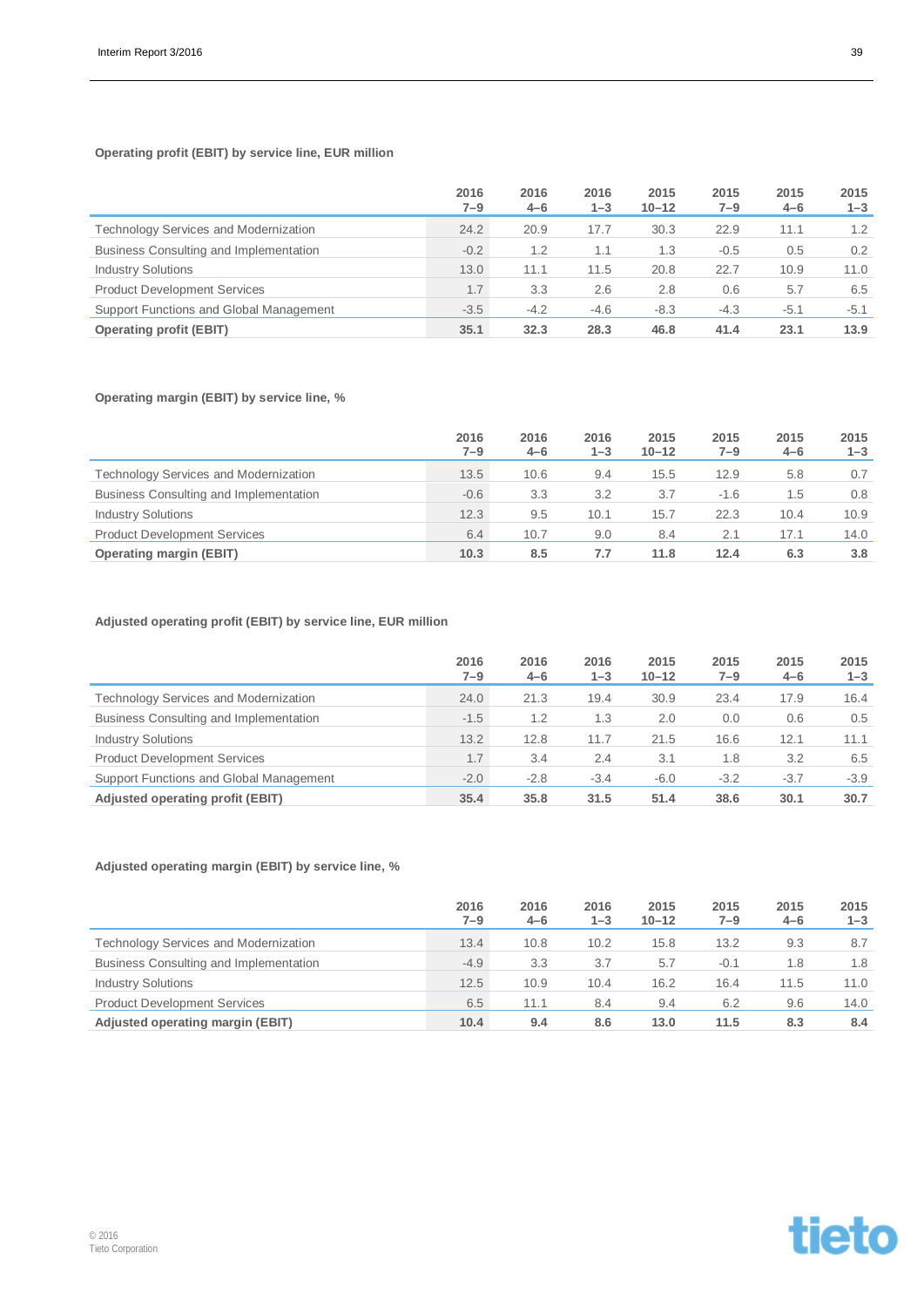| For further information, please contact: |                                                                                                                       |
|------------------------------------------|-----------------------------------------------------------------------------------------------------------------------|
|                                          | Lasse Heinonen, CFO, tel. +358 2072 66329, +358 50 393 4950, lasse heinonen (at) tieto.com                            |
|                                          | Tanja Lounevirta, Head of Investor Relations, tel. +358 2072 71725, +358 50 321 7510, tanja.lounevirta (at) tieto.com |
|                                          |                                                                                                                       |
|                                          |                                                                                                                       |
|                                          |                                                                                                                       |
|                                          |                                                                                                                       |
|                                          |                                                                                                                       |
|                                          |                                                                                                                       |

### **Major shareholders on 30 September 2016**

|                 | Total                                       | 74 109 252 | 100.0 |
|-----------------|---------------------------------------------|------------|-------|
|                 | <b>Others</b>                               | 14 565 800 | 19.7  |
|                 | Nominee registered other                    | 27 559 428 | 37.2  |
|                 |                                             |            |       |
|                 | - of which nominee registered               | 20 347 132 | 27.5  |
|                 | Top 10 shareholders total                   | 31 984 024 | 43.2  |
| 10 <sup>°</sup> | Danske funds                                | 437 448    | 0.6   |
| 9               | Evli funds                                  | 522 193    | 0.7   |
| 8               | Svenska litteratursällskapet i Finland r.f. | 541 345    | 0.7   |
|                 | The State Pension fund                      | 673 000    | 0.9   |
| 6               | Elo Pension Co.                             | 838 648    | 1.1   |
| 5               | Ilmarinen Mutual Pension Insurance Co.      | 1 208 840  | 1.6   |
| 4               | Swedbank Robur fonder                       | 1872491    | 2.5   |
| 3               | Silchester International Investors LLP **)  | 7 401 027  | 10.0  |
| 2               | Solidium Oy                                 | 7 415 418  | 10.0  |
|                 | Cevian Capital *)                           | 11 073 614 | 14.9  |

Based on the ownership records of Euroclear Finland Oy and Euroclear Sweden AB.

\*) Based on the ownership records of Euroclear Finland Oy, Cevian Capital's holding on 31 March 2016 was 11 073 614 shares, representing 14.9 % of the shares and voting rights.

\*\*) On 23 June 2015, Silchester International Investors LLP announced that its holding in Tieto Corporation was 7 401 027 shares, which represents 10.0% of the shares and voting rights.

**Shares %**